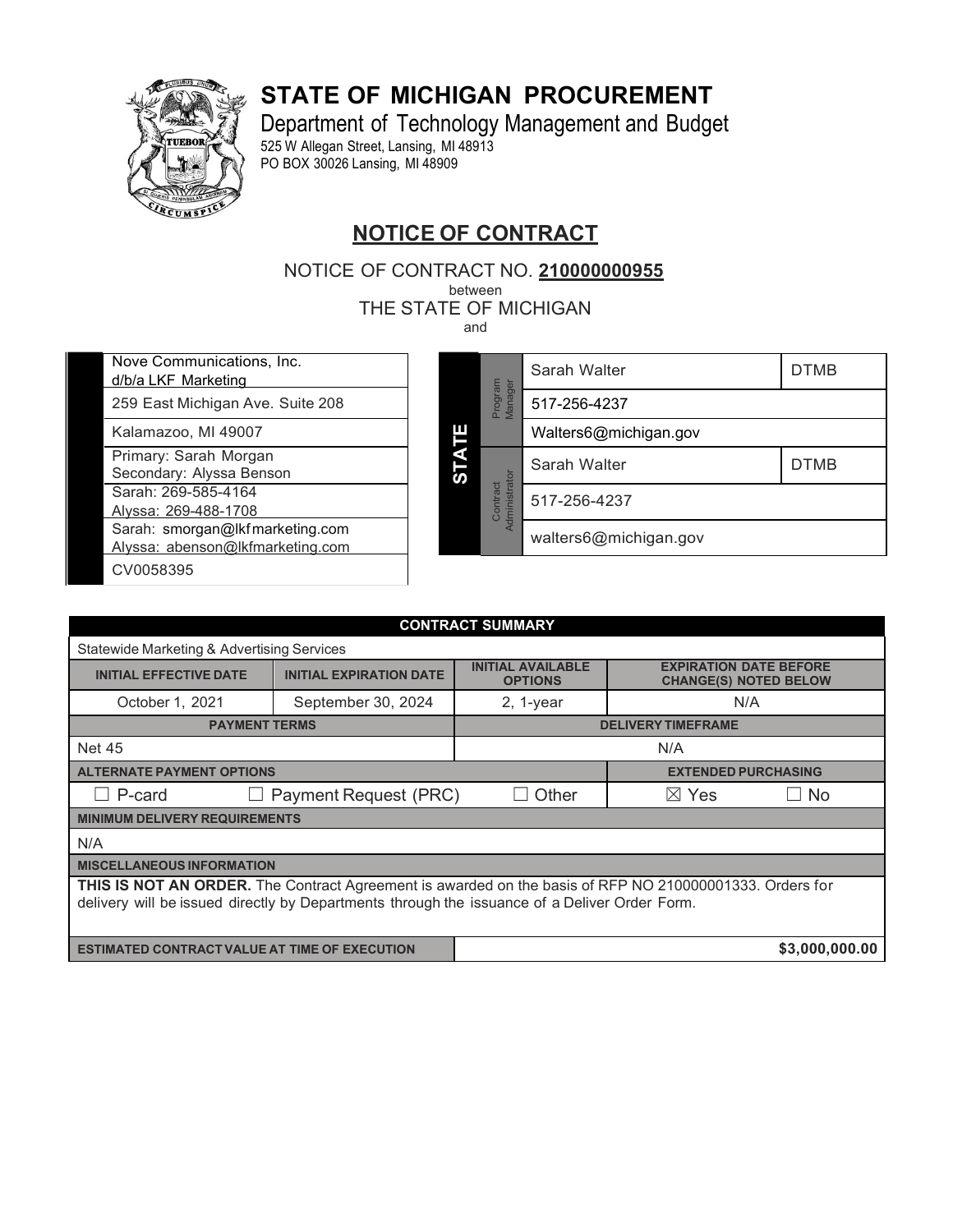#### **FOR THE CONTRACTOR:**

Nove Communications, Inc. d/b/a LKF Marketing

**Company Name**

**Authorized Agent Signature**

**Sarah Morgan**

**Authorized Agent (Print or Type)**

**Date**

**FOR THE STATE:**

**Signature**

**Sarah Walter, Category Analyst**

**Name & Title**

**DTMB Central Procurement Services**

**Agency**

**Date**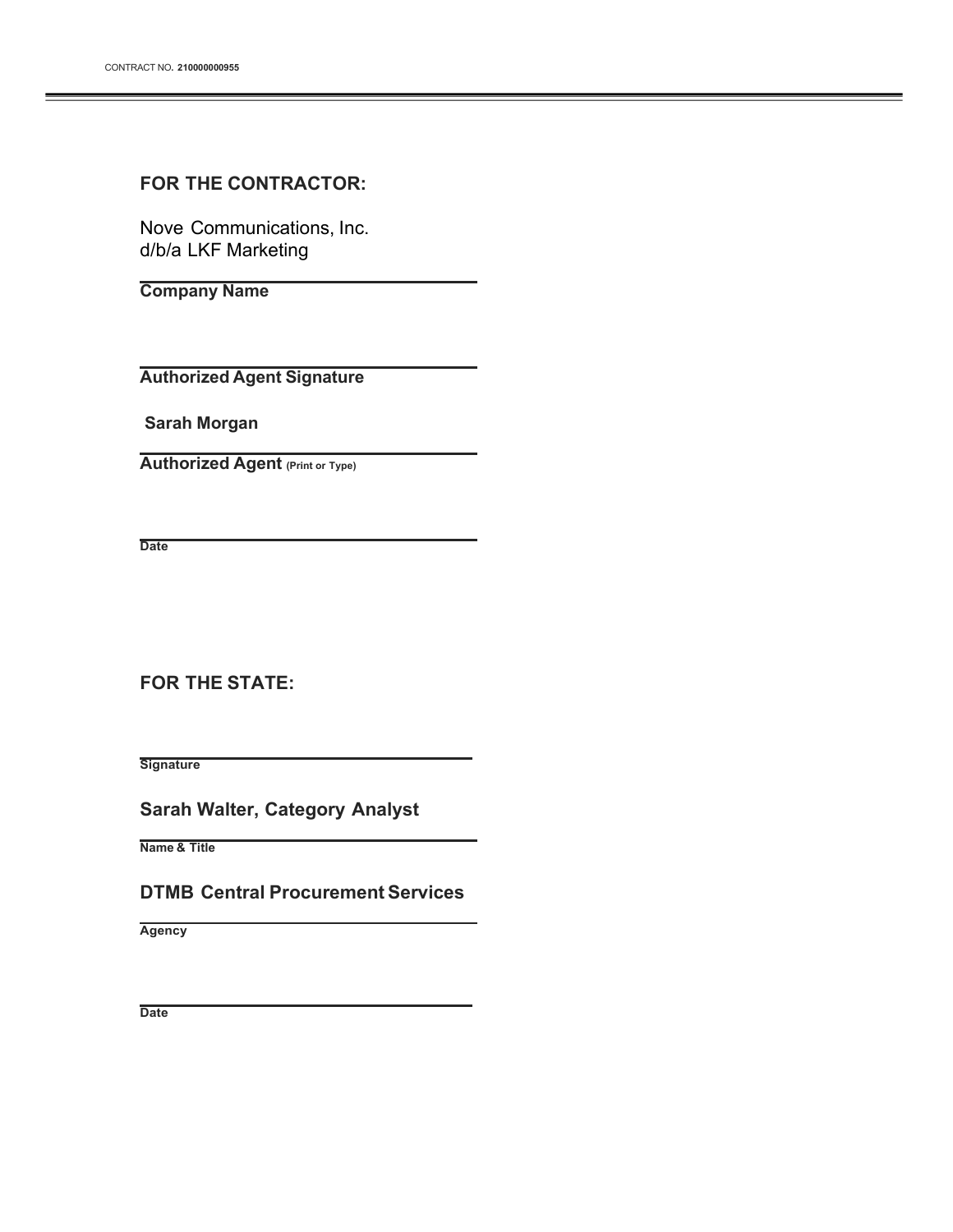

## **STANDARD CONTRACT TERMS AND CONDITIONS**

These Terms and Conditions, together with all Schedules (including Schedule A and all other Statement(s) of Work), Exhibits and any other applicable attachments or addenda incorporated herein (collectively this "**Contract**") are agreed to between the State of Michigan (the "**State**") and Nove Communications, Inc.d/b/a LKF Marketing ("**Contractor**"), a Michigan Corporation. This Contract is effective on October 1, 2021 ("**Effective Date**"), and unless terminated,expires on September 30, 2024.

The Contract may be renewed for up to 2, 1-year options. Renewal is at the sole discretion of the State and will automatically extend the Term of this Contract. The State will document its exercise of renewal options via Contract Change Notice.

The parties agree as follows:

**1. Duties of Contractor.** Contractor must perform the services and provide the deliverables described in Statement(s) of Work entered into under this Contract (the "**Contract Activities**"). "**Statement of Work**" means any statement of work entered into by the parties and incorporated into this Contract. The initial Statement of Work is attached as **Schedule A.** The terms and conditions of this Contract and Schedule A will apply at all times to any Statement of Work. An obligation to provide delivery of any commodity is considered a service and is a Contract Activity.

Contractor must furnish all labor, equipment, materials, and supplies necessary for the performance of the Contract Activities, and meet operational standards, unless otherwise specified in the applicable Statement of Work.

Contractor must: (a) perform the Contract Activities in a timely, professional, safe, and workmanlike manner consistent with standards in the trade, profession, or industry; (b) meet or exceed the performance and operational standards, and specifications of the Contract; (c) provide all Contract Activities in good quality, with no material defects; (d) not interfere with the State's operations; (e) obtain and maintain all necessary licenses, permits or other authorizations necessary for the performance of the Contract; (f) cooperate with the State, including the State's quality assurance personnel, and any third party to achieve the objectives of the Contract; (g) return to the State any State-furnished equipment or other resources in the same condition as when provided when no longer required for the Contract; (h) not make any media releases without prior written authorization from the State; (i) assign to the State any claims resulting from state or federal antitrust violations to the extent that those violations concern materials or services supplied by third parties toward fulfillment of the Contract; (j) comply with all State physical and IT security policies and standards which will be made available upon request; and (k) provide the State priority in performance of the Contract except as mandated by federal disaster response requirements. Any breach under this paragraph is considered a material breach.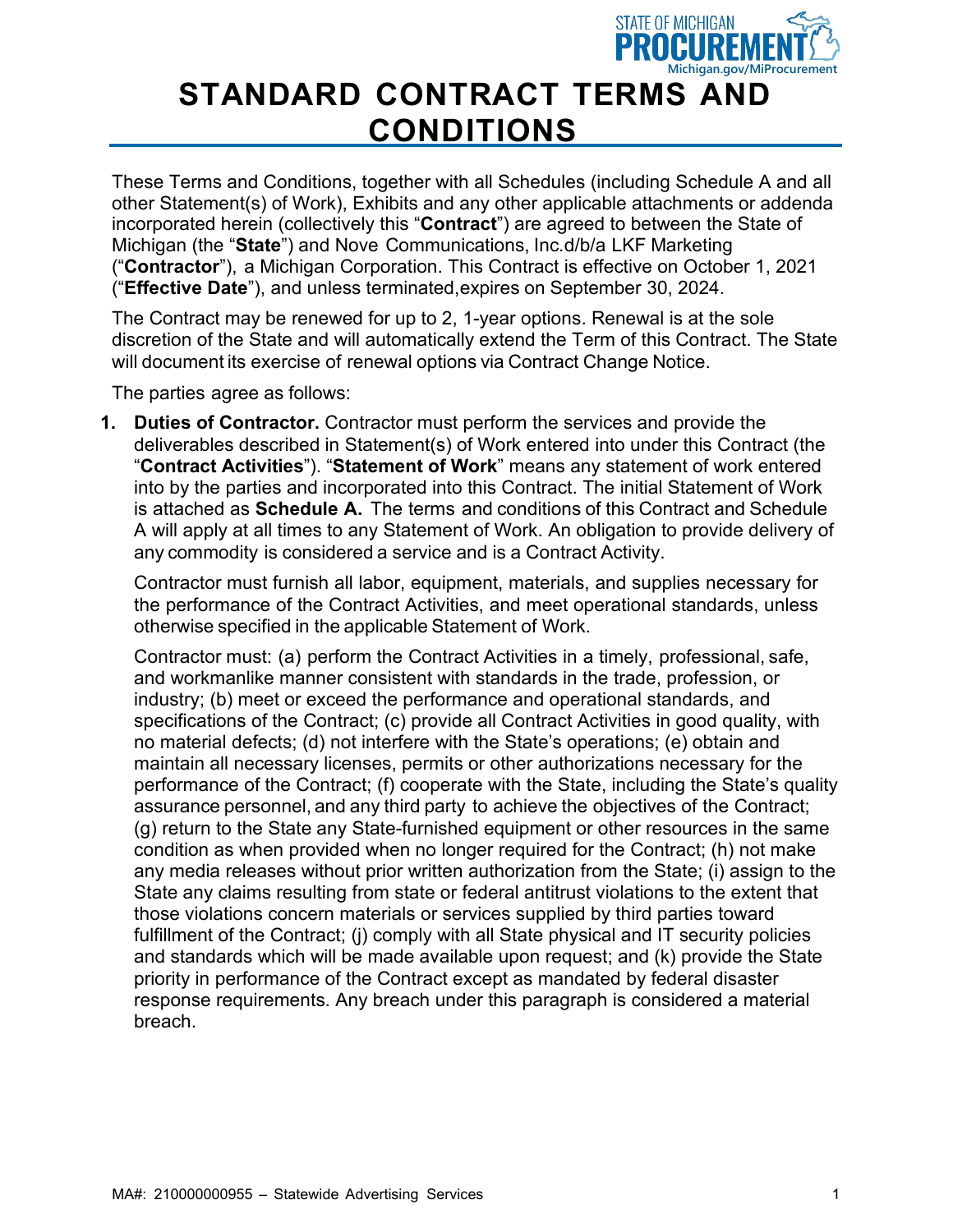

Contractor must also be clearly identifiable while on State property by wearing identification issued by the State, and clearly identify themselves whenever making contact with the State.

**2. Notices.** All notices and other communications required or permitted under this Contract must be in writing and will be considered given and received: (a) when verified by written receipt if sent by courier; (b) when actually received if sent by mail without verification of receipt; or (c) when verified by automated receipt or electronic logs if sent by facsimile or email.

| If to State:          | If to Contractor:                   |
|-----------------------|-------------------------------------|
| <b>Sarah Walter</b>   | Sarah Morgan, Account Executive     |
| 525 W. Allegan Street | 259 East Michigan Avenue, Suite 208 |
| Lansing, MI 48913     | Kalamazoo, MI 49007                 |
| Walters6@michigan.gov | smorgan@lkfmarketing.com            |
| 517-256-4237          | 800-553-4553 x164                   |

**3. Contract Administrator.** The Contract Administrator for each party is the only person authorized to modify any terms of this Contract, and approve and execute any change under this Contract(each a "**Contract Administrator**"):

| State:                | <b>Contractor:</b>                  |
|-----------------------|-------------------------------------|
| Sarah Walter          | Sarah Morgan, Account Executive     |
| 525 W. Allegan Street | 259 East Michigan Avenue, Suite 208 |
| Lansing, MI 48913     | Kalamazoo, MI 49007                 |
| Walters6@michigan.gov | smorgan@lkfmarketing.com            |
| 517-256-4237          | 800-553-4553 x164                   |

**4. Program Manager.** The Program Manager for each party will monitor and coordinate the day-to-day activities of the Contract (each a "**Program Manager**"):

| State:                | <b>Contractor:</b>                  |
|-----------------------|-------------------------------------|
| Sarah Walter          | Sarah Morgan, Account Executive     |
| 525 W. Allegan Street | 259 East Michigan Avenue, Suite 208 |
| Lansing, MI 48913     | Kalamazoo, MI 49007                 |
| Walters6@michigan.gov | smorgan@lkfmarketing.com            |
| 517-256-4237          | 800-553-4553 x164                   |

- **5. Performance Guarantee.** Contractor must at all times have financial resources sufficient, in the opinion of the State, to ensure performance of the Contract and must provide proof upon request. The State may require a performance bond (as specified in Schedule A – Statement of Work) if, in the opinion of the State, it will ensure performance of the Contract.
- **6. Insurance Requirements.** Contractor, at its sole expense, must maintain the insurance coverage identified below. All required insurance must: (a) protect the State from claims that may arise out of, are alleged to arise out of, or result from Contractor's or a subcontractor's performance; (b) be primary and non-contributing to any comparable liability insurance (including self-insurance) carried by the State; and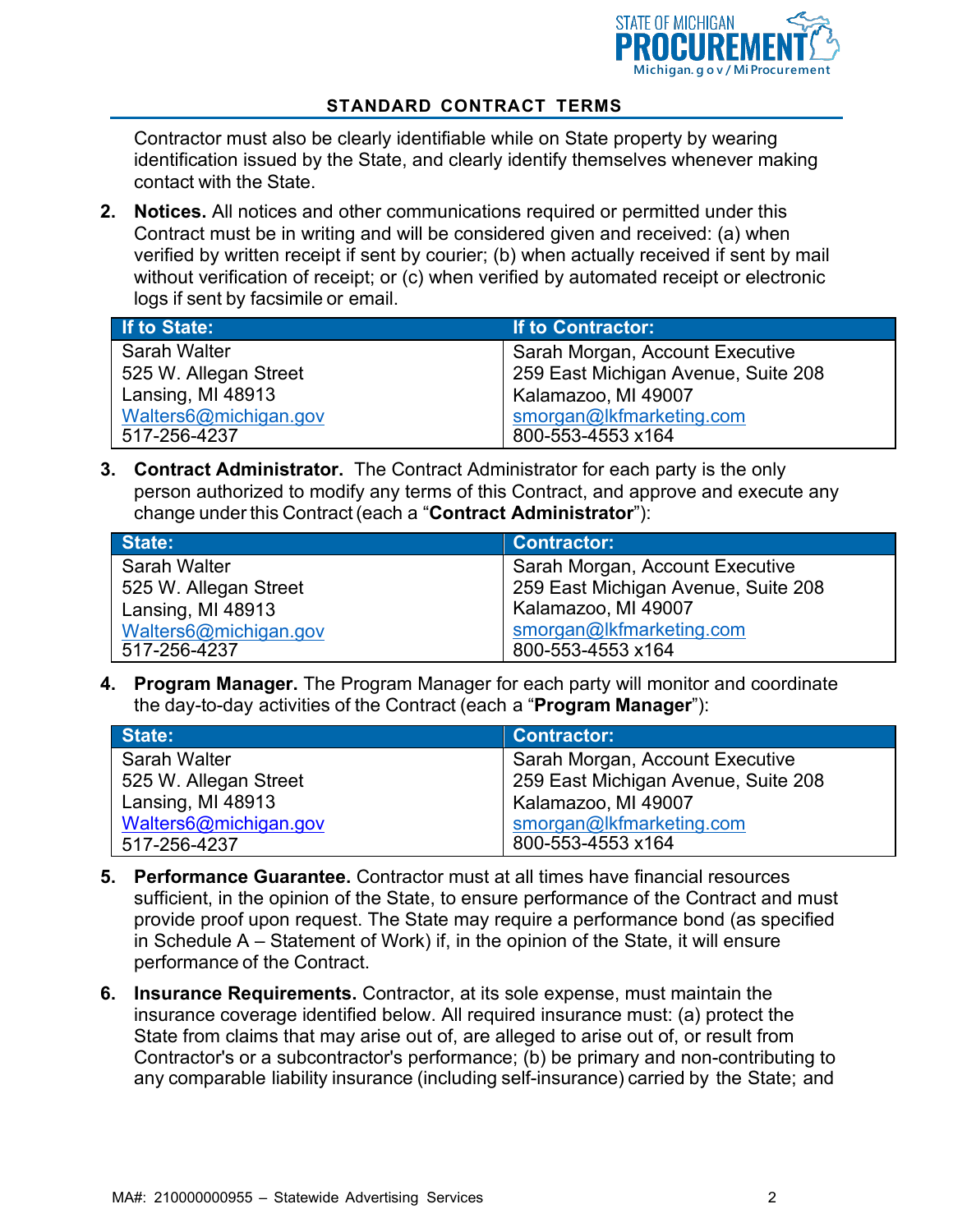

(c) be provided by a company with an A.M. Best rating of "A-" or better, and a financial size of VII or better.

| <b>Required Limits</b>                                                                                                                                                                                                                               | <b>Additional Requirements</b>                                                                                                                                                                                                                                                                                                                                                        |  |  |  |
|------------------------------------------------------------------------------------------------------------------------------------------------------------------------------------------------------------------------------------------------------|---------------------------------------------------------------------------------------------------------------------------------------------------------------------------------------------------------------------------------------------------------------------------------------------------------------------------------------------------------------------------------------|--|--|--|
|                                                                                                                                                                                                                                                      | <b>Commercial General Liability Insurance</b>                                                                                                                                                                                                                                                                                                                                         |  |  |  |
| <b>Minimum Limits:</b><br>\$1,000,000 Each Occurrence<br>\$1,000,000 Personal & Advertising Injury<br>\$2,000,000 Products/Completed<br><b>Operations</b><br>\$2,000,000 General Aggregate<br><b>Deductible Maximum:</b><br>\$50,000 Each Occurrence | Contractor must have their policy endorsed to<br>add "the State of Michigan, its departments,<br>divisions, agencies, offices, commissions,<br>officers, employees, and agents" as additional<br>insureds using endorsement CG 20 10 11 85, or<br>both CG 2010 07 04 and CG 2037 07 04.                                                                                               |  |  |  |
|                                                                                                                                                                                                                                                      | <b>Automobile Liability Insurance</b>                                                                                                                                                                                                                                                                                                                                                 |  |  |  |
| <b>Minimum Limits:</b><br>\$1,000,000 Per Accident                                                                                                                                                                                                   | Contractor must have their policy: (1) endorsed<br>to add "the State of Michigan, its departments,<br>divisions, agencies, offices, commissions,<br>officers, employees, and agents" as additional<br>insureds; and (2) include Hired and Non-Owned<br>Automobile coverage.                                                                                                           |  |  |  |
|                                                                                                                                                                                                                                                      | <b>Workers' Compensation Insurance</b>                                                                                                                                                                                                                                                                                                                                                |  |  |  |
| <b>Minimum Limits:</b><br>Coverage according to applicable laws<br>governing work activities.                                                                                                                                                        | Waiver of subrogation, except where waiver is<br>prohibited by law.                                                                                                                                                                                                                                                                                                                   |  |  |  |
|                                                                                                                                                                                                                                                      | <b>Employers Liability Insurance</b>                                                                                                                                                                                                                                                                                                                                                  |  |  |  |
| Minimum Limits:                                                                                                                                                                                                                                      |                                                                                                                                                                                                                                                                                                                                                                                       |  |  |  |
| \$500,000 Each Accident<br>\$500,000 Each Employee by Disease<br>\$500,000 Aggregate Disease                                                                                                                                                         |                                                                                                                                                                                                                                                                                                                                                                                       |  |  |  |
|                                                                                                                                                                                                                                                      | Privacy and Security Liability (Cyber Liability) Insurance                                                                                                                                                                                                                                                                                                                            |  |  |  |
| <b>Minimum Limits:</b><br>\$1,000,000 Each Occurrence<br>\$1,000,000 Annual Aggregate                                                                                                                                                                | Contractor must have their policy: (1) endorsed<br>to add "the State of Michigan, its departments,<br>divisions, agencies, offices, commissions,<br>officers, employees, and agents" as additional<br>insureds; and (2) cover information security and<br>privacy liability, privacy notification costs,<br>regulatory defense and penalties, and website<br>media content liability. |  |  |  |

If any of the required policies provide **claims-made** coverage, the Contractor must: (a) provide coverage with a retroactive date before the Effective Date of the Contract or the beginning of Contract Activities; (b) maintain coverage and provide evidence of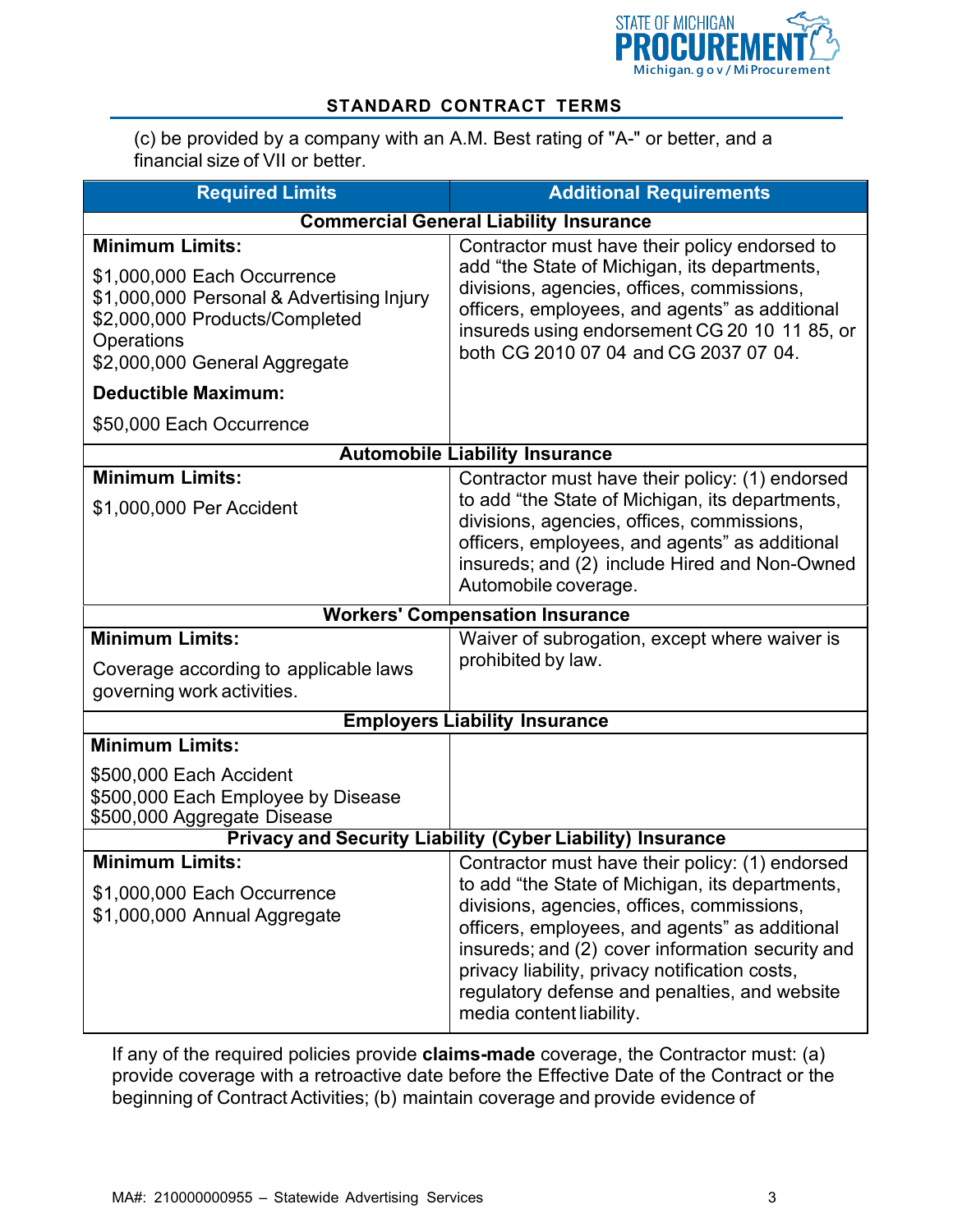

coverage for at least three (3) years after completion of the Contract Activities; and (c) if coverage is cancelled or not renewed, and not replaced with another claims-made policy form with a retroactive date prior to the Contract Effective Date, Contractor must purchase extended reporting coverage for a minimum of three (3) years after completion of work.

Contractor must: (a) provide insurance certificates to the Contract Administrator, containing the agreement or delivery order number, at Contract formation and within twenty (20) calendar days of the expiration date of the applicable policies; (b) require that subcontractors maintain the required insurances contained in this Section; (c) notify the Contract Administrator within five (5) business days if any insurance is cancelled; and (d) waive all rights against the State for damages covered by insurance. Failure to maintain the required insurance does not limit this waiver.

This Section is not intended to and is not to be construed in any manner as waiving, restricting or limiting the liability of either party for any obligations under this Contract (including any provisions hereof requiring Contractor to indemnify, defend and hold harmless the State).

**7. Administrative Fee and Reporting.** Contractor must pay an administrative fee of 1% on all payments made to Contractor under the Contract including transactions with the State (including its departments, divisions, agencies, offices, and commissions), MiDEAL members, and other states (including governmental subdivisions and authorized entities). Administrative fee payments must be made online by check or credit card at: <https://www.thepayplace.com/mi/dtmb/adminfee>

Contractor must submit an itemized purchasing activity report, which includes at a minimum, the name of the purchasing entity and the total dollar volume in sales. Reports should be mailed to [MiDeal@michigan.gov.](mailto:MiDeal@michigan.gov)

The administrative fee and purchasing activity report are due within 30 calendar days from the last day of each calendar quarter.

**8. Extended Purchasing Program.** This contract is extended to MiDEAL members. MiDEAL members include local units of government, school districts, universities, community colleges, and nonprofit hospitals. A current list of MiDEAL members is available at [www.michigan.gov/mideal.](http://www.michigan.gov/mideal)

Upon written agreement between the State and Contractor, this contract may also be extended to: (a) other states (including governmental subdivisions and authorized entities) and (b) State of Michigan employees.

If extended, Contractor must supply all Contract Activities at the established Contract prices and terms. The State reserves the right to impose an administrative fee and negotiate additional discounts based on any increased volume generated by such extensions.

Contractor must submit invoices to, and receive payment from, extended purchasing program members on a direct and individual basis.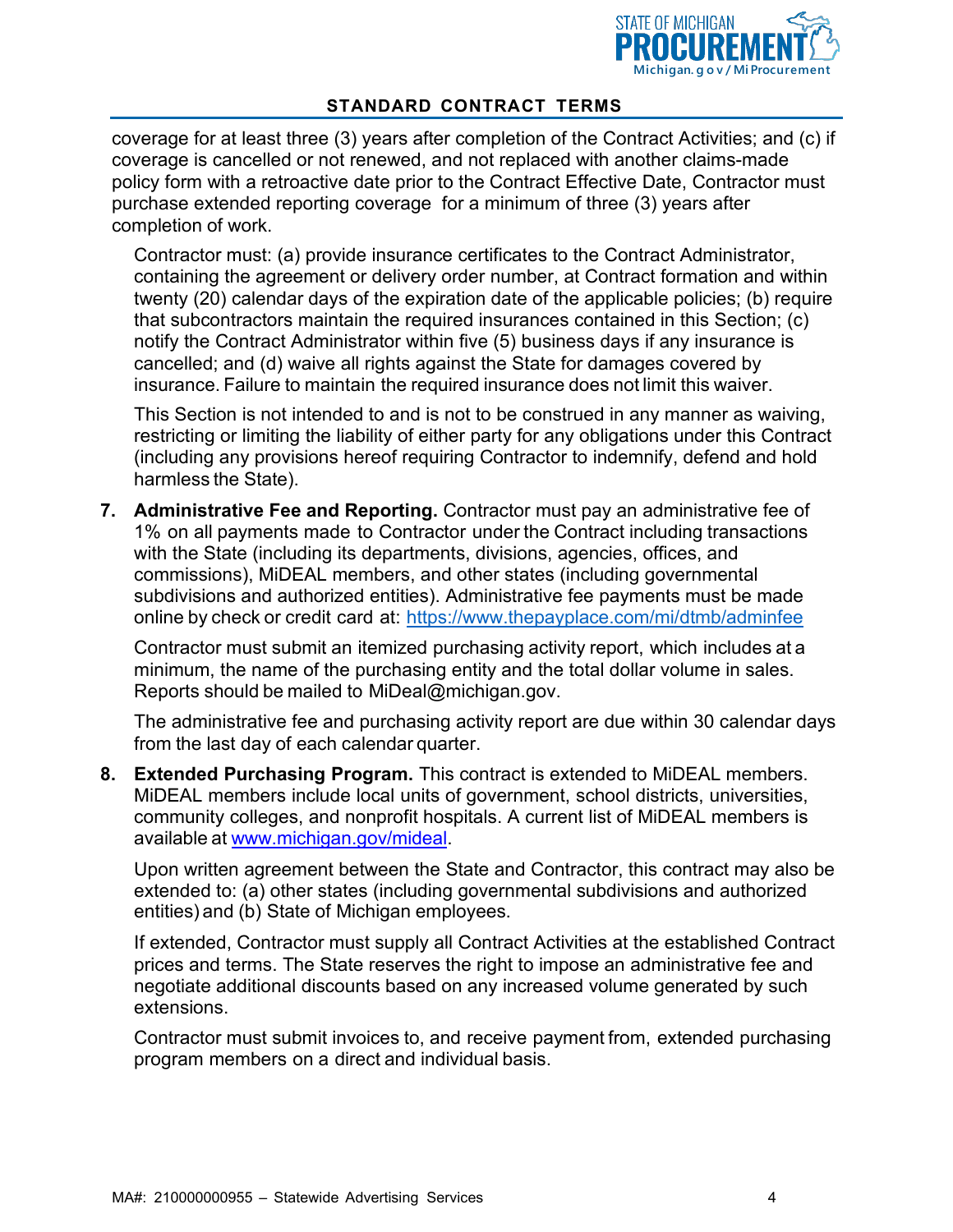

**9. Independent Contractor.** Contractor is an independent contractor and assumes all rights, obligations and liabilities set forth in this Contract. Contractor, its employees, and agents will not be considered employees of the State. No partnership or joint venture relationship is created by virtue of this Contract. Contractor, and not the State, is responsible for the payment of wages, benefits and taxes of Contractor's employees and any subcontractors. Prior performance does not modify Contractor's status as an independent contractor.

Contractor hereby acknowledges that the State is and will be the sole and exclusive owner of all right, title, and interest in the Contract Activities and all associated intellectual property rights, if any. Such Contract Activities are works made for hire as defined in Section 101 of the Copyright Act of 1976. To the extent any Contract Activities and related intellectual property do not qualify as works made for hire under the Copyright Act, Contractor will, and hereby does, immediately on its creation, assign, transfer and otherwise convey to the State, irrevocably and in perpetuity, throughout the universe, all right, title and interest in and to the Contract Activities, including all intellectual property rights therein.

- **10. Subcontracting.** Contractor may not delegate any of its obligations under the Contract without the prior written approval of the State. Contractor must notify the State at least 90 calendar days before the proposed delegation and provide the State any information it requests to determine whether the delegation is in its best interest. If approved, Contractor must: (a) be the sole point of contact regarding all contractual matters, including payment and charges for all Contract Activities; (b) make all payments to the subcontractor; and (c) incorporate the terms and conditions contained in this Contract in any subcontract with a subcontractor. Contractor remains responsible for the completion of the Contract Activities, compliance with the terms of this Contract, and the acts and omissions of the subcontractor. The State, in its sole discretion, may require the replacement of any subcontractor.
- **11. Staffing.** The State's Contract Administrator may require Contractor to remove or reassign personnel by providing a notice to Contractor.
- **12. Background Checks.** Pursuant to Michigan law, all agencies subject to IRS Pub. 1075 are required to ask the Michigan State Police to perform fingerprint background checks on all employees, including Contractor and Subcontractor employees, who may have access to any database of information maintained by the federal government that contains confidential or personal information, including, but not limited to, federal tax information. Further, pursuant to Michigan law, any agency described above is prohibited from providing Contractors or Subcontractors with the result of such background check. For more information, please see Michigan Public Act 427 of 2018. Upon request, or as may be specified in the Statement of Work, Contractor must perform background checks on all employees and subcontractors and its employees prior to their assignment. The scope is at the discretion of the State and documentation must be provided as requested. Contractor is responsible for all costs associated with the requested background checks. The State, in its sole discretion, may also perform background checks.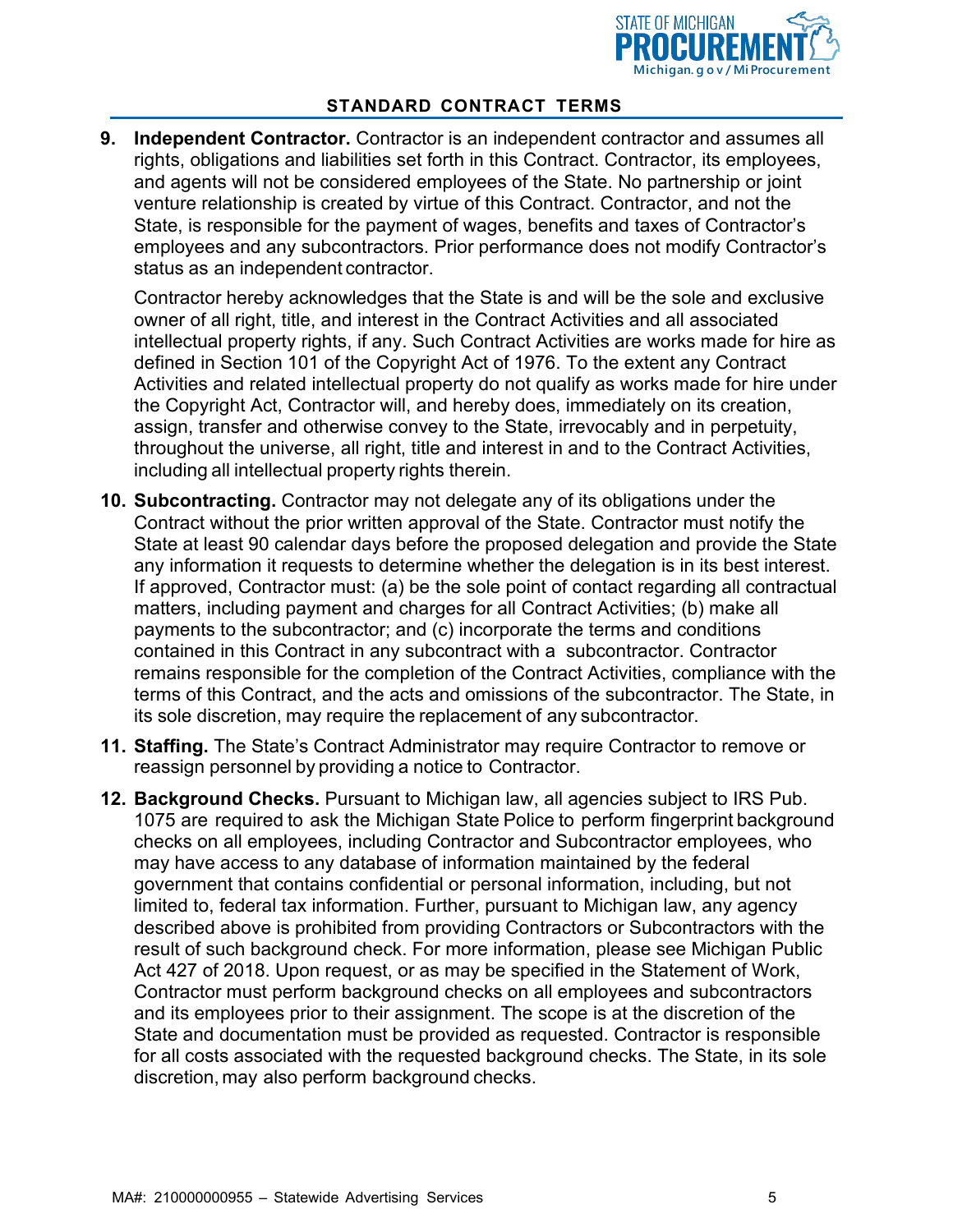

- **13. Assignment.** Contractor may not assign this Contract to any other party without the prior approval of the State. Upon notice to Contractor, the State, in its sole discretion, may assign in whole or in part, its rights or responsibilities under this Contract to any other party. If the State determines that a novation of the Contract to a third party is necessary, Contractor will agree to the novation and provide all necessary documentation and signatures.
- **14. Change of Control.** Contractor will notify within 30 days of any public announcement or otherwise once legally permitted to do so, the State of a change in Contractor's organizational structure or ownership. For purposes of this Contract, a change in control means any of the following: (a) a sale of more than 50% of Contractor's stock; (b) a sale of substantially all of Contractor's assets; (c) a change in a majority of Contractor's board members; (d) consummation of a merger or consolidation of Contractor with any other entity; (e) a change in ownership through a transaction or series of transactions; (f) or the board (or the stockholders) approves a plan of complete liquidation. A change of control does not include any consolidation or merger effected exclusively to change the domicile of Contractor, or any transaction or series of transactions principally for bona fide equity financing purposes.

In the event of a change of control, Contractor must require the successor to assume this Contract and all of its obligations under this Contract.

- **15. Ordering.** Contractor is not authorized to begin performance until receipt of authorization as identified in Schedule A.
- **16. Acceptance.** Contract Activities are subject to inspection and testing by the State within 30 calendar days of the State's receipt of them ("**State Review Period**"), unless otherwise provided in the Statement of Work. If the Contract Activities are not fully accepted by the State, the State will notify Contractor by the end of the State Review Period that either: (a) the Contract Activities are accepted but noted deficiencies must be corrected; or (b) the Contract Activities are rejected. If the State finds material deficiencies, it may: (i) reject the Contract Activities without performing any further inspections; (ii) demand performance at no additional cost; or (iii) terminate this Contract in accordance with Section [23,](#page-9-0) Termination for Cause.

Within 10 business days from the date of Contractor's receipt of notification of acceptance with deficiencies or rejection of any Contract Activities, Contractor must cure, at no additional cost, the deficiency and deliver unequivocally acceptable Contract Activities to the State. If acceptance with deficiencies or rejection of the Contract Activities impacts the content or delivery of other non-completed Contract Activities, the parties' respective Program Managers must determine an agreed to number of days for re-submission that minimizes the overall impact to the Contract. However, nothing herein affects, alters, or relieves Contractor of its obligations to correct deficiencies in accordance with the time response standards set forth in this Contract.

If Contractor is unable or refuses to correct the deficiency within the time response standards set forth in this Contract, the State may cancel the order in whole or in part. The State, or a third party identified by the State, may perform the Contract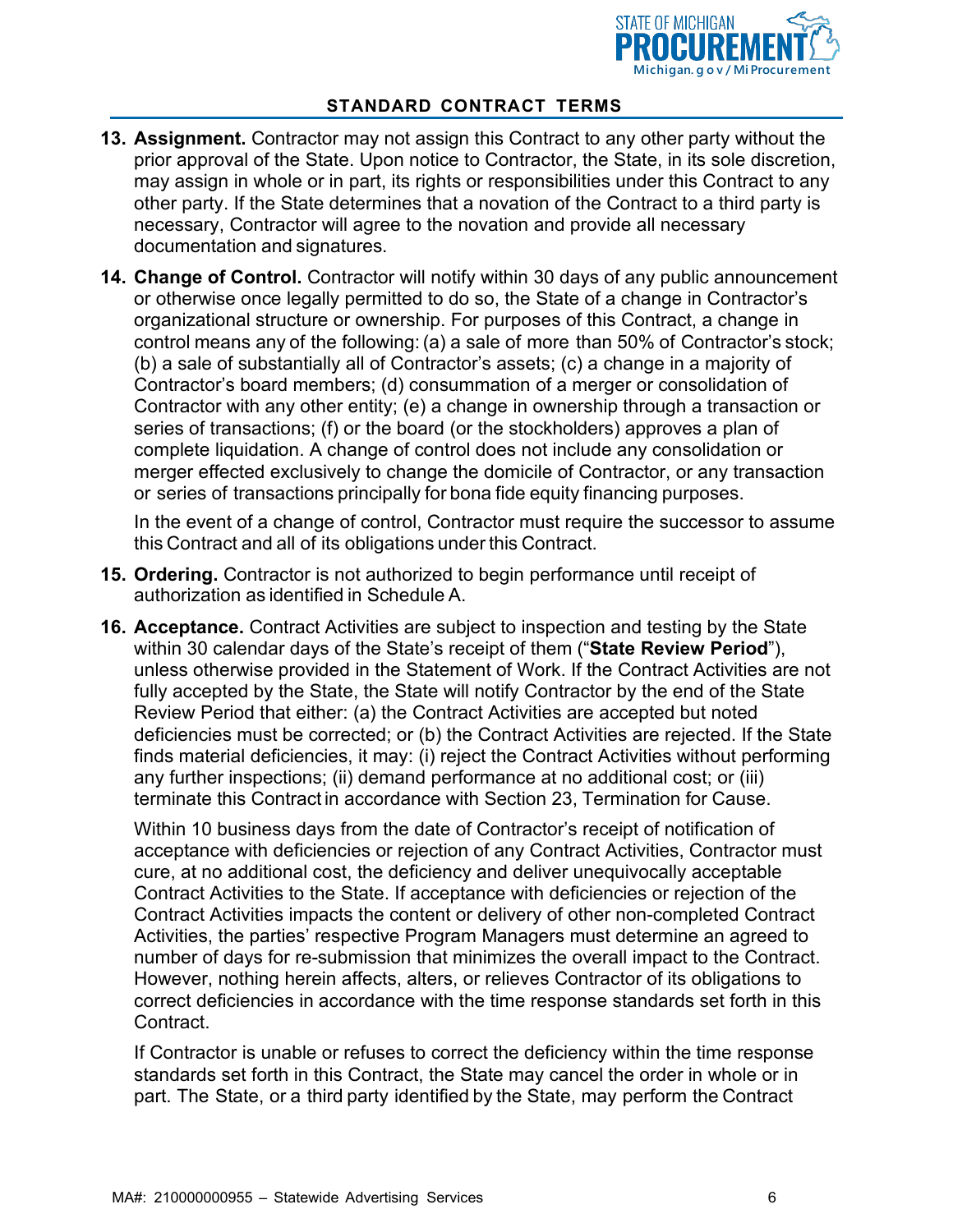

Activities and recover the difference between the cost to cure and the Contract price plus an additional 10% administrative fee.

- **17. Reserved**.
- **18. Reserved.**
- **19. Reserved.**
- **20. Terms of Payment.** Invoices must conform to the requirements communicated from time-to-time by the State. All undisputed amounts are payable within 45 days of the State's receipt. Contractor may only charge for Contract Activities performed as specified in the Statement of Work or the Pricing Schedule. Invoices must include an itemized statement of all charges. The State is exempt from State sales tax for direct purchases and may be exempt from federal excise tax, if Services purchased under this Agreement are for the State's exclusive use. All prices are exclusive of taxes, and Contractor is responsible for all sales, use and excise taxes, and any other similar taxes, duties and charges of any kind imposed by any federal, state, or local governmental entity on any amounts payable by the State under this Contract.

The State has the right to withhold payment of any disputed amounts until the parties agree as to the validity of the disputed amount. The State will notify Contractor of any dispute within a reasonable time. Payment by the State will not constitute a waiver of any rights as to Contractor's continuing obligations, including claims for deficiencies or substandard Contract Activities. Contractor's acceptance of final payment by the State constitutes a waiver of all claims by Contractor against the State for payment under this Contract, other than those claims previously filed in writing on a timely basis and still disputed.

The State will only disburse payments under this Contract through Electronic Funds Transfer (EFT). Contractor must register with the State at <http://www.michigan.gov/SIGMAVSS> to receive electronic fund transfer payments. If Contractor does not register, the State is not liable for failure to provide payment. Without prejudice to any other right or remedy it may have, the State reserves the right to set off at any time any amount then due and owing to it by Contractor against any amount payable by the State to Contractor under this Contract.

- **21. Liquidated Damages.** Liquidated damages, if applicable, will be assessed as described in the Statement of Work. The assessment of liquidated damages will not constitute a waiver or release of any other remedy the State may have under this Contract for Contractor's breach of this Contract, including without limitation, the State's right to terminate this Contract for cause under **Section 23** and the State will be entitled in its discretion to recover actual damages caused by Contractor's failure to perform its obligations under this Contract. However, the State will reduce such actual damages by the amounts of liquidated damages received for the same events causing the actual damages.
- **22. Stop Work Order.** The State may suspend any or all activities under the Contract at any time. The State will provide Contractor a written stop work order detailing the suspension. Contractor must comply with the stop work order upon receipt. Within 90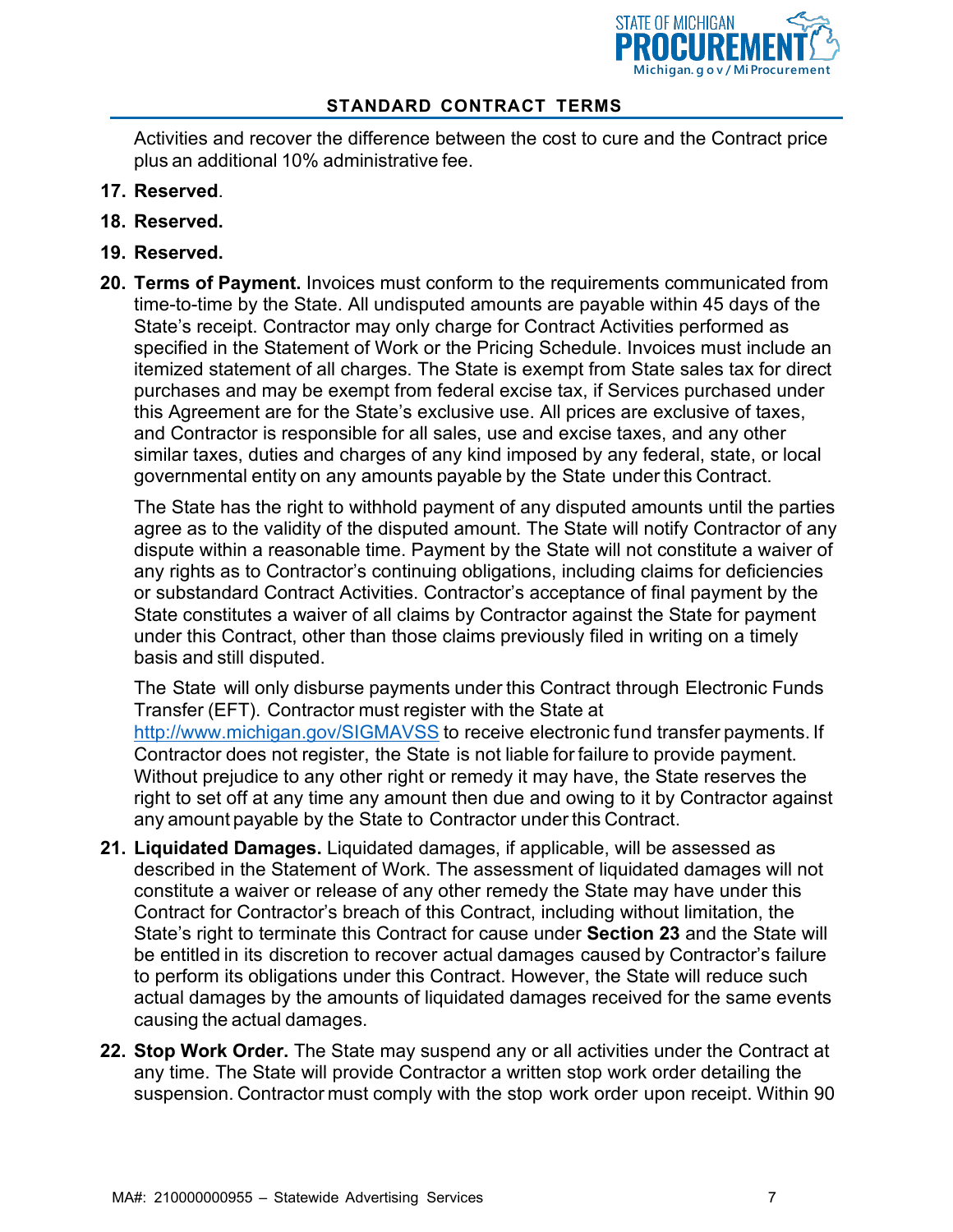

calendar days, or any longer period agreed to by Contractor, the State will either: (a) issue a notice authorizing Contractor to resume work, or (b) terminate the Contract or delivery order. The State will not pay for Contract Activities, Contractor's lost profits, or any additional compensation during a stop work period.

<span id="page-9-0"></span>**23. Termination for Cause.** The State may terminate this Contract for cause, in whole or in part, if Contractor, as determined by the State: (a) endangers the value, integrity, or security of any location, data, or personnel; (b) becomes insolvent, petitions for bankruptcy court proceedings, or has an involuntary bankruptcy proceeding filed against it by any creditor; (c) engages in any conduct that may expose the State to liability; (d) breaches any of its material duties or obligations; or (e) fails to cure a breach within the time stated in a notice of breach. Any reference to specific breaches being material breaches within this Contract will not be construed to mean that other breaches are not material.

If the State terminates this Contract under this Section, the State will issue a termination notice specifying whether Contractor must: (a) cease performance immediately, or (b) continue to perform for a specified period. If it is later determined that Contractor was not in breach of the Contract, the termination will be deemed to have been a Termination for Convenience, effective as of the same date, and the rights and obligations of the parties will be limited to those provided in Section 24, Termination for Convenience.

The State will only pay for amounts due to Contractor for Contract Activities accepted by the State on or before the date of termination, subject to the State's right to set off any amounts owed by the Contractor for the State's reasonable costs in terminating this Contract. The Contractor must pay all reasonable costs incurred by the State in terminating this Contract for cause, including administrative costs, attorneys' fees, court costs, transition costs, and any costs the State incurs to procure the Contract Activities from other sources.

- **24. Termination for Convenience**. The State may immediately terminate this Contract in whole or in part without penalty and for any reason, including but not limited to, appropriation or budget shortfalls. The termination notice will specify whether Contractor must: (a) cease performance of the Contract Activities immediately, or (b) continue to perform the Contract Activities in accordance with Section [25,](#page-9-1) Transition Responsibilities. If the State terminates this Contract for convenience, the State will pay all reasonable costs, as determined by the State, for State approved Transition Responsibilities.
- <span id="page-9-1"></span>**25. Transition Responsibilities.** Upon termination or expiration of this Contract for any reason, Contractor must, for a period of time specified by the State (not to exceed 4 months ), provide all reasonable transition assistance requested by the State, to allow for the expired or terminated portion of the Contract Activities to continue without interruption or adverse effect, and to facilitate the orderly transfer of such Contract Activities to the State or its designees. Such transition assistance may include, but is not limited to: (a) continuing to perform the Contract Activities at the established Contract rates; (b) taking all reasonable and necessary measures to transition performance of the work, including all applicable Contract Activities,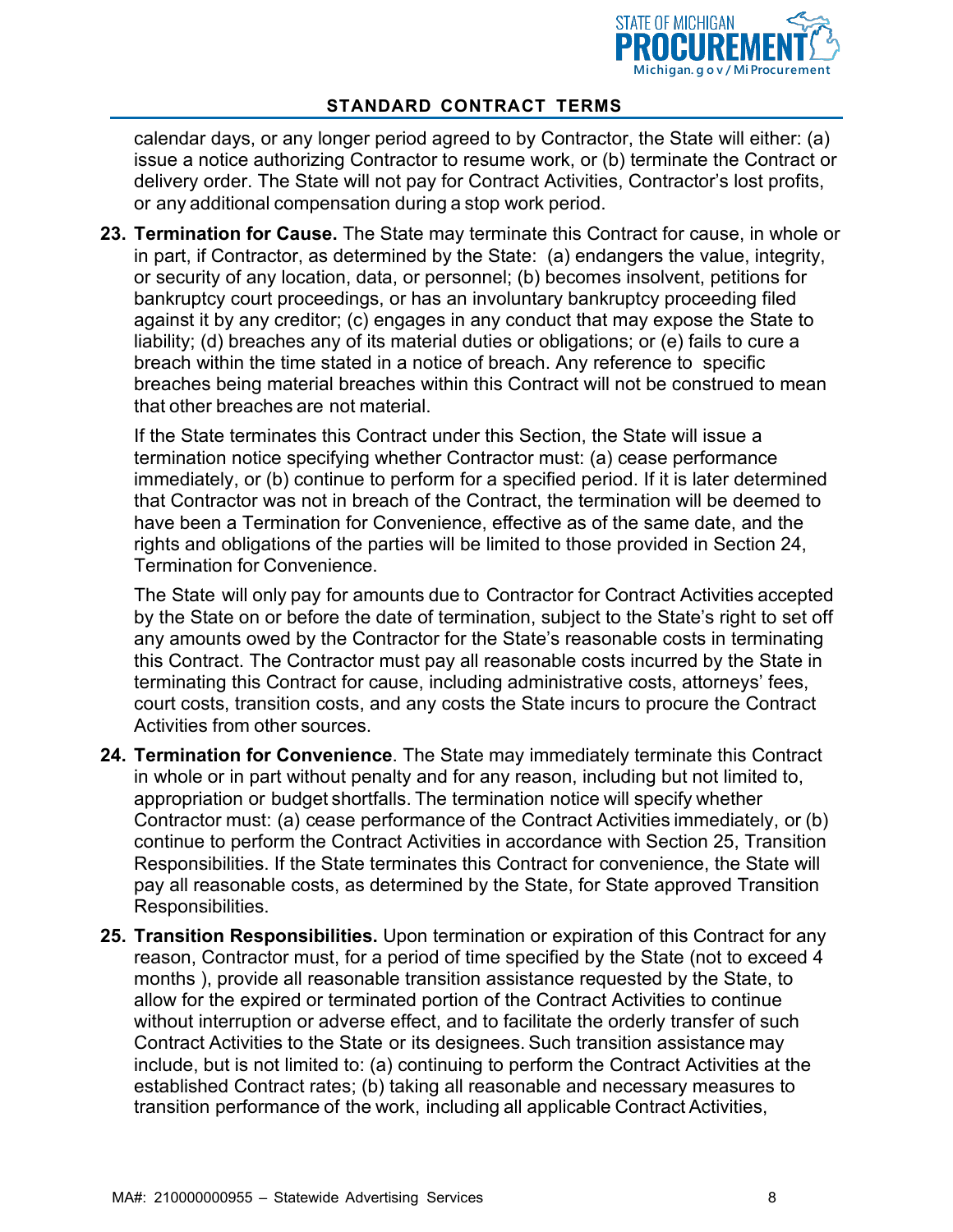

training, equipment, software, leases, reports and other documentation, to the State or the State's designee; (c) taking all necessary and appropriate steps, or such other action as the State may direct, to preserve, maintain, protect, or return to the State all materials, data, property, and confidential information provided directly or indirectly to Contractor by any entity, agent, vendor, or employee of the State; (d) transferring title in and delivering to the State, at the State's discretion, all completed or partially completed deliverables prepared under this Contract as of the Contract termination date; and (e) preparing an accurate accounting from which the State and Contractor may reconcile all outstanding accounts (collectively, "**Transition Responsibilities**"). This Contract will automatically be extended through the end of the transition period.

**26. General Indemnification.** Contractor must defend, indemnify and hold the State, its departments, divisions, agencies, offices, commissions, officers, and employees harmless, without limitation, from and against any and all actions, claims, losses, liabilities, damages, costs, attorney fees, and expenses (including those required to establish the right to indemnification), arising out of or relating to: (a) any breach by Contractor (or any of Contractor's employees, agents, subcontractors, or by anyone else for whose acts any of them may be liable) of any of the promises, agreements, representations, warranties, or insurance requirements contained in this Contract; (b) any infringement, misappropriation, or other violation of any intellectual property right or other right of any third party; (c) any bodily injury, death, or damage to real or tangible personal property occurring wholly or in part due to action or inaction by Contractor (or any of Contractor's employees, agents, subcontractors, or by anyone else for whose acts any of them may be liable); and (d) any acts or omissions of Contractor (or any of Contractor's employees, agents, subcontractors, or by anyone else for whose acts any of them may be liable).

The State will notify Contractor in writing if indemnification is sought; however, failure to do so will not relieve Contractor, except to the extent that Contractor is materially prejudiced. Contractor must, to the satisfaction of the State, demonstrate its financial ability to carry out these obligations.

The State is entitled to: (i) regular updates on proceeding status; (ii) participate in the defense of the proceeding; (iii) employ its own counsel; and to (iv) retain control of the defense if the State deems necessary. Contractor will not, without the State's written consent (not to be unreasonably withheld), settle, compromise, or consent to the entry of any judgment in or otherwise seek to terminate any claim, action, or proceeding. To the extent that any State employee, official, or law may be involved or challenged, the State may, at its own expense, control the defense of that portion of the claim.

Any litigation activity on behalf of the State, or any of its subdivisions under this Section, must be coordinated with the Department of Attorney General. An attorney designated to represent the State may not do so until approved by the Michigan Attorney General and appointed as a Special AssistantAttorney General.

**27. Infringement Remedies.** If, in either party's opinion, any piece of equipment, software, commodity, or service supplied by Contractor or its subcontractors, or its operation, use or reproduction, is likely to become the subject of a copyright, patent,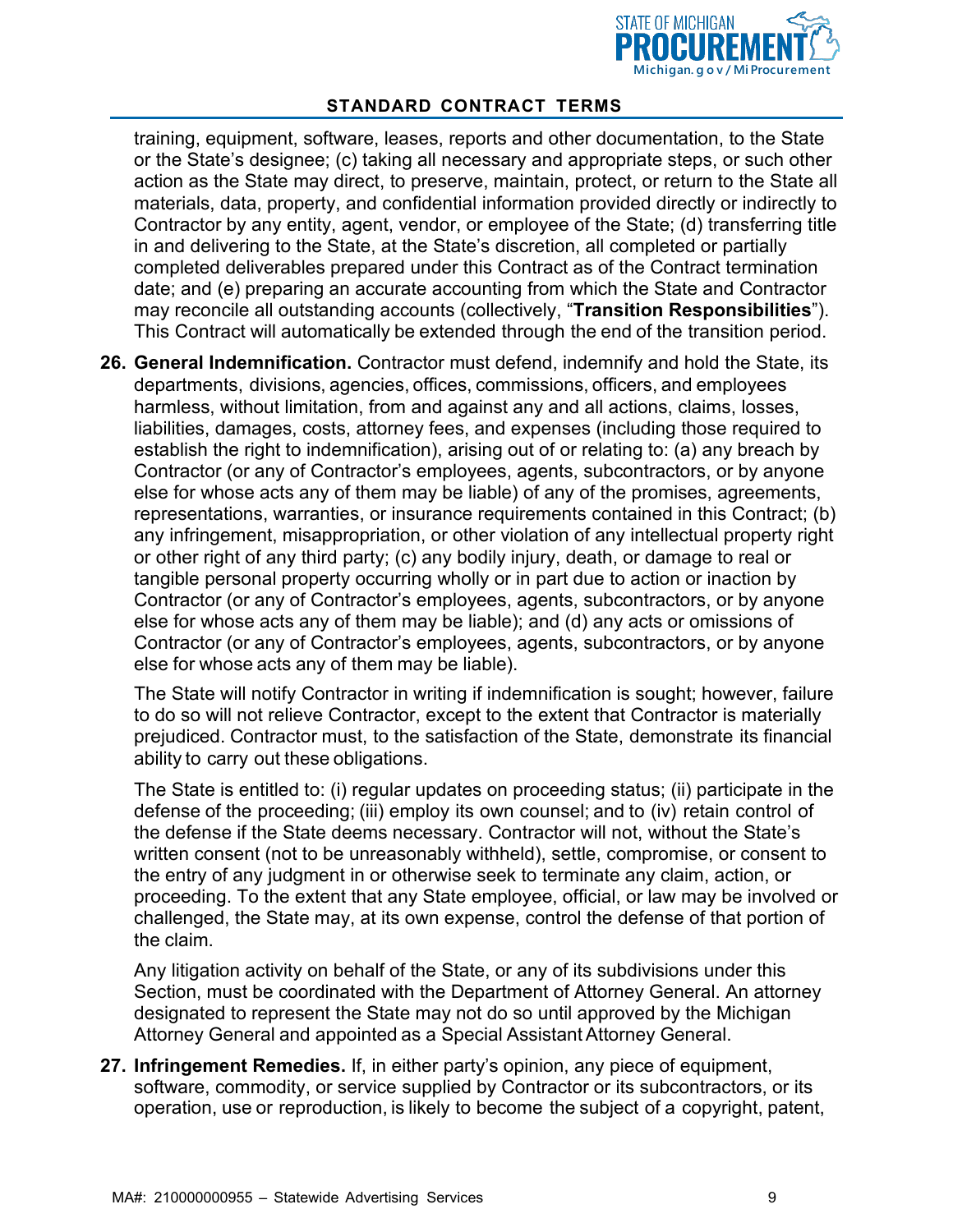

trademark, or trade secret infringement claim, Contractor must, at its expense: (a) procure for the State the right to continue using the equipment, software, commodity, or service, or if this option is not reasonably available to Contractor, (b) replace or modify the same so that it becomes non-infringing; or (c) accept its return by the State with appropriate credits to the State against Contractor's charges and reimburse the State for any losses or costs incurred as a consequence of the State ceasing its use and returning it.

- **28. Limitation of Liability and Disclaimer of Damages. IN NO EVENT WILL THE STATE'S AGGREGATE LIABILITY TO CONTRACTOR UNDER THIS CONTRACT, REGARDLESS OF THE FORM OF ACTION, WHETHER IN CONTRACT, TORT, NEGLIGENCE, STRICT LIABILITY OR BY STATUTE OR OTHERWISE, FOR ANY CLAIM RELATED TO OR ARISING UNDER THIS CONTRACT, EXCEED THE MAXIMUM AMOUNT OF FEES PAYABLE UNDER THIS CONTRACT.** The State is not liable for consequential, incidental, indirect, or special damages, regardless of the nature of the action.
- **29. Disclosure of Litigation, or Other Proceeding.** Contractor must notify the State within 14 calendar days of receiving notice of any litigation, investigation, arbitration, or other proceeding (collectively, "**Proceeding**") involving Contractor, a subcontractor, or an officer or director of Contractor or subcontractor, that arises during the term of the Contract, including: (a) a criminal Proceeding; (b) a parole or probation Proceeding; (c) a Proceeding under the Sarbanes-Oxley Act; (d) a civil Proceeding involving: (1) a claim that might reasonably be expected to adversely affect Contractor's viability or financial stability; or (2) a governmental or public entity's claim or written allegation of fraud; or (e) a Proceeding involving any license that Contractor is required to possess in order to perform under this Contract.

#### **30. Reserved.**

#### **31. State Data.**

**a. Ownership**. The State's data ("**State Data**," which will be treated by Contractor as Confidential Information) includes: (a) the State's data collected, used, processed, stored, or generated as the result of the Contract Activities; (b) personally identifiable information ("**PII**") collected, used, processed, stored, or generated as the result of the Contract Activities, including, without limitation, any information that identifies an individual, such as an individual's social security number or other government-issued identification number, date of birth, address, telephone number, biometric data, mother's maiden name, email address, credit card information, or an individual's name in combination with any other of the elements here listed; and, (c) personal health information ("**PHI**") collected, used, processed, stored, or generated as the result of the Contract Activities, which is defined under the Health Insurance Portability and Accountability Act (HIPAA) and its related rules and regulations. State Data is and will remain the sole and exclusive property of the State and all right, title, and interest in the same is reserved by the State. This Section survives the termination of this Contract.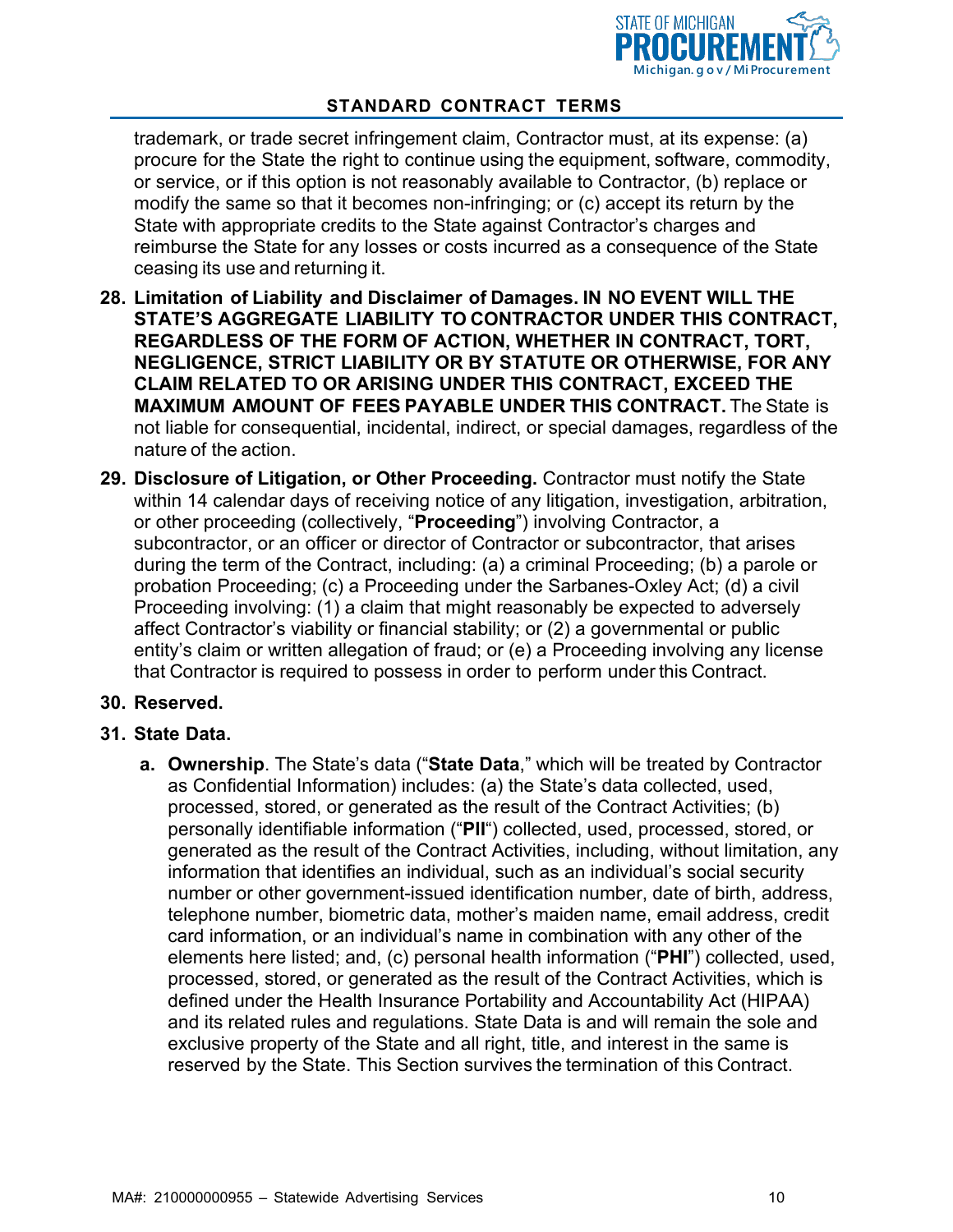

- **b. Contractor Use of State Data**. Contractor is provided a limited license to State Data for the sole and exclusive purpose of providing the Contract Activities, including a license to collect, process, store, generate, and display State Data only to the extent necessary in the provision of the Contract Activities. Contractor must: (a) keep and maintain State Data in strict confidence, using such degree of care as is appropriate and consistent with its obligations as further described in this Contract and applicable law to avoid unauthorized access, use, disclosure, or loss; (b) use and disclose State Data solely and exclusively for the purpose of providing the Contract Activities, such use and disclosure being in accordance with this Contract, any applicable Statement of Work, and applicable law; and (c) not use, sell, rent, transfer, distribute, or otherwise disclose or make available State Data for Contractor's own purposes or for the benefit of anyone other than the State without the State's prior written consent. This Section survives the termination of this Contract.
- **c. Extraction of State Data**. Contractor must, within five (5) business days of the State's request, provide the State, without charge and without any conditions or contingencies whatsoever (including but not limited to the payment of any fees due to Contractor), an extract of the State Data in the format specified by the State.
- **d. Backup and Recovery of State Data**. Unless otherwise specified in Schedule A, Contractor is responsible for maintaining a backup of State Data and for an orderly and timely recovery of such data. Unless otherwise described in Schedule A, Contractor must maintain a contemporaneous backup of State Data that can be recovered within two (2) hours at any point in time.

**e. Loss or Compromise of Data**. In the event of any act, error or omission, negligence, misconduct, or breach on the part of Contractor that compromises or is suspected to compromise the security, confidentiality, or integrity of State Data or the physical, technical, administrative, or organizational safeguards put in place by Contractor that relate to the protection of the security, confidentiality, or integrity of State Data, Contractor must, as applicable: (a) notify the State as soon as practicable but no later than twenty-four (24) hours of becoming aware of such occurrence; (b) cooperate with the State in investigating the occurrence, including making available all relevant records, logs, files, data reporting, and other materials required to comply with applicable law or as otherwise required by the State; (c) in the case of PII or PHI, at the State's sole election, (i) with approval and assistance from the State, notify the affected individuals who comprise the PII or PHI as soon as practicable but no later than is required to comply with applicable law, or, in the absence of any legally required notification period, within five (5) calendar days of the occurrence; or (ii) reimburse the State for any costs in notifying the affected individuals; (d) in the case of PII, provide third-party credit and identity monitoring services to each of the affected individuals who comprise the PII for the period required to comply with applicable law, or, in the absence of any legally required monitoring services, for no less than twenty-four (24) months following the date of notification to such individuals;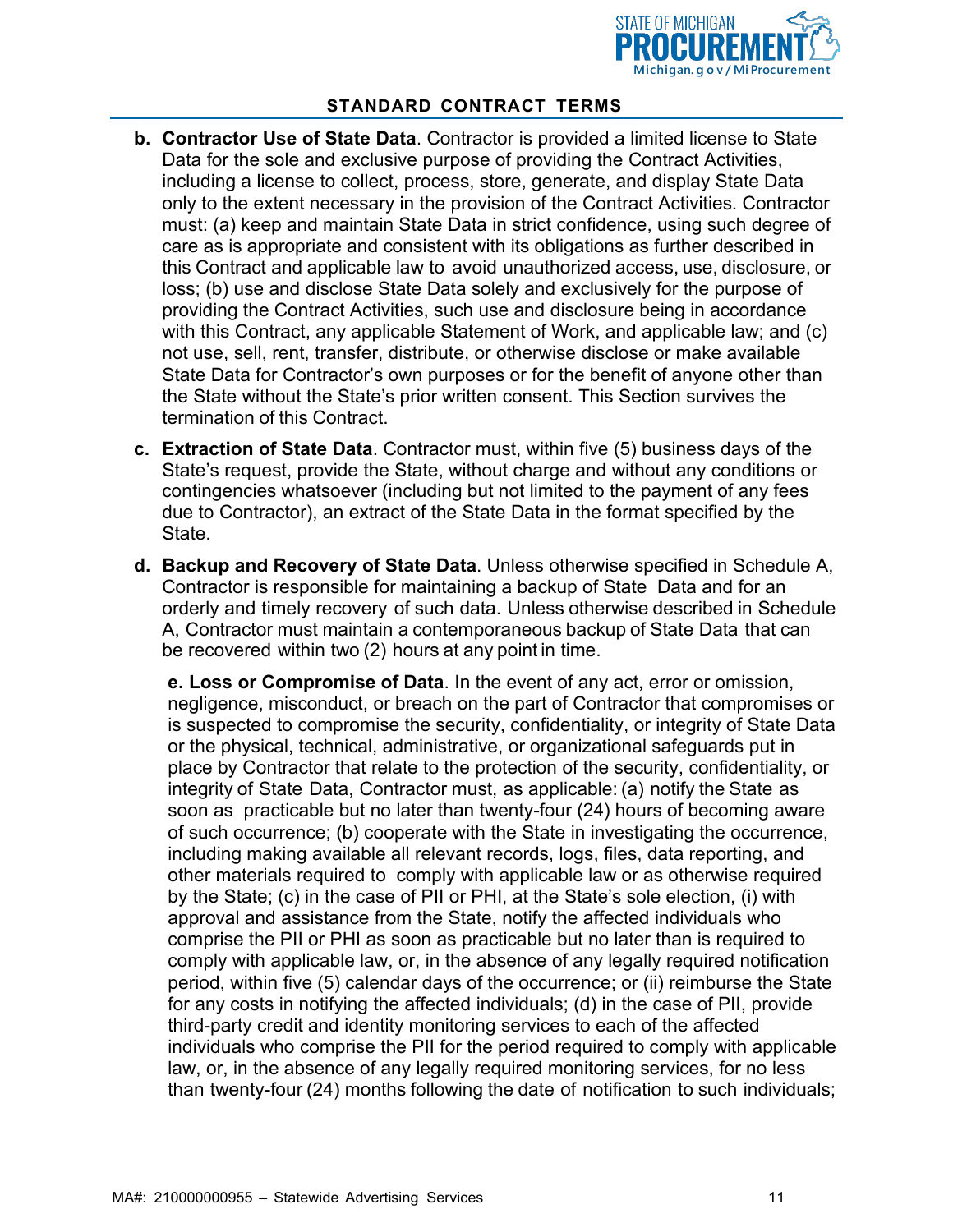

(e) perform or take any other actions required to comply with applicable law as a result of the occurrence; (f) pay for any costs associated with the occurrence, including but not limited to any costs incurred by the State in investigating and resolving the occurrence, including reasonable attorney's fees associated with such investigation and resolution; (g) without limiting Contractor's obligations of indemnification as further described in this Contract, indemnify, defend, and hold harmless the State for any and all claims, including reasonable attorneys' fees, costs, and incidental expenses, which may be suffered by, accrued against, charged to, or recoverable from the State in connection with the occurrence; (h) be responsible for recreating lost State Data in the manner and on the schedule set by the State without charge to the State; and (i) provide to the State a detailed plan within ten (10) calendar days of the occurrence describing the measures Contractor will undertake to prevent a future occurrence. Notification to affected individuals, as described above, must comply with applicable law, be written in plain language, not be tangentially used for any solicitation purposes, and contain, at a minimum: name and contact information of Contractor's representative; a description of the nature of the loss; a list of the types of data involved; the known or approximate date of the loss; how such loss may affect the affected individual; what steps Contractor has taken to protect the affected individual; what steps the affected individual can take to protect himself or herself; contact information for major credit card reporting agencies; and, information regarding the credit and identity monitoring services to be provided by Contractor. The State will have the option to review and approve any notification sent to affected individuals prior to its delivery. Notification to any other party, including but not limited to public media outlets, must be reviewed and approved by the State in writing prior to its dissemination. The parties agree that any damages relating to a breach of this **Section 31** are to be considered direct damages and not consequential damages. This section survives termination or expiration of this Contract.

- **32. Non-Disclosure of Confidential Information.** The parties acknowledge that each party may be exposed to or acquire communication or data of the other party that is confidential, privileged communication not intended to be disclosed to third parties. The provisions of this Section survive the termination of this Contract.
	- **a. Meaning of Confidential Information**. For the purposes of this Contract, the term "**Confidential Information**" means all information and documentation of a party that: (a) has been marked "confidential" or with words of similar meaning, at the time of disclosure by such party; (b) if disclosed orally or not marked "confidential" or with words of similar meaning, was subsequently summarized in writing by the disclosing party and marked "confidential" or with words of similar meaning; and, (c) should reasonably be recognized as confidential information of the disclosing party. The term "Confidential Information" does not include any information or documentation that was: (a) subject to disclosure under the Michigan Freedom of Information Act (FOIA); (b) already in the possession of the receiving party without an obligation of confidentiality; (c) developed independently by the receiving party, as demonstrated by the receiving party,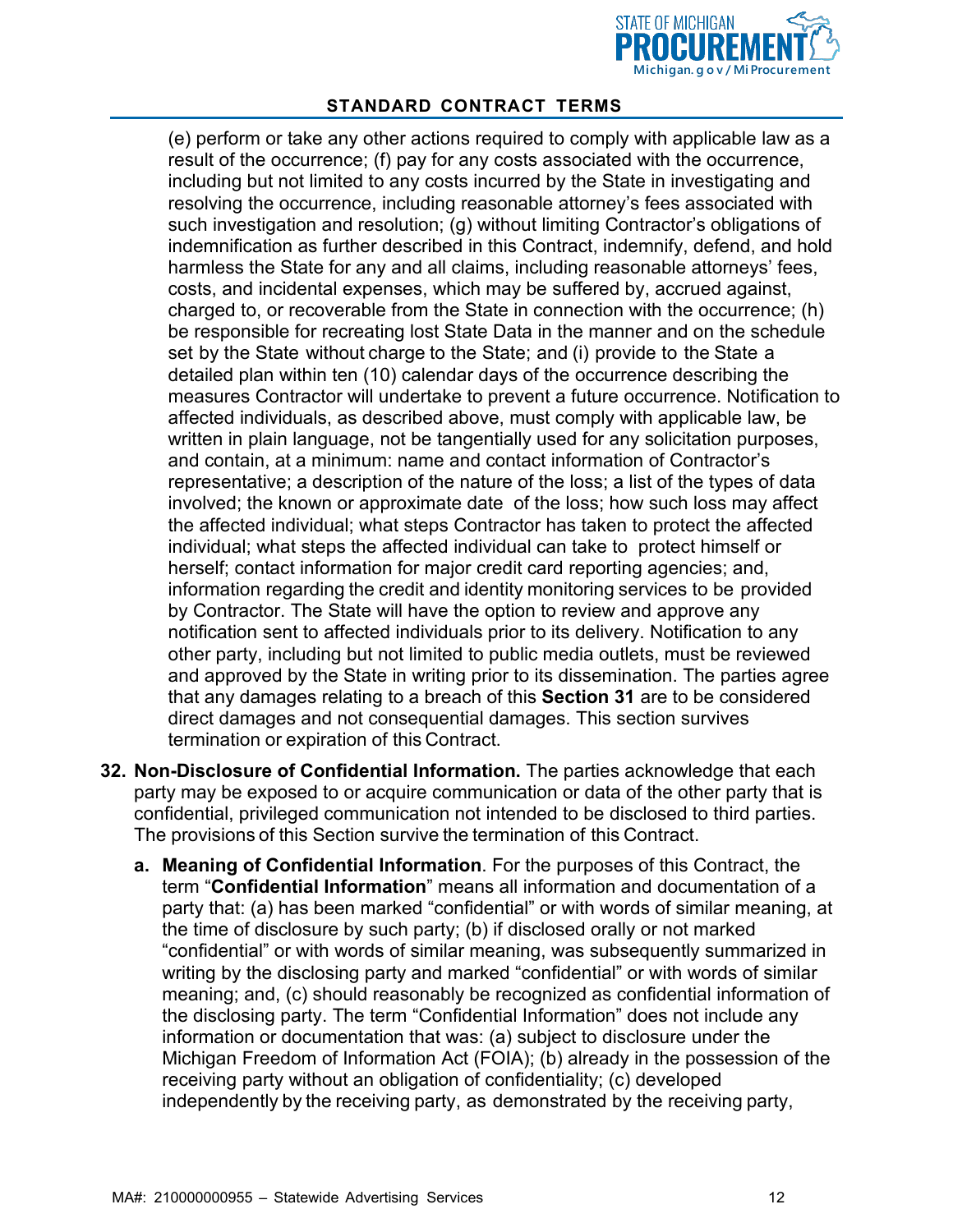

without violating the disclosing party's proprietary rights; (d) obtained from a source other than the disclosing party without an obligation of confidentiality; or, (e) publicly available when received, or thereafter became publicly available (other than through any unauthorized disclosure by, through, or on behalf of, the receiving party). For purposes of this Contract, in all cases and for all matters, State Data is deemed to be Confidential Information.

- **b. Obligation of Confidentiality**. The parties agree to hold all Confidential Information in strict confidence and not to copy, reproduce, sell, transfer, or otherwise dispose of, give or disclose such Confidential Information to third parties other than employees, agents, or subcontractors of a party who have a need to know in connection with this Contract or to use such Confidential Information for any purposes whatsoever other than the performance of this Contract. The parties agree to advise and require their respective employees, agents, and subcontractors of their obligations to keep all Confidential Information confidential. Disclosure to a subcontractor is permissible where: (a) use of a subcontractor is authorized under this Contract; (b) the disclosure is necessary or otherwise naturally occurs in connection with work that is within the subcontractor's responsibilities; and (c) Contractor obligates the subcontractor in a written contract to maintain the State's Confidential Information in confidence. At the State's request, any employee of Contractor or any subcontractor may be required to execute a separate agreement to be bound by the provisions of this Section.
- **c. Cooperation to Prevent Disclosure of Confidential Information**. Each party must use its best efforts to assist the other party in identifying and preventing any unauthorized use or disclosure of any Confidential Information. Without limiting the foregoing, each party must advise the other party immediately in the event either party learns or has reason to believe that any person who has had access to Confidential Information has violated or intends to violate the terms of this Contract and each party will cooperate with the other party in seeking injunctive or other equitable relief against any such person.
- **d. Remedies for Breach of Obligation of Confidentiality**. Each party acknowledges that breach of its obligation of confidentiality may give rise to irreparable injury to the other party, which damage may be inadequately compensable in the form of monetary damages. Accordingly, a party may seek and obtain injunctive relief against the breach or threatened breach of the foregoing undertakings, in addition to any other legal remedies which may be available, to include, in the case of the State, at the sole election of the State, the immediate termination, without liability to the State, of this Contract or any Statement of Work corresponding to the breach or threatened breach.
- **e. Surrender of Confidential Information upon Termination**. Upon termination or expiration of this Contract or a Statement of Work, in whole or in part, each party must, within five (5) Business Days from the date of termination, return to the other party any and all Confidential Information received from the other party, or created or received by a party on behalf of the other party, which are in such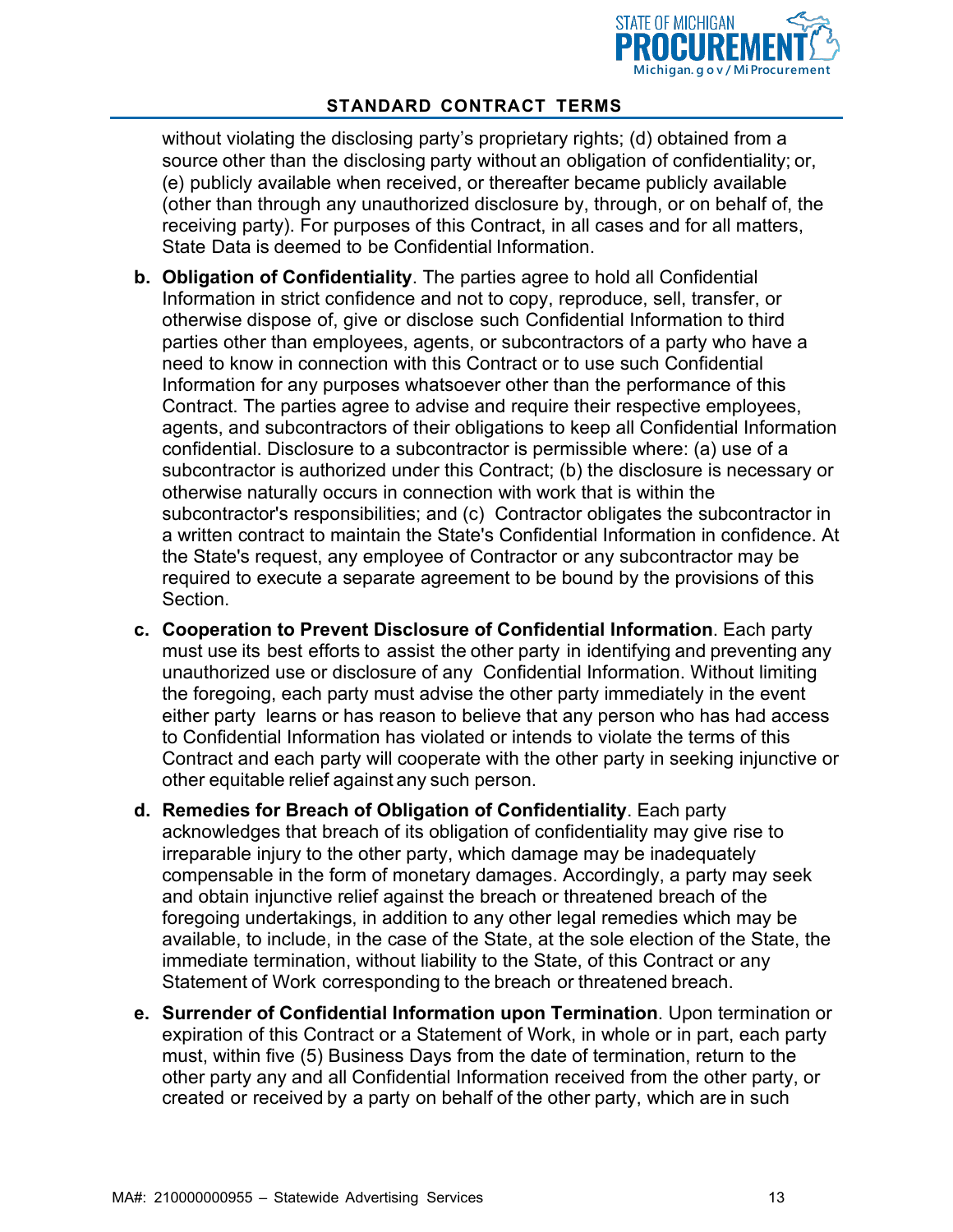

party's possession, custody, or control. Upon confirmation from the State, of receipt of all data, Contractor must permanently sanitize or destroy the State's Confidential Information, including State Data, from all media including backups, using National Security Agency ("NSA") and/or National Institute of Standards and Technology ("NIST") (NIST Guide for Media Sanitization 800-88) data sanitation methods or as otherwise instructed by the State. If the State determines that the return of any Confidential Information is not feasible or necessary, Contractor must destroy the Confidential Information as specified above. The Contractor must certify the destruction of Confidential Information (including State Data) in writing within five (5) Business Days from the date of confirmation from the State.

**33. Data Privacy and Information Security.** Throughout the Term and at all times in connection with its actual or required performance of the Services, Contractor will maintain and enforce an information security program including safety and physical and technical security policies and procedures with respect to its Processing of the State's Confidential Information that comply with the requirements of the State's data security policies as set forth in **Schedule D** – Data Security Schedule to this Contract**.**

#### **34. Payment Card Industry Data Security Standard.**

- **a. Undertaking by Contractor**. Contractors that process, transmit, store or affect the security of credit/debit cardholder data, must adhere to the Payment Card Industry Data Security Standard (PCI DSS). The Contractor is responsible for the security of cardholder data in its possession. The data may only be used to assist the State or for other uses specifically authorized by law.
- **b. Cooperation to Notify of Breach**. The Contractor must notify the State's Contract Administrator, within 48 hours of discovery, of any breaches in security where cardholder data has been compromised. In that event, the Contractor must provide full cooperation to the card associations (e.g. Visa, MasterCard, and Discover) and state acquirer representative(s), or a PCI approved third party, to conduct a thorough security review. The review must validate compliance with the PCI Data Security Standard for protecting cardholder data. The Contractor must provide, at the request of the State, the results of such third-party security review. At the State's sole discretion, the State may perform its own security review, either by itself or through a PCI approved third party.
- **c. Responsibilities for Costs Incurred.** The Contractor is responsible for all costs incurred as the result of the breach. Costs may include, but are not limited to, fines/fees for non-compliance, card reissuance, credit monitoring, and any costs associated with a card association, PCI approved third party, or State initiated security review. Without limiting Contractor's obligations of indemnification as further described in this Contract, Contractor must indemnify, defend, and hold harmless the State for any and all claims, including reasonable attorneys' fees, costs, and incidental expenses, which may be suffered by, accrued against, charged to, or recoverable from the State in connection with the breach.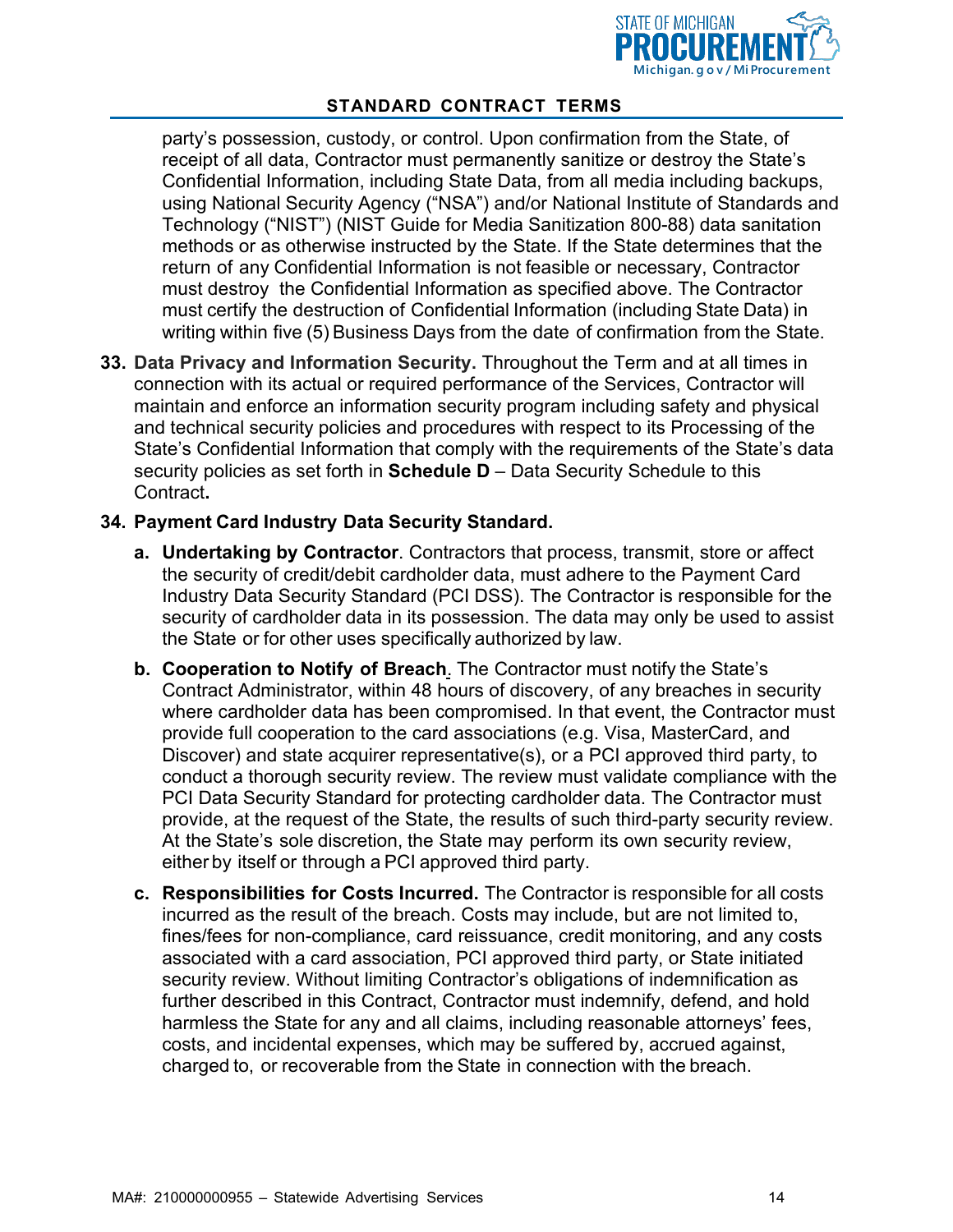

- **d. Disposing of Cardholder Data**. The Contractor must dispose of cardholder data when it is no longer needed in compliance with PCI DSS policy. The Contractor must continue to treat cardholder data as confidential upon contract termination.
- **e. Audit by Contractor.** The Contractor must provide the State's Contract Administrator with an annual Attestation of Compliance or a Report on Compliance showing the contractor is in compliance with the PCI Data Security Standard. The Contractor must notify the State's Contract Administrator of all failures to comply with the PCI Data Security Standard.
- **35. CEPAS Electronic Receipt Processing Standard.** All electronic commerce applications that allow for electronic receipt of credit or debit card and electronic check transactions must be processed via the State's Centralized Electronic Payment Authorization System (CEPAS). To minimize the risk to the State, full credit/debit card numbers, sensitive authentication data, and full bank account information must never be stored on state-owned IT resources.
- **36. Records Maintenance, Inspection, Examination, and Audit.** The State or its designee may audit Contractor to verify compliance with this Contract. Contractor must retain and provide to the State or its designee and the auditor general upon request, all financial and accounting records related to the Contract through the term of the Contract and for 4 years after the latter of termination, expiration, or final payment under this Contract or any extension ("**Audit Period**"). If an audit, litigation, or other action involving the records is initiated before the end of the Audit Period, Contractor must retain the records until all issues are resolved.

Within 10 calendar days of providing notice, the State and its authorized representatives or designees have the right to enter and inspect Contractor's premises or any other places where Contract Activities are being performed, and examine, copy, and audit all records related to this Contract. Contractor must cooperate and provide reasonable assistance. If any financial errors are revealed, the amount in error must be reflected as a credit or debit on subsequent invoices until the amount is paid or refunded. Any remaining balance at the end of the Contract must be paid or refunded within 45 calendar days.

This Section applies to Contractor, any parent, affiliate, or subsidiary organization of Contractor, and any subcontractor that performs Contract Activities in connection with this Contract.

**37. Warranties and Representations.** Contractor represents and warrants: (a) Contractor is the owner or licensee of any Contract Activities that it licenses, sells, or develops and Contractor has the rights necessary to convey title, ownership rights, or licensed use; (b) all Contract Activities are delivered free from any security interest, lien, or encumbrance and will continue in that respect; (c) the Contract Activities will not infringe the patent, trademark, copyright, trade secret, or other proprietary rights of any third party; (d) Contractor must assign or otherwise transfer to the State or its designee any manufacturer's warranty for the Contract Activities; (e) the Contract Activities are merchantable and fit for the specific purposes identified in the Contract; (f) the Contract signatory has the authority to enter into this Contract; (g) all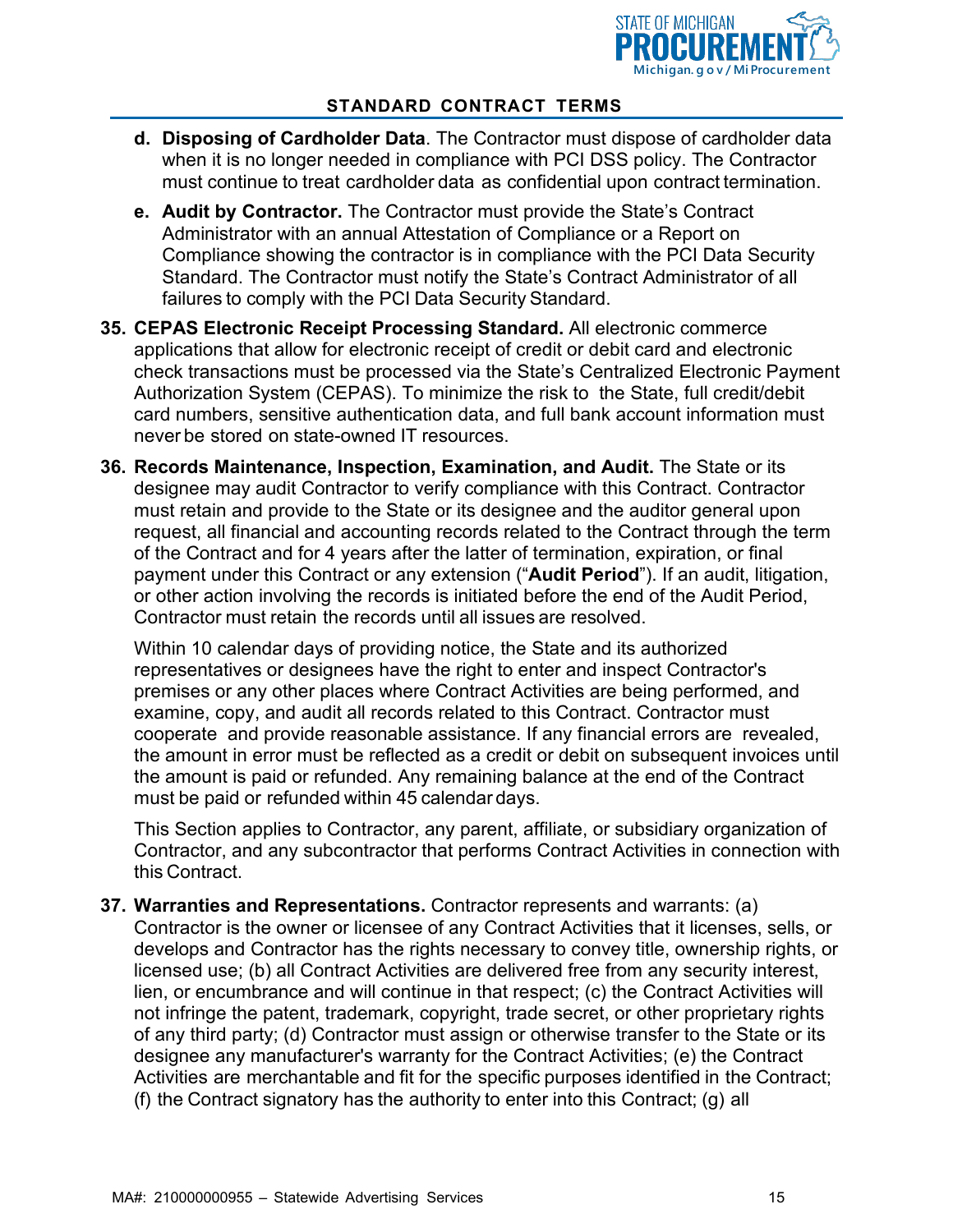

information furnished by Contractor in connection with the Contract fairly and accurately represents Contractor's business, properties, finances, and operations as of the dates covered by the information, and Contractor will inform the State of any material adverse changes;(h) all information furnished and representations made in connection with this Contract is true, accurate, and complete, and contains no false statements or omits any fact that would make the information misleading; (i) Contractor is neither currently engaged in nor will engage in the boycott of a person based in or doing business with a strategic partner as described in 22 USC 8601 to 8606. A breach of this Section is considered a material breach of this Contract, which entitles the State to terminate this Contract under Section [23,](#page-9-0) Termination for Cause.

- **38. Conflicts and Ethics.** Contractor will uphold high ethical standards and is prohibited from: (a) holding or acquiring an interest that would conflict with this Contract; (b) doing anything that creates an appearance of impropriety with respect to the award or performance of the Contract; (c) attempting to influence or appearing to influence any State employee by the direct or indirect offer of anything of value; or (d) paying or agreeing to pay any person, other than employees and consultants working for Contractor, any consideration contingent upon the award of the Contract. Contractor must immediately notify the State of any violation or potential violation of these standards. This Section applies to Contractor, any parent, affiliate, or subsidiary organization of Contractor, and any subcontractor that performs Contract Activities in connection with this Contract.
- **39. Compliance with Laws.** Contractor must comply with all federal, state and local laws, rules and regulations.
- **40. Reserved.**
- **41. Reserved.**
- **42. Nondiscrimination.** Under the Elliott-Larsen Civil Rights Act, 1976 PA 453, MCL 37.2101, *et seq*., the Persons with Disabilities Civil Rights Act, 1976 PA 220, MCL 37.1101, *et seq*., and [Executive Directive 2019-09.](https://www.michigan.gov/whitmer/0%2C9309%2C7-387-90499_90704-486781--%2C00.html) Contractor and its subcontractors agree not to discriminate against an employee or applicant for employment with respect to hire, tenure, terms, conditions, or privileges of employment, or a matter directly or indirectly related to employment, because of race, color, religion, national origin, age, sex (as defined in Executive Directive 2019-09), height, weight, marital status, partisan considerations, any mental or physical disability, or genetic information that is unrelated to the person's ability to perform the duties of a particular job or position. Breach of this covenant is a material breach of this Contract.
- **43. Unfair Labor Practice.** Under MCL 423.324, the State may void any Contract with a Contractor or subcontractor who appears on the Unfair Labor Practice register compiled under MCL 423.322.
- **44. Governing Law.** This Contract is governed, construed, and enforced in accordance with Michigan law, excluding choice-of-law principles, and all claims relating to or arising out of this Contract are governed by Michigan law, excluding choice-of-law principles. Any dispute arising from this Contract must be resolved in Michigan Court of Claims. Contractor consents to venue in Ingham County, and waives any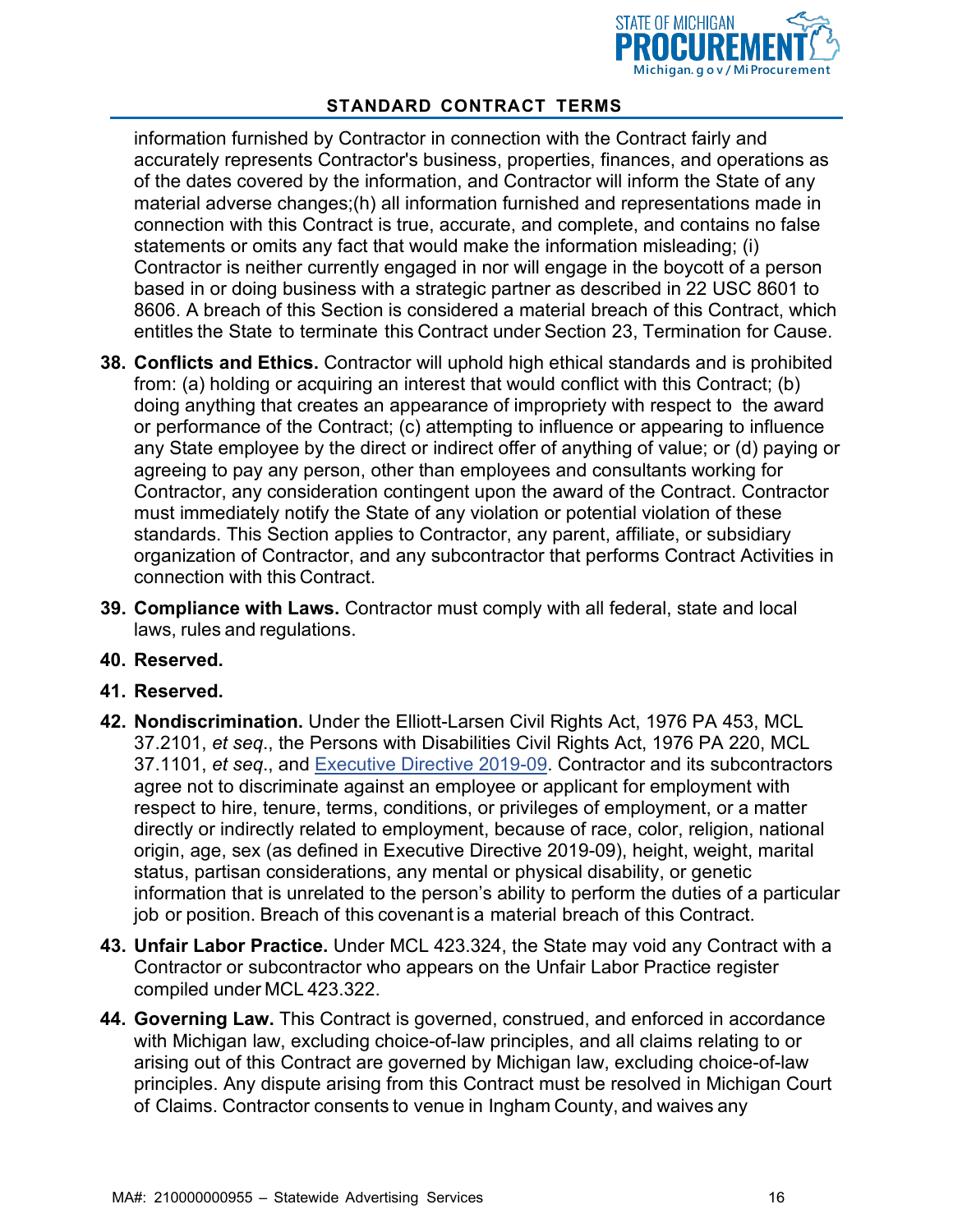

objections, such as lack of personal jurisdiction or *forum non conveniens*. Contractor must appoint agents in Michigan to receive service of process.

- **45. Non-Exclusivity.** Nothing contained in this Contract is intended nor will be construed as creating any requirements contract with Contractor. This Contract does not restrict the State or its agencies from acquiring similar, equal, or like Contract Activities from other sources.
- **46. Force Majeure.** Neither party will be in breach of this Contract because of any failure arising from any disaster or acts of god that are beyond their control and without their fault or negligence. Each party will use commercially reasonable efforts to resume performance. Contractor will not be relieved of a breach or delay caused by its subcontractors. If immediate performance is necessary to ensure public health and safety, the State may immediately contract with a third party.
- **47. Dispute Resolution.** The parties will endeavor to resolve any Contract dispute in accordance with this provision. The dispute will be referred to the parties' respective Contract Administrators or Program Managers. Such referral must include a description of the issues and all supporting documentation. The parties must submit the dispute to a senior executive if unable to resolve the dispute within 15 business days. The parties will continue performing while a dispute is being resolved, unless the dispute precludes performance. A dispute involving payment does not preclude performance.

Litigation to resolve the dispute will not be instituted until after the dispute has been elevated to the parties' senior executive and either concludes that resolution is unlikely or fails to respond within 15 business days. The parties are not prohibited from instituting formal proceedings: (a) to avoid the expiration of statute of limitations period; (b) to preserve a superior position with respect to creditors; or (c) where a party makes a determination that a temporary restraining order or other injunctive relief is the only adequate remedy. This Section does not limit the State's right to terminate the Contract.

- **48. Media Releases.** News releases (including promotional literature and commercial advertisements) pertaining to the Contract or project to which it relates must not be made without prior written State approval, and then only in accordance with the explicit written instructions of the State.
- **49. Website Incorporation.** The State is not bound by any content on Contractor's website unless expressly incorporated directly into this Contract.
- **50. Schedules**. All Schedules and Exhibits that are referenced herein and attached hereto are hereby incorporated by reference. The following Schedules are attached hereto and incorporated herein:

| Schedule A        | <b>Statement of Work</b>      |
|-------------------|-------------------------------|
| <b>Schedule B</b> | Pricing                       |
| <b>Schedule C</b> | Accessibility                 |
| <b>Schedule D</b> | <b>Data Security Schedule</b> |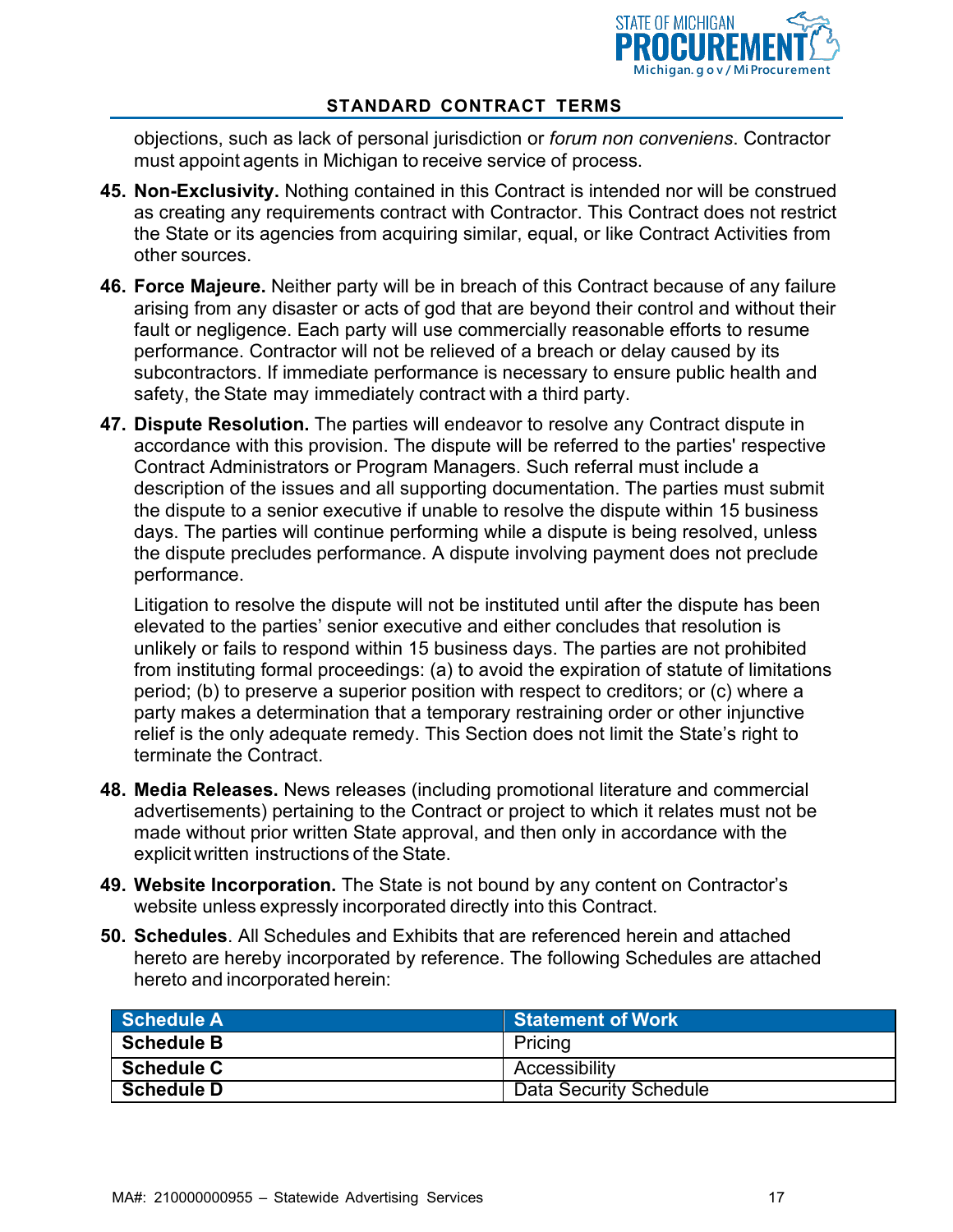

- **51. Entire Agreement and Order of Precedence.** This Contract, which includes Schedule A – Statement of Work, and schedules and exhibits which are hereby expressly incorporated, is the entire agreement of the parties related to the Contract Activities. This Contract supersedes and replaces all previous understandings and agreements between the parties for the Contract Activities. If there is a conflict between documents, the order of precedence is: (a) first, this Contract, excluding its schedules, exhibits, and Schedule  $A -$  Statement of Work; (b) second, Schedule  $A -$ Statement of Work as of the Effective Date; and (c) third, schedules expressly incorporated into this Contract as of the Effective Date. NO TERMS ON CONTRACTOR'S INVOICES, ORDERING DOCUMENTS, WEBSITE, BROWSE-WRAP, SHRINK-WRAP, CLICK-WRAP, CLICK-THROUGH OR OTHER NON-NEGOTIATED TERMS AND CONDITIONS PROVIDED WITH ANY OF THE CONTRACT ACTIVITIES WILL CONSTITUTE A PART OR AMENDMENT OF THIS CONTRACT OR IS BINDING ON THE STATE FOR ANY PURPOSE. ALL SUCH OTHER TERMS AND CONDITIONS HAVE NO FORCE AND EFFECT AND ARE DEEMED REJECTED BY THE STATE, EVEN IF ACCESS TO OR USE OF THE CONTRACT ACTIVITIES REQUIRES AFFIRMATIVE ACCEPTANCE OF SUCH TERMS AND CONDITIONS.
- **52. Severability.** If any part of this Contract is held invalid or unenforceable, by any court of competent jurisdiction, that part will be deemed deleted from this Contract and the severed part will be replaced by agreed upon language that achieves the same or similar objectives. The remaining Contract will continue in full force and effect.
- **53. Waiver.** Failure to enforce any provision of this Contract will not constitute a waiver.
- **54. Survival.** The provisions of this Contract that impose continuing obligations, including warranties and representations, termination, transition, insurance coverage, indemnification, and confidentiality, will survive the expiration or termination of this Contract.
- **55. Contract Modification.** This Contract may not be amended except by signed agreement between the parties (a "**Contract Change Notice**"). Notwithstanding the foregoing, no subsequent Statement of Work or Contract Change Notice executed after the Effective Date will be construed to amend this Contract unless it specifically states its intent to do so and cites the section or sections amended.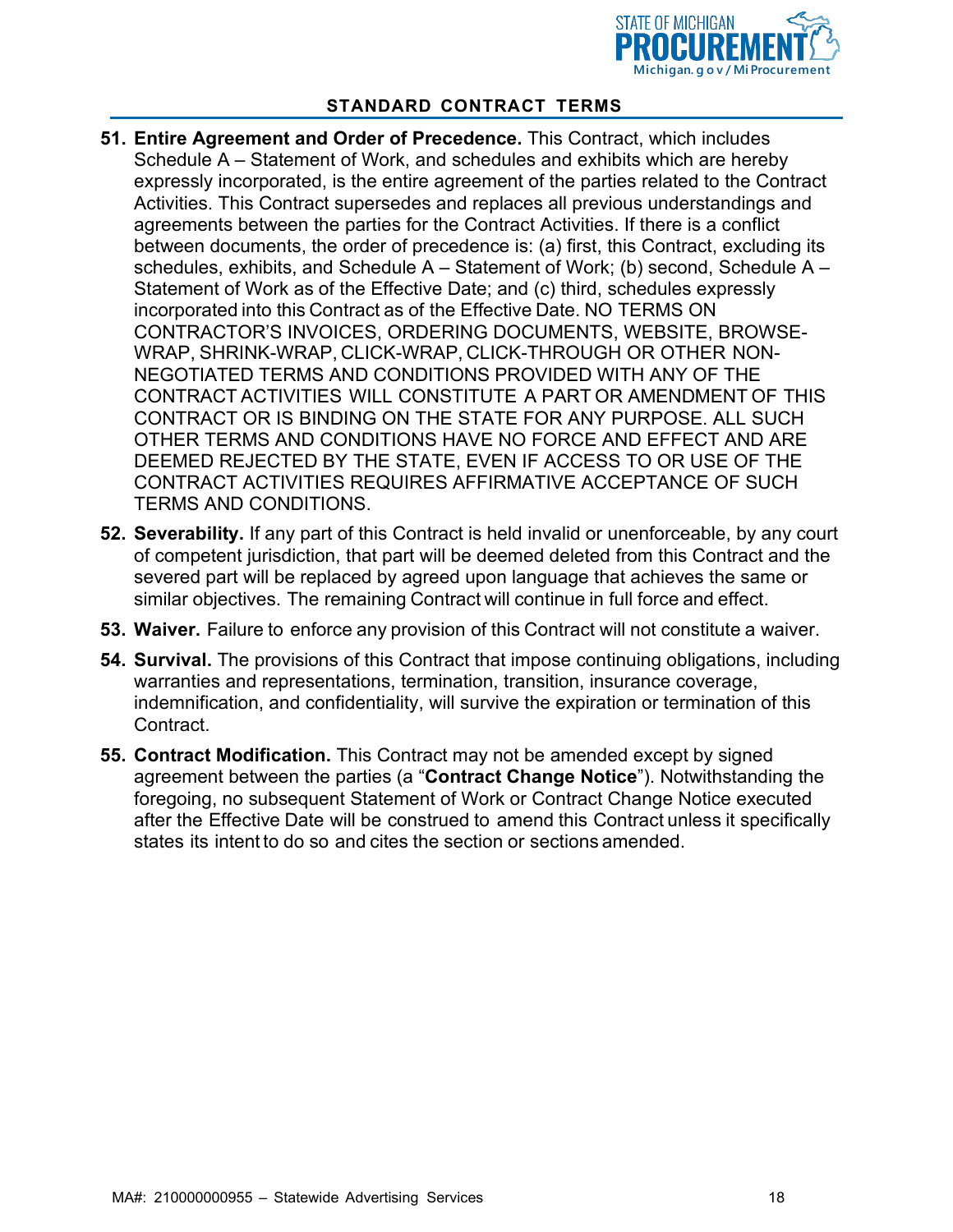

This addendum applies to purchases that will be paid for in whole or in part with funds obtained from the federal government. The provisions below are required, and the language is not negotiable. If any provision below conflicts with the State's terms and conditions, including any attachments, schedules, or exhibits to the State's Contract, the provisions below take priority to the extent a provision is required by federal law; otherwise, the order of precedence set forth in the Contract applies. Hyperlinks are provided for convenience only; broken hyperlinks will not relieve Contractor from compliance with the law.

#### **1. Equal Employment Opportunity**

If this Contract is a "**federally assisted construction contract**" as defined in [41](https://www.govinfo.gov/content/pkg/CFR-2019-title41-vol1/pdf/CFR-2019-title41-vol1-part60.pdf) [CFR Part 60-1.3, a](https://www.govinfo.gov/content/pkg/CFR-2019-title41-vol1/pdf/CFR-2019-title41-vol1-part60.pdf)nd except as otherwise may be provided under [41 CFR Part 60,](https://www.govinfo.gov/app/details/CFR-2019-title41-vol1/CFR-2019-title41-vol1-subtitleB-chap60/summary) then during performance of this Contract, the Contractor agrees as follows:

**1)** The Contractor will not discriminate against any employee or applicant for employment because of race, color, religion, sex, sexual orientation, gender identity, or national origin. The Contractor will take affirmative action to ensure that applicants are employed, and that employees are treated during employment without regard to their race, color, religion, sex, sexual orientation, gender identity, or national origin. Such action shall include, but not be limited to the following:

Employment, upgrading, demotion, or transfer; recruitment or recruitment advertising; layoff or termination; rates of pay or other forms of compensation; and selection for training, including apprenticeship. The Contractor agrees to post in conspicuous places, available to employees and applicants for employment, notices to be provided setting forth the provisions of this nondiscrimination clause.

- **2)** The Contractor will, in all solicitations or advertisements for employees placed by or on behalf of the Contractor, state that all qualified applicants will receive consideration for employment without regard to race, color, religion, sex, sexual orientation, gender identity, or national origin.
- **3)** The Contractor will not discharge or in any other manner discriminate against any employee or applicant for employment because such employee or applicant has inquired about, discussed, or disclosed the compensation of the employee or applicant or another employee or applicant. This provision shall not apply to instances in which an employee who has access to the compensation information of other employees or applicants as a part of such employee's essential job functions discloses the compensation of such other employees or applicants to individuals who do not otherwise have access to such information, unless such disclosure is in response to a formal complaint or charge, in furtherance of an investigation, proceeding, hearing, or action, including an investigation conducted by the employer, or is consistent with the Contractor's legal duty to furnish information.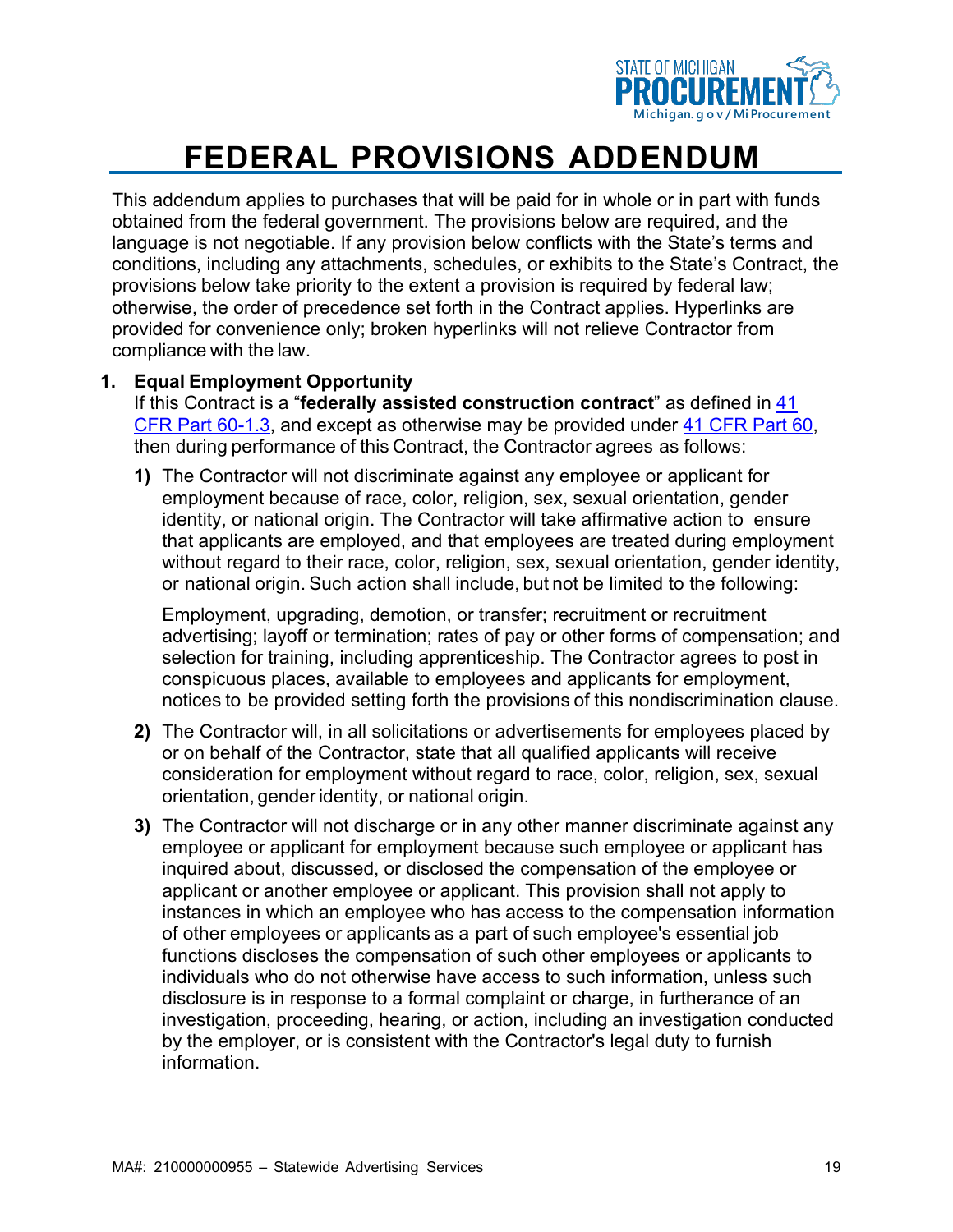

- **4)** The Contractor will send to each labor union or representative of workers with which he has a collective bargaining agreement or other contract or understanding, a notice to be provided advising the said labor union or workers' representatives of the Contractor's commitments under this section, and shall post copies of the notice in conspicuous places available to employees and applicants for employment.
- **5)** The Contractor will comply with all provisions of [Executive Order 11246](https://www.dol.gov/ofccp/regs/statutes/eo11246.htm) of September 24, 1965, and of the rules, regulations, and relevant orders of the Secretary of Labor.
- **6)** The Contractor will furnish all information and reports required by [Executive Order](https://www.dol.gov/ofccp/regs/statutes/eo11246.htm) [11246](https://www.dol.gov/ofccp/regs/statutes/eo11246.htm) of September 24, 1965, and by rules, regulations, and orders of the Secretary of Labor, or pursuant thereto, and will permit access to his books, records, and accounts by the administering agency and the Secretary of Labor for purposes of investigation to ascertain compliance with such rules, regulations, and orders.
- **7)** In the event of the Contractor's noncompliance with the nondiscrimination clauses of this contract or with any of the said rules, regulations, or orders, this Contract may be canceled, terminated, or suspended in whole or in part and the Contractor may be declared ineligible for further Government contracts or federally assisted construction contracts in accordance with procedures authorized in [Executive](https://www.dol.gov/ofccp/regs/statutes/eo11246.htm) [Order 11246](https://www.dol.gov/ofccp/regs/statutes/eo11246.htm) of September 24, 1965, and such other sanctions may be imposed and remedies invoked as provided in [Executive Order 11246](https://www.dol.gov/ofccp/regs/statutes/eo11246.htm) of September 24, 1965, or by rule, regulation, or order of the Secretary of Labor, or as otherwise provided by law.
- **8)** The Contractor will include the portion of the sentence immediately preceding paragraph (1) and the provisions of paragraphs (1) through (8) in every subcontract or purchase order unless exempted by rules, regulations, or orders of the Secretary of Labor issued pursuant to section 204 of [Executive Order 11246](https://www.dol.gov/ofccp/regs/statutes/eo11246.htm) of September 24, 1965, so that such provisions will be binding upon each subcontractor or vendor. The Contractor will take such action with respect to any subcontract or purchase order as the administering agency may direct as a means of enforcing such provisions, including sanctions for noncompliance:

Provided, however, that in the event a Contractor becomes involved in, or is threatened with, litigation with a subcontractor or vendor as a result of such direction by the administering agency, the Contractor may request the United States to enter into such litigation to protect the interests of the United States.

The applicant further agrees that it will be bound by the above equal opportunity clause with respect to its own employment practices when it participates in federally assisted construction work: *Provided*, that if the applicant so participating is a State or local government, the above equal opportunity clause is not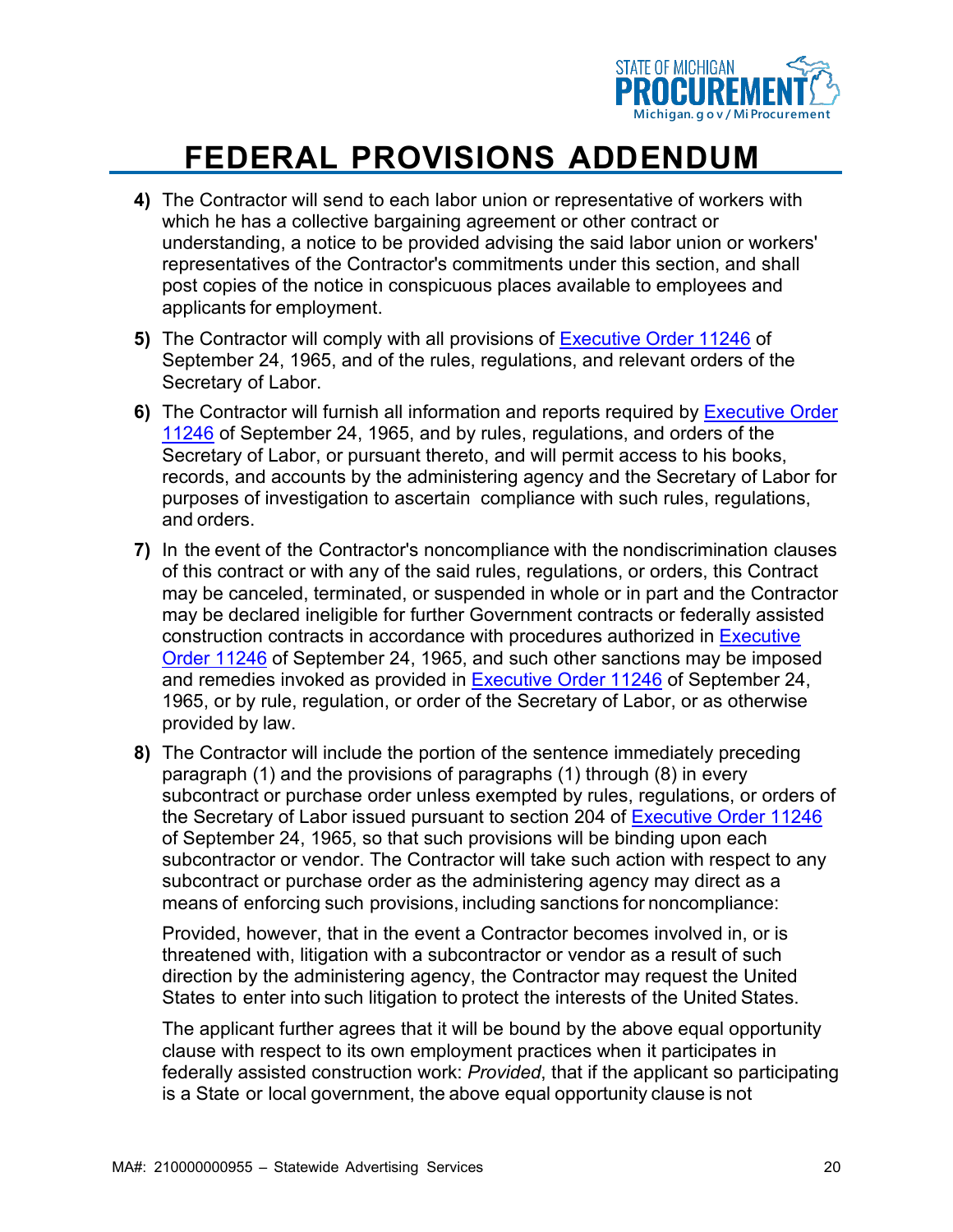

applicable to any agency, instrumentality or subdivision of such government which does not participate in work on or under the contract.

The applicant agrees that it will assist and cooperate actively with the administering agency and the Secretary of Labor in obtaining the compliance of contractors and subcontractors with the equal opportunity clause and the rules, regulations, and relevant orders of the Secretary of Labor, that it will furnish the administering agency and the Secretary of Labor such information as they may require for the supervision of such compliance, and that it will otherwise assist the administering agency in the discharge of the agency's primary responsibility for securing compliance.

The applicant further agrees that it will refrain from entering into any contract [or](https://www.law.cornell.edu/definitions/index.php?width=840&%3Bheight=800&%3Biframe=true&%3Bdef_id=22edf9acbb0b836eba994727b86adedf&%3Bterm_occur=16&%3Bterm_src=Title%3A41%3ASubtitle%3AB%3AChapter%3A60%3APart%3A60-1%3ASubpart%3AA%3A60-1.4) [contract m](https://www.law.cornell.edu/definitions/index.php?width=840&%3Bheight=800&%3Biframe=true&%3Bdef_id=22edf9acbb0b836eba994727b86adedf&%3Bterm_occur=16&%3Bterm_src=Title%3A41%3ASubtitle%3AB%3AChapter%3A60%3APart%3A60-1%3ASubpart%3AA%3A60-1.4)odification subject to Executive Order 11246 of September 24, 1965, with a contractor debarred from, or who has not demonstrated eligibility for, Government contracts and federally assisted construction contracts pursuant to the Executive Order and will carry out such sanctions and penalties for violation of the equal opportunity clause as may be imposed upon contractors and subcontractors by the administering agency or the Secretary of Labor pursuant to Part II, Subpart D of the Executive Order. In addition, the applicant agrees that if it fails or refuses to comply with these undertakings, the administering agency may take any or all of the following actions: Cancel, terminate, or suspend in whole or in part this grant (contract, loan, insurance, guarantee); refrain from extending any further assistance to the applicant under the program with respect to which the failure or refund occurred until satisfactory assurance of future compliance has been received from such applicant; and refer the case to the Department of Justice for appropriate legal proceedings.

#### **2. Davis-Bacon Act (Prevailing Wage)**

If this Contract is a **prime construction contract** in excess of \$2,000, the Contractor (and its Subcontractors) must comply with the Davis-Bacon Act [\(40 USC 3141-3148\)](https://www.govinfo.gov/app/details/USCODE-2018-title40/USCODE-2018-title40-subtitleII-partA-chap31-subchapIV) as supplemented by Department of Labor regulations [\(29 CFR Part 5, "](https://www.govinfo.gov/app/details/CFR-2019-title29-vol1/CFR-2019-title29-vol1-part5)Labor Standards Provisions Applicable to Contracts Covering Federally Financed and Assisted Construction"), and during performance of this Contract the Contractor agrees as follows:

- **1)** All transactions regarding this contract shall be done in compliance with the Davis-Bacon Act (40 U.S.C. 3141- 3144, and 3146-3148) and the requirements of 29 C.F.R. pt. 5 as may be applicable. The contractor shall comply with 40 U.S.C. 3141-3144, and 3146-3148 and the requirements of 29 C.F.R. pt. 5 as applicable.
- **2)** Contractors are required to pay wages to laborers and mechanics at a rate not less than the prevailing wages specified in a wage determination made by the Secretary of Labor.
- **3)** Additionally, contractors are required to pay wages not less than once a week.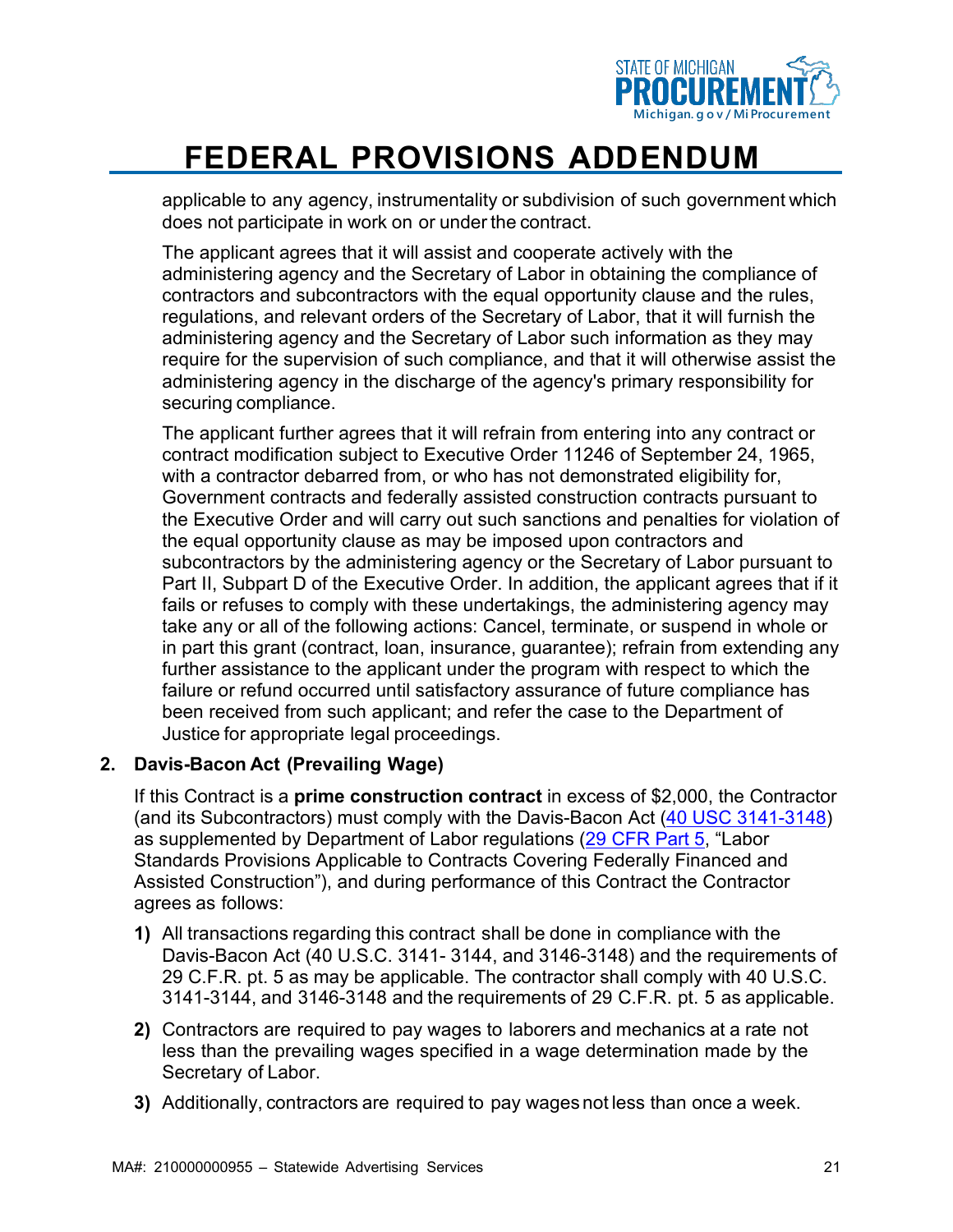

#### **3. Copeland "Anti-Kickback" Act**

If this Contract is a contract for construction or repair work in excess of \$2,000 where the Davis-Bacon Act applies, the Contractor must comply with the Copeland "Anti-Kickback" Act [\(40 USC 3145\)](https://www.govinfo.gov/app/details/USCODE-2018-title40/USCODE-2018-title40-subtitleII-partA-chap31-subchapIV-sec3145), as supplemented by Department of Labor regulations [\(29 CFR Part 3,](https://www.govinfo.gov/app/details/CFR-2019-title29-vol1/CFR-2019-title29-vol1-part3) "Contractors and Subcontractors on Public Building or Public Work Financed in Whole or in Part by Loans or Grants from the United States"), which prohibits the Contractor and subrecipients from inducing, by any means, any person employed in the construction, completion, or repair of public work, to give up any part of the compensation to which he or she is otherwise entitled, and during performance of this Contract the Contractor agrees as follows:

- **1) Contractor**. The Contractor shall comply with 18 U.S.C. § 874, 40 U.S.C. § 3145, and the requirements of 29 C.F.R. pt. 3 as may be applicable, which are incorporated by reference into this contract.
- **2) Subcontracts**. The Contractor or Subcontractor shall insert in any subcontracts the clause above and such other clauses as FEMA or the applicable federal awarding agency may by appropriate instructions require, and also a clause requiring the Subcontractors to include these clauses in any lower tier subcontracts. The prime contractor shall be responsible for the compliance by any subcontractor or lower tier subcontractor with all of these contract clauses.
- **3) Breach**. A breach of the contract clauses above may be grounds for termination of the contract, and for debarment as a Contractor and Subcontractor as providedin 29 C.F.R. § 5.12.

#### **4. Contract Work Hours and Safety Standards Act**

If the Contract is **in excess of \$100,000** and **involves the employment of mechanics or laborers**, the Contractor must comply with 40 USC [3702](https://www.govinfo.gov/app/details/USCODE-2018-title40/USCODE-2018-title40-subtitleII-partA-chap37-sec3702) and [3704,](https://www.govinfo.gov/app/details/USCODE-2018-title40/USCODE-2018-title40-subtitleII-partA-chap37-sec3704) as supplemented by Department of Labor regulations [\(29 CFR Part 5\)](https://www.govinfo.gov/app/details/CFR-2019-title29-vol1/CFR-2019-title29-vol1-part5), as applicable, and during performance of this Contract the Contractor agrees as follows:

- **1) Overtime requirements**. No Contractor or Subcontractor contracting for any part of the contract work which may require or involve the employment of laborers or mechanics shall require or permit any such laborer or mechanic in any workweek in which he or she is employed on such work to work in excess of forty hours in such workweek unless such laborer or mechanic receives compensation at a rate not less than one and one-half times the basic rate of pay for all hours worked in excess of forty hours in such workweek.
- **2) Violation; liability for unpaid wages; liquidated damages***.* In the event of any violation of the clause set forth in paragraph (1) of this section the Contractor and any Subcontractor responsible therefor shall be liable for the unpaid wages. In addition, such Contractor and Subcontractor shall be liable to the United States (in the case of work done under contract for the District of Columbia or a territory,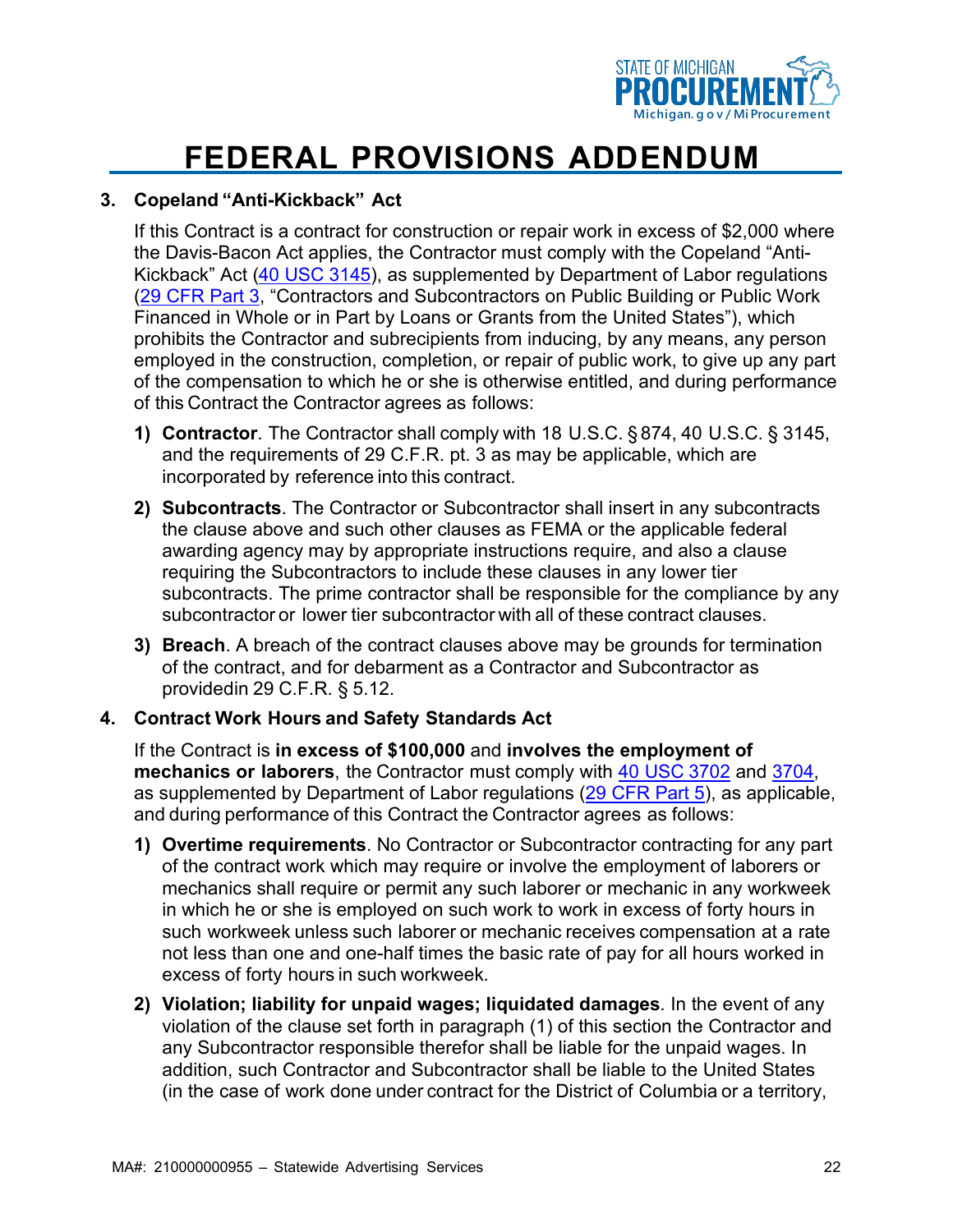

to such District or to such territory), for liquidated damages. Such liquidated damages shall be computed with respect to each individual laborer or mechanic, including watchmen and guards, employed in violation of the clause set forth in paragraph (1) of this section, in the sum of \$27 for each calendar day on which such individual was required or permitted to work in excess of the standard workweek of forty hours without payment of the overtime wages required by the clause set forth in paragraph (1) of this section.

- **3) Withholding for unpaid wages and liquidated damages**. The State shall upon its own action or upon written request of an authorized representative of the Department of Labor withhold or cause to be withheld, from any moneys payable on account of work performed by the Contractor or Subcontractor under any such contract or any other Federal contract with the same prime contractor, or any other federally-assisted contract subject to the Contract Work Hours and Safety Standards Act, which is held by the same prime contractor, such sums as may be determined to be necessary to satisfy any liabilities of such contractor or subcontractor for unpaid wages and liquidated damages as provided in the clause set forth in paragraph (2) of this section.
- **4) Subcontracts.** The Contractor or Subcontractor shall insert in any subcontracts the clauses set forth in paragraph (1) through (4) of this section and also a clause requiring the Subcontractors to include these clauses in any lower tier subcontracts. The prime contractor shall be responsible for compliance by any subcontractor or lower tier subcontractor with the clauses set forth in paragraphs (1) through (4) of this section.

#### **5. Rights to Inventions Made Under a Contract or Agreement**

If the Contract is funded by a federal "funding agreement" as defined under  $37$  [CFR](https://www.govinfo.gov/content/pkg/CFR-2019-title37-vol1/pdf/CFR-2019-title37-vol1-sec401-2.pdf) [§401.2 \(a\)](https://www.govinfo.gov/content/pkg/CFR-2019-title37-vol1/pdf/CFR-2019-title37-vol1-sec401-2.pdf) and the recipient or subrecipient wishes to enter into a contract with a small business firm or nonprofit organization regarding the substitution of parties, assignment or performance of experimental, developmental, or research work under that "funding agreement," the recipient or subrecipient must comply with [37 CFR Part](https://www.govinfo.gov/app/details/CFR-2019-title37-vol1/CFR-2019-title37-vol1-part401) [401,](https://www.govinfo.gov/app/details/CFR-2019-title37-vol1/CFR-2019-title37-vol1-part401) "Rights to Inventions Made by Nonprofit Organizations and Small Business Firms Under Government Grants, Contracts and Cooperative Agreements," and any implementing regulations issued by the awarding agency.

#### **6. Clean Air Act and the Federal Water Pollution Control Act**

If this Contract is **in excess of \$150,000,** the Contractor must comply with all applicable standards, orders, and regulations issued under the Clean Air Act [\(42](https://www.govinfo.gov/app/details/USCODE-2018-title42/USCODE-2018-title42-chap85) [USC 7401-7671q\)](https://www.govinfo.gov/app/details/USCODE-2018-title42/USCODE-2018-title42-chap85) and the Federal Water Pollution Control Act [\(33 USC 1251-1387\)](https://www.govinfo.gov/app/details/USCODE-2018-title33/USCODE-2018-title33-chap26), and during performance of this Contract the Contractor agrees as follows:

#### **Clean Air Act**

1. The Contractor agrees to comply with all applicable standards, orders or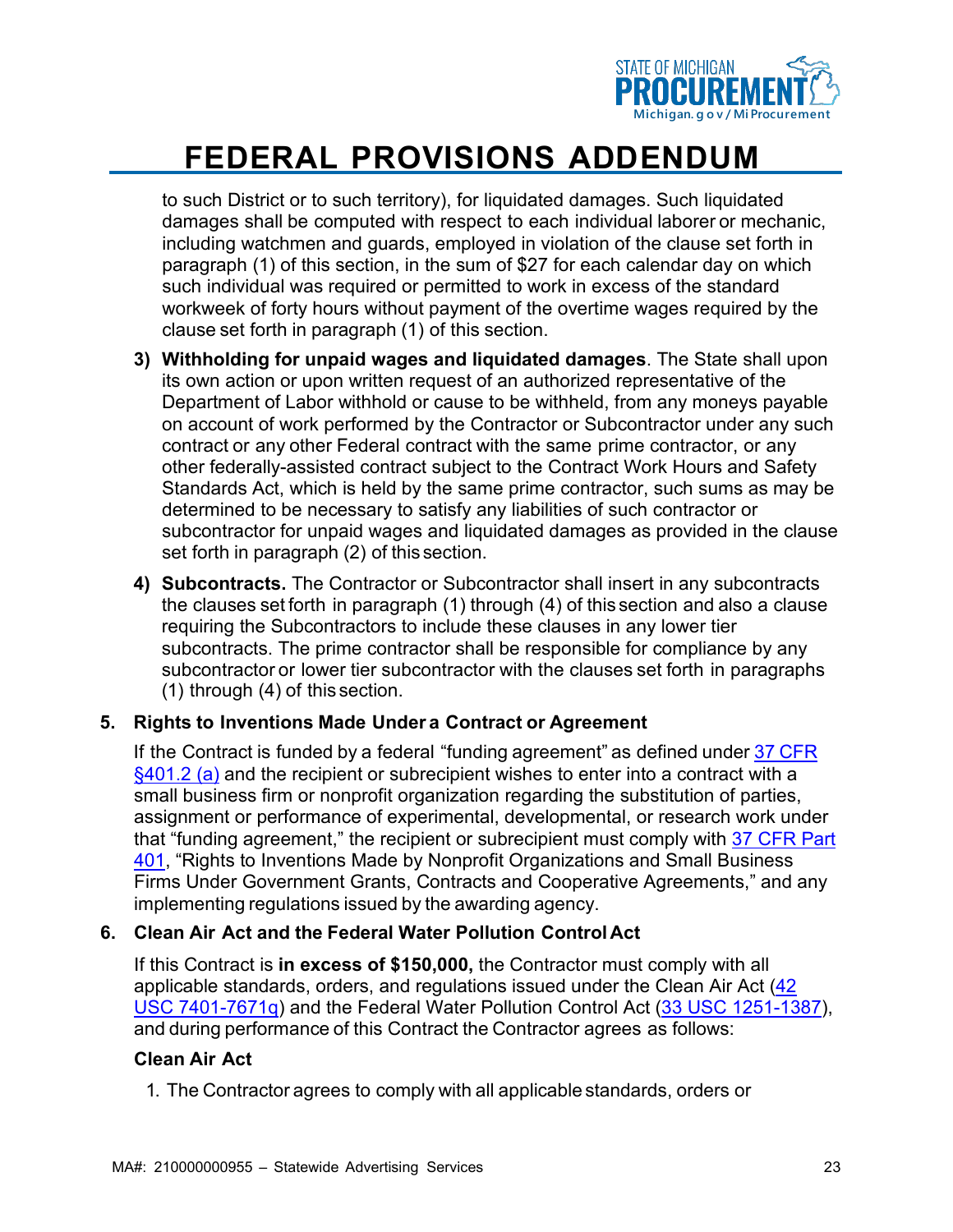

regulations issued pursuant to the Clean AirAct, as amended, 42 U.S.C. § 7401 et seq.

- 2. The Contractor agrees to report each violation to the State and understands and agrees that the State will, in turn, report each violation as required to assure notification to the Federal Emergency Management Agency or the applicable federal awarding agency, and the appropriate Environmental Protection Agency Regional Office.
- 3. The Contractor agrees to include these requirements in each subcontract exceeding \$150,000 financed in whole or in part with Federal assistance provided by FEMA or the applicable federal awarding agency.

#### **Federal Water Pollution Control Act**

- 1. The Contractor agrees to comply with all applicable standards, orders, or regulations issued pursuant to the Federal Water Pollution Control Act, as amended, 33 U.S.C. 1251 et seq.
- 2. The Contractor agrees to report each violation to the State and understands and agrees that the State will, in turn, report each violation as required to assure notification to the Federal Emergency Management Agency or the applicable federal awarding agency, and the appropriate Environmental Protection Agency Regional Office.
- 3. The Contractor agrees to include these requirements in each subcontract exceeding \$150,000 financed in whole or in part with Federal assistance provided byFEMA or the applicable federal awarding agency.

#### **7. Debarment and Suspension**

A "contract award" (see [2 CFR 180.220\)](https://www.govinfo.gov/app/details/CFR-2019-title2-vol1/CFR-2019-title2-vol1-sec180-220) must not be made to parties listed on the government-wide exclusions in the [System for Award Management](https://sam.gov/SAM/pages/public/index.jsf) (SAM), in accordance with the OMB guidelines at [2 CFR 180](https://www.govinfo.gov/app/details/CFR-2019-title2-vol1/CFR-2019-title2-vol1-part180) that implement [Executive Orders](https://www.archives.gov/federal-register/codification/executive-order/12549.html) [12549](https://www.archives.gov/federal-register/codification/executive-order/12549.html) (51 FR 6370; [February](https://www.govinfo.gov/content/pkg/FR-1986-02-21/pdf/FR-1986-02-21.pdf) 21, 1986) and 12689 (54 FR 34131; [August](https://www.govinfo.gov/content/pkg/FR-1989-08-18/pdf/FR-1989-08-18.pdf) 18, 1989), "Debarment and Suspension." SAM Exclusions contains the names of parties debarred, suspended, or otherwise excluded by agencies, as well as parties declared ineligible under statutory or regulatory authority other than [Executive](https://www.archives.gov/federal-register/codification/executive-order/12549.html) Order 12549.

- **1)** This Contract is a covered transaction for purposes of 2 C.F.R. pt. 180 and 2 C.F.R. pt. 3000. As such, the Contractor is required to verify that none of the Contractor's principals (defined at 2 C.F.R. § 180.995) or its affiliates (defined at 2 C.F.R. § 180.905) are excluded (defined at 2 C.F.R. § 180.940) or disqualified (defined at 2 C.F.R. § 180.935).
- **2)** The Contractor must comply with 2 C.F.R. pt. 180, subpart C and 2 C.F.R. pt. 3000, subpart C, and must include a requirement to comply with these regulations in any lower tier covered transaction it enters into.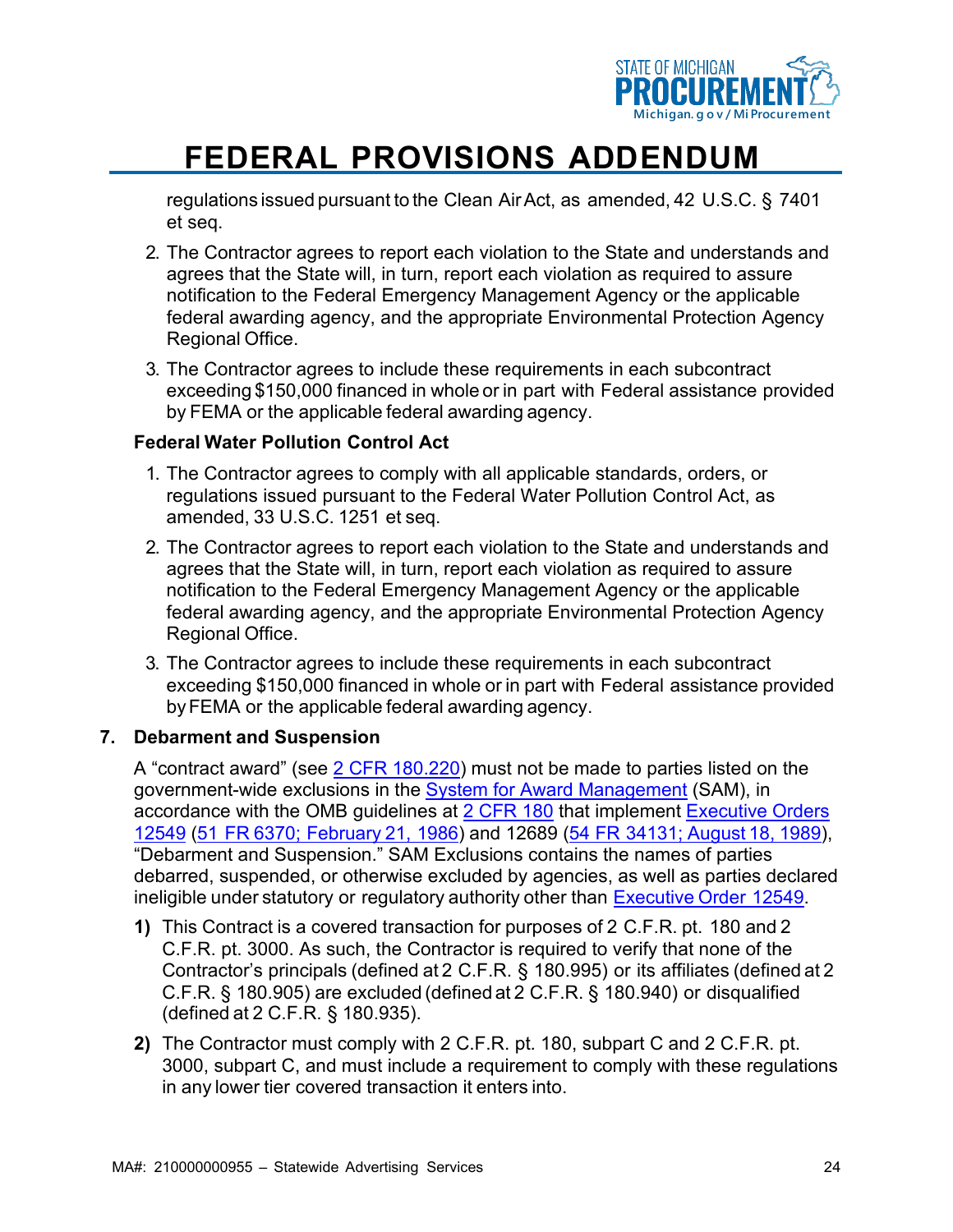

- **3)** This certification is a material representation of fact relied upon by the State. If it is later determined that the contractor did not comply with 2 C.F.R. pt. 180, subpart C and 2 C.F.R. pt. 3000, subpart C, in addition to remedies available to the State, the Federal Government may pursue available remedies, including but not limited to suspension and/or debarment
- **4)** The bidder or proposer agrees to comply with the requirements of 2 C.F.R. pt. 180, subpart C and 2 C.F.R. pt. 3000, subpart C while this offer is valid and throughout the period of any contract that may arise from this offer. The bidder or proposer further agrees to include a provision requiring such compliance in its lower tier covered transactions.

#### **8. Byrd Anti-Lobbying Amendment**

Contractors who apply or bid for an award of **\$100,000 or more** shall file the required certification in Exhibit 1 – Byrd Anti-Lobbying Certification below. Each tier certifies to the tier above that it will not and has not used Federal appropriated funds to pay any person or organization for influencing or attempting to influence an officer or employee of any agency, a Member of Congress, officer or employee of Congress, or an employee of a Member of Congress in connection with obtaining any Federal contract, grant, or any other award covered by 31 U.S.C. § 1352. Each tier shall also disclose any lobbying with non-Federal funds that takes place in connection with obtaining any Federal award. Such disclosures are forwarded from tier to tier up to the recipient who in turn will forward the certification(s) to the awarding agency.

#### **9. Procurement of Recovered Materials**

Under [2 CFR 200.322,](https://www.govinfo.gov/app/details/CFR-2014-title2-vol1/CFR-2014-title2-vol1-sec200-322/context) Contractors must comply with section 6002 of the Solid Waste Disposal Act, as amended by the Resource Conservation and Recovery Act.

- **1)** In the performance of this contract, the Contractor shall make maximum use of products containing recovered materials that are EPA-designated items unless the product cannot be acquired:
	- a. Competitively within a timeframe providing for compliance with the contract performance schedule;
	- b. Meeting contract performance requirements; or
	- c. At a reasonable price.
- **2)** Information about this requirement, along with the list of EPA- designated items, is available at EPA's Comprehensive Procurement Guidelines web site, [https://www.epa.gov/smm/comprehensive-](https://www.epa.gov/smm/comprehensive-procurement-guideline-cpg-program) [procurement-guideline-cpg-program.](https://www.epa.gov/smm/comprehensive-procurement-guideline-cpg-program)
- **3)** The Contractor also agrees to comply with all other applicable requirements of Section 6002 of the Solid Waste Disposal Act.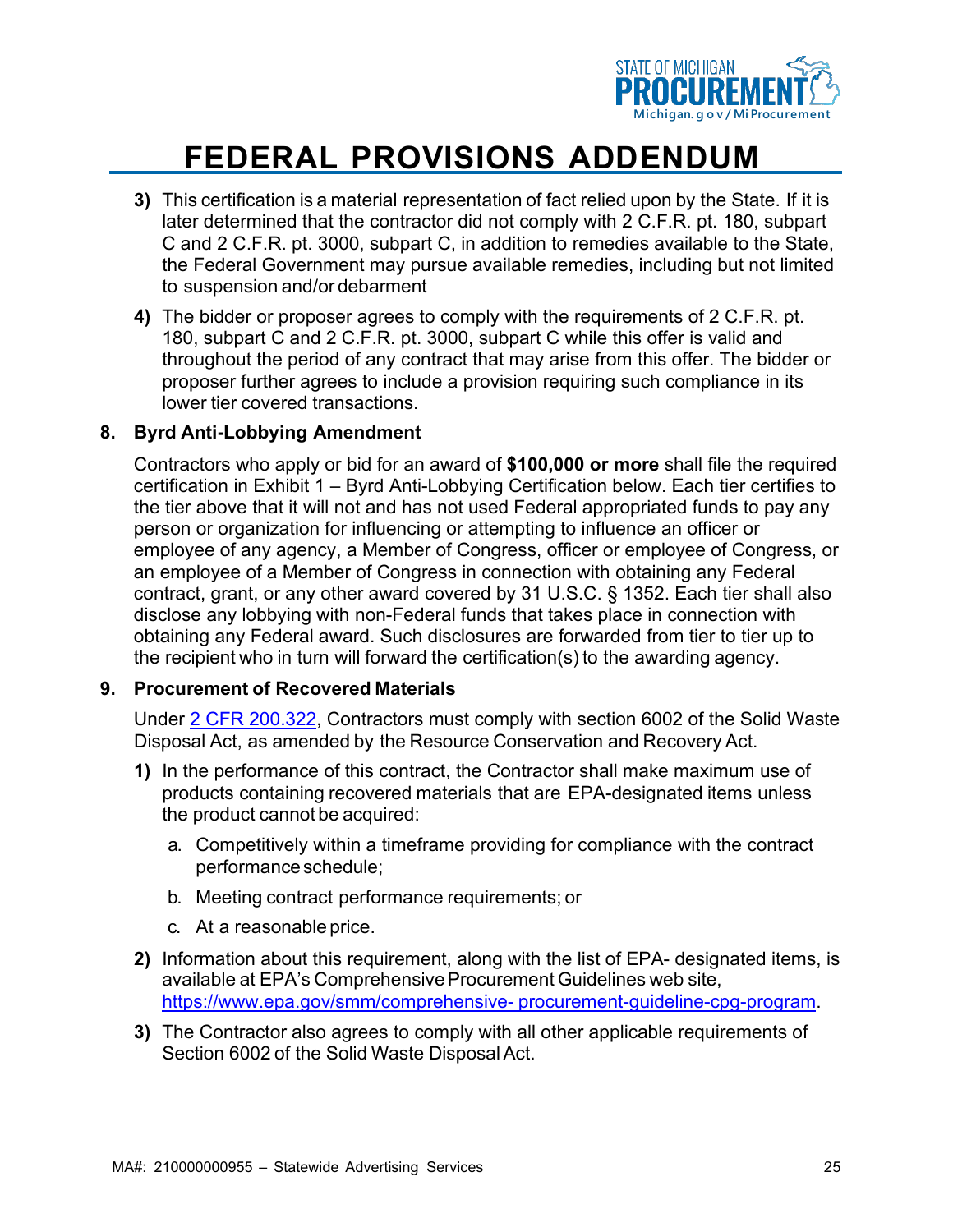

#### **10. Additional FEMA Contract Provisions.**

The following provisions apply to purchases that will be paid for in whole or in part with funds obtained from the Federal Emergency Management Agency (FEMA):

- **1) Access to Records**. The following access to records requirements apply to this contract:
	- a. The Contractor agrees to provide the State, the FEMA Administrator, the Comptroller General of the United States, or any of their authorized representatives access to any books, documents, papers, and records of the Contractor which are directly pertinent to this contract for the purposes of making audits, examinations, excerpts, and transcriptions
	- b. The Contractor agrees to permit any of the foregoing parties to reproduce by any means whatsoever or to copy excerpts and transcriptions as reasonably needed
	- c. The Contractor agrees to provide the FEMA Administrator or his authorized representatives access to construction or other work sites pertaining to the work being completed under the contract
	- d. In compliance with the Disaster Recovery Act of 2018, the State and the Contractor acknowledge and agree that no language in this contract is intended to prohibit audits or internal reviews by the FEMA Administrator or the Comptroller General of the United States.

#### **2) Changes**.

See the provisions regarding modifications or change notice in the Contract Terms.

#### **3) DHS Seal Logo and Flags**.

The Contractor shall not use the DHS seal(s), logos, crests, or reproductions of flags or likenesses of DHS agency officials without specific FEMA pre-approval.

#### **4) Compliance with Federal Law, Regulations, and Executive Orders.**

This is an acknowledgement that FEMA financial assistance will be used to fund all or a portion of the contract. The Contractor will comply with all applicable Federal law, regulations, executive orders, FEMA policies, procedures, and directives.

#### **5) No Obligation by Federal Government.**

The Federal Government is not a party to this contract and is not subject to any obligations or liabilities to the State, Contractor, or any other party pertaining to any matter resulting from the Contract."

#### **6) Program Fraud and False or Fraudulent Statements or RelatedActs**

The Contractor acknowledges that 31 U.S.C. Chap. 38 (Administrative Remedies for False Claims and Statements) applies to the Contractor's actions pertaining to this contract.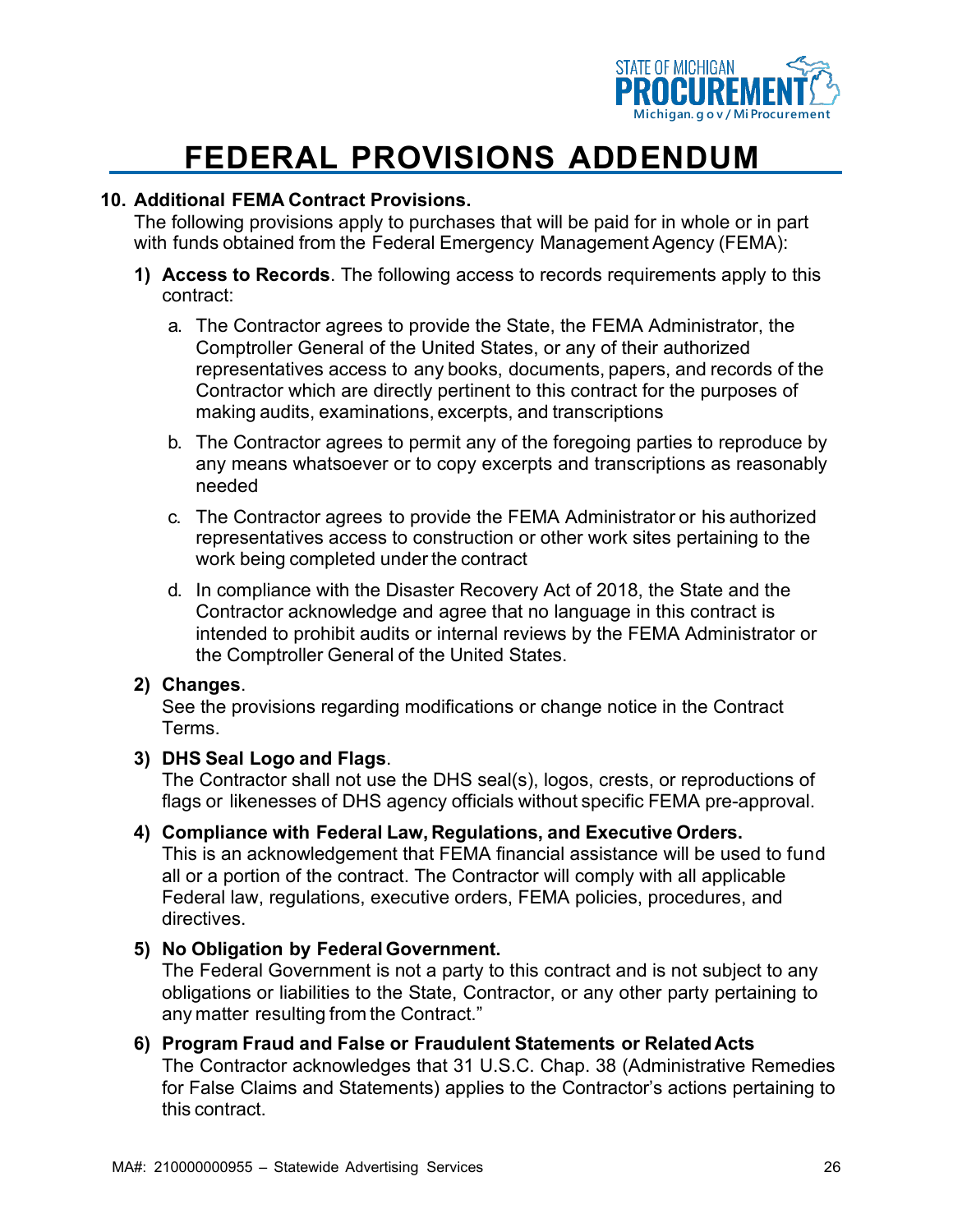

Contractor must complete this certification if the purchase will be paid for in whole or in part with funds obtained from the federal government and the purchase is greater than \$100,000.

#### **APPENDIX A, 44 C.F.R. PART 18 – CERTIFICATION REGARDING LOBBYING**

Certification for Contracts, Grants, Loans, and Cooperative Agreements

The undersigned certifies, to the best of his or her knowledge and belief, that:

- **1.** No Federal appropriated funds have been paid or will be paid, by or on behalf of the undersigned, to any person for influencing or attempting to influence an officer or employee of an agency, a Member of Congress, an officer or employee of Congress, or an employee of a Member of Congress in connection with the awarding of any Federal contract, the making of any Federal grant, the making of any Federal loan, the entering into of any cooperative agreement, and the extension, continuation, renewal, amendment, or modification of any Federal contract, grant, loan, or cooperative agreement.
- **2.** If any funds other than Federal appropriated funds have been paid or will be paid to any person for influencing or attempting to influence an officer or employee of any agency, a Member of Congress, an officer or employee of Congress, or an employeeof a Member of Congress in connection with this Federal contract, grant, loan, or cooperative agreement, the undersigned shall complete and submit Standard Form- LLL, "Disclosure Form to Report Lobbying," in accordance with its instructions.
- **3.** The undersigned shall require that the language of this certification be included in the award documents for all subawards at all tiers (including subcontracts, subgrants, and contracts under grants, loans, and cooperative agreements) and that all subrecipients shall certify and discloseaccordingly.

This certification is a material representation of fact upon which reliance was placed when this transaction was made or entered into. Submission of this certification is a prerequisite for making or entering into this transaction imposed by section 1352, title 31, U.S. Code. Any person who fails to file the required certification shall be subject to a civil penalty of not less than \$10,000 and not more than \$100,000 for each such failure.

The Contractor, Nove Communications, Inc.d/b/a LKF Marketing, certifies or affirms the truthfulness and accuracy of each statement of its certification and disclosure, if any. In addition, the Contractor understands and agrees that the provisions of 31 U.S.C. Chap. 38, Administrative Remedies for False Claims and Statements, apply to this certification and disclosure, ifany.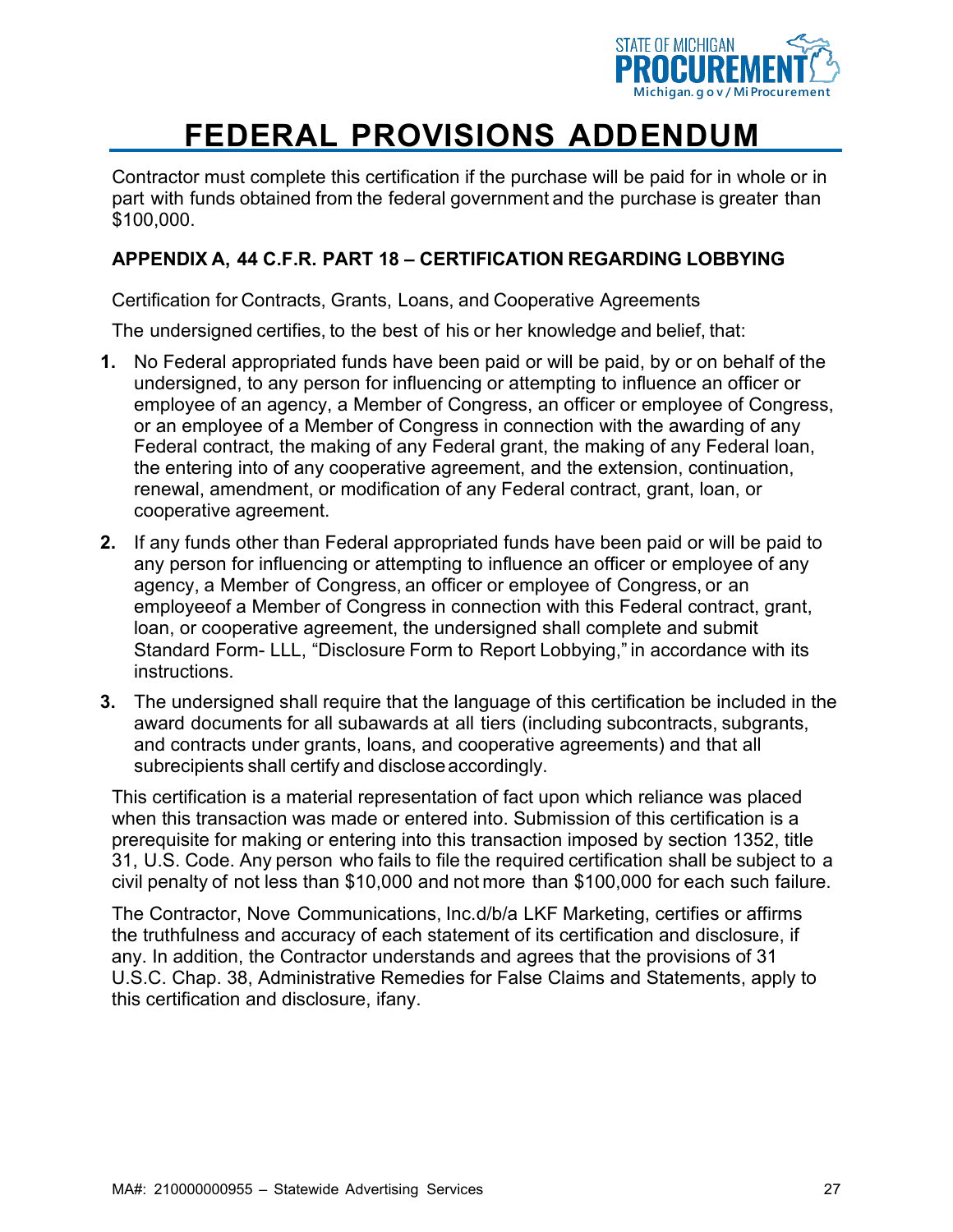

#### **Contract No. 210000000955**

#### **Statewide Advertising Services**

#### **BACKGROUND**

This pre-qualified pool of Advertising Contractors will provide the following service, in whole or part: Creative Marketing, Digital Media Marketing, Clearinghouse Services and Branding Services, for all State of Michigan Agencies – and will assist with the following:

- Developing and implementing internal and external communications.
	- o Create/develop new campaigns and advertising materials.
	- o Plan, execute and evaluate paid advertising.
	- o Refresh existing ad/campaigns if applicable.
- Public Relations activities to increase awareness of state initiatives.
	- o Highlighting benefits and encouraging public participation.
- Manage and launch integrated digital marketing campaigns.
- Propose and maintain budget allocation for SOWs issued by the State.
- Communicate messages with the General Public possibly utilizing, and not limited to, the following methods:
	- o Television (TV)
- o Out-of-Home
- 
- o Transit o Brochures and Flyers
- o Social and Digital Medial o Translated Material (Spanish, other)
- o Content development & design, for State Websites and Applications

#### **Please Note the following:**

o Radio

- The primary focus of Advertising Messages is to bring awareness of a specific State initiative and as appropriate, initiate a "Call to Action" to encourage consumers to visit a website, obtain a publication, call a hotline, to talk to their healthcare provider, etc.
- The State reserves the right to add the following via Contract Change Notice (CN):
	- o Additional State Agencies,
	- o Projects/Campaigns,
	- o All other State approved work.
	- o Additional Services, including but not limited to:
		- Clearinghouse Services
		- **•** Video Production
		- All other State approved work.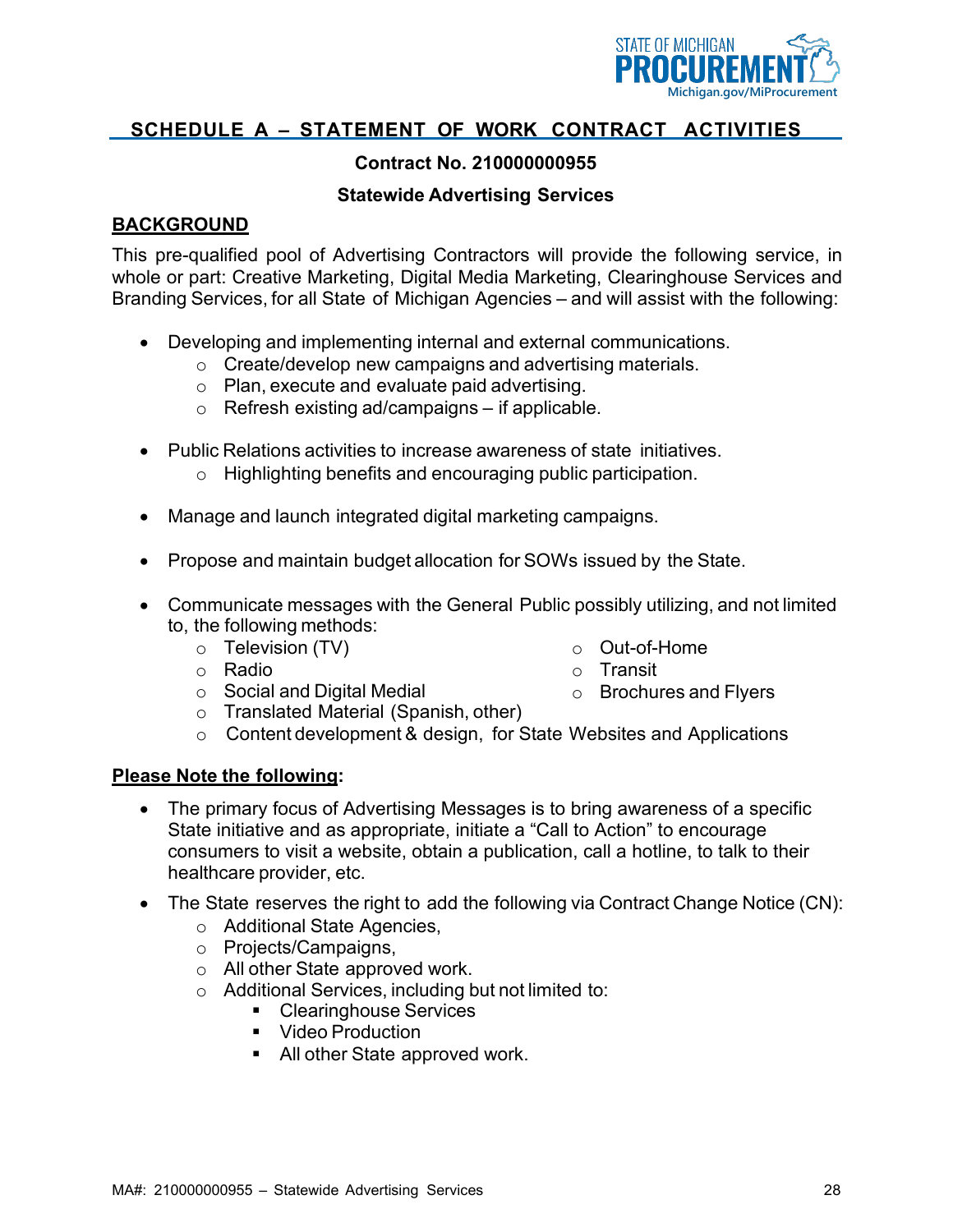

#### **SCOPE**

When a need is established by the State, the State Agency in need will reach out to the Contractor(s) to initiate services. Requesting Agencies will initiate services through one of the following processes. The process for Statement of Work (SOW) issuance is dictated based off the total cumulate value of the SOW that will be issued.

#### **1. Process for SOWs with a total project value between \$1.00 - \$500,000:**

- State Agencies can issue their SOW directly to a single Contractor for service without having to obtain quotes from all pre-qualified Advertising Contractors.
- The Contractor will be given 5-business days to respond to the SOW, or other mutually agreed upon timeframe.
- After the Agency has finalized their SOW with the Contractor, the Agency will Submit a General Routing (GR) Document to DTMB, with the SOW and indicate the amount of funding to be added to their SIGMA Line.
- Finally, the Agency will issue a Delivery Order (DO) to the Contractor with the approved SOW attached, which defines deliverables, pricing, etc.

#### **This Contractor will not be participating in Second-Tier SOWs (\$500,001 and above) work. However, the below process will be followed when necessary.**

#### **2. Process for SOWs with a total value between \$500,001 - \$5,000,000.00:**

- State Agencies will be required to issue their SOW, along with Evaluation Criteria, for completion by all pre-qualified Advertising Contractors.
	- o SOWs will be posted via SIGMA and will contain the following:
		- **SOW** response instructions,
		- **Due dates for Bidder Questions and State Answers**
		- **Deadline for Quote Response Submission**
		- Evaluation Criteria will be determined on a case-by-case basis by the requesting Agency.
- Agencies will evaluate responses received and will then issue an Award Recommendation Notice to SIGMA. After the Award recommendation has been posted the Agency will:
	- o Submit a GR document to DTMB, with the selected SOW and Award Recommendation attached.
	- o Funding will be issued in SIGMA to the Agency Line for DO issuance.
	- o Agencies will issue their DO to the Contractor with approved SOW attached, which defines deliverables, pricing, etc.

#### **3. For all SOWs \$5,000,001 and above –**

Agencies can follow the above process for SOWs valued \$500,001 - \$5,000,000.00, or request exemption from DTMB Central Procurement Services to issue a standalone solicitation outside the Contractor pool. The standard Michigan Procurement Policy Manual and procedure must be followed if issued separately.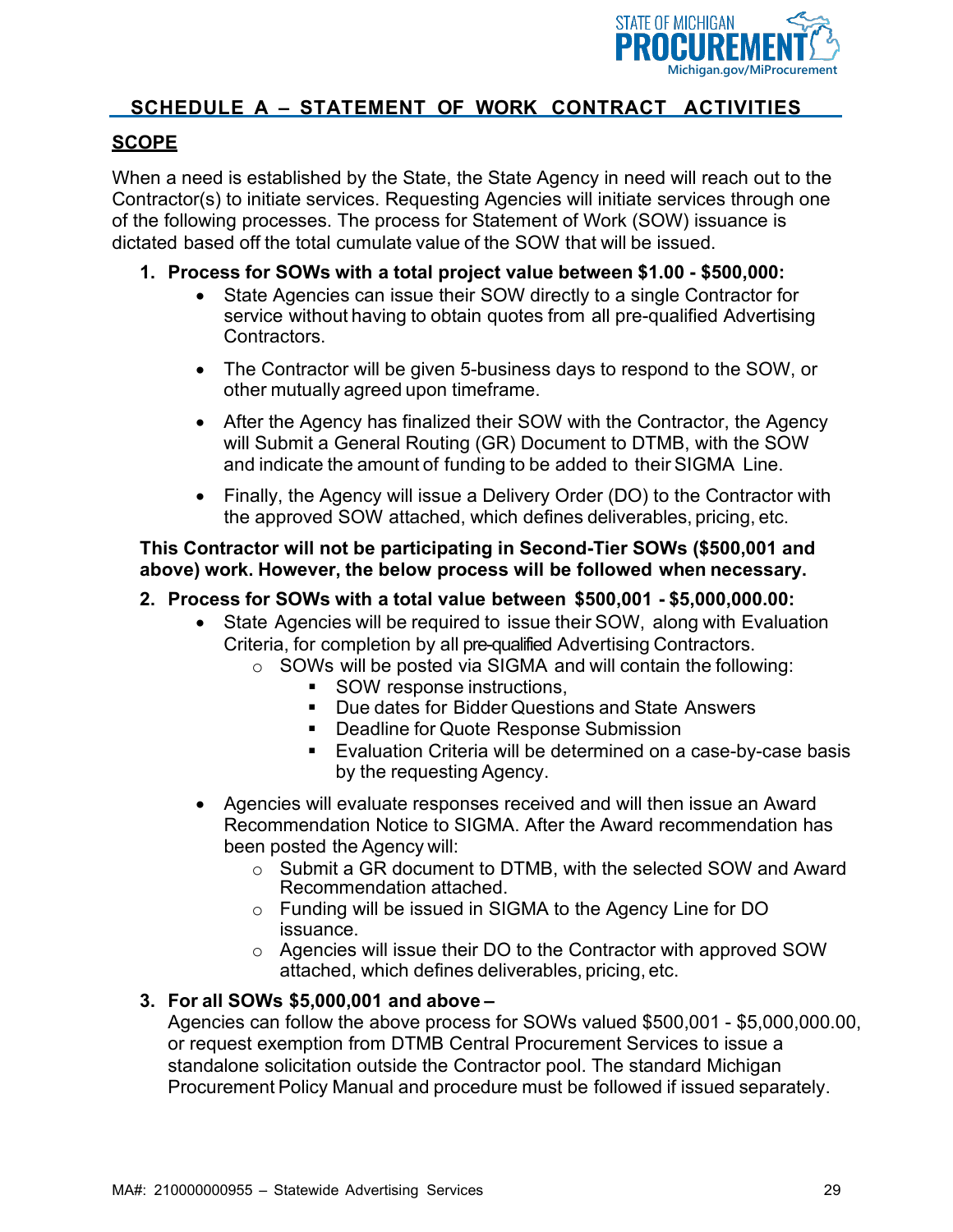

#### **Please Note the Following Process Information:**

- Specific information concerning the project/campaign Background & Scope will be presented to the Contractor by the requesting State Agency at the time of SOW issuance.
	- $\circ$  Please Refer to Schedule E SOW Template, for a blank copy of the SOW to be completed by the State to issue to the Contractor for quote response. Agencies **must** use this template to complete the quote process regardless of threshold.
- A CN to the Master Agreement will not be needed for each SOW and accompanying funds. Acceptance of work is established by the issuance of the DO to the Contractor with SOW and pricing information attached.
- SW Advertising Contractors reserve the right to decline participation in a SOW quote process. Contractors must provide justification for declining quote response.

#### **1.1. General Service Requirements**

The Contractor will be responsible for providing all Deliverables, Services and Staff to perform the work as indicated below for the State's identified Marketing Campaigns and Projects. This includes but is not limited to the following:

- Developing a marketing strategy, creative concepts, and media plans for State of Michigan campaigns/projects.
- Conduct Market research:
	- o Focus Group Testing.
	- o Phone or intercept surveys.
	- o Place media messages and conduct advertising tracking surveys during campaign life.
	- o Other, State approved research methods.
- Produce, duplicate, and distribute media materials.
- Provide Public Relations (PR) services and consultation upon request.
- At the end of each campaign/project provide media campaign results.
	- o Resolve any make-good advertising slots.
	- o Media campaign/project results will be provided to the State in a mutually agreed upon format.
		- Media campaign results must include Return on Advertising Spend (ROAS) %.
		- State ROAS% information should be presented against the industry standard ROAS%.
- As directed by the State, the Contractor may be required to present 3 creative concepts for the State to review for all new campaign/advertising work issued under this Contract.
	- o The State will select 1 concept presented by the Contractor for further development and implementation.
	- $\circ$  The selected concept will then be taken to final art or script and storyboard – final approval must be received from the applicable Program Manager prior to completion of work.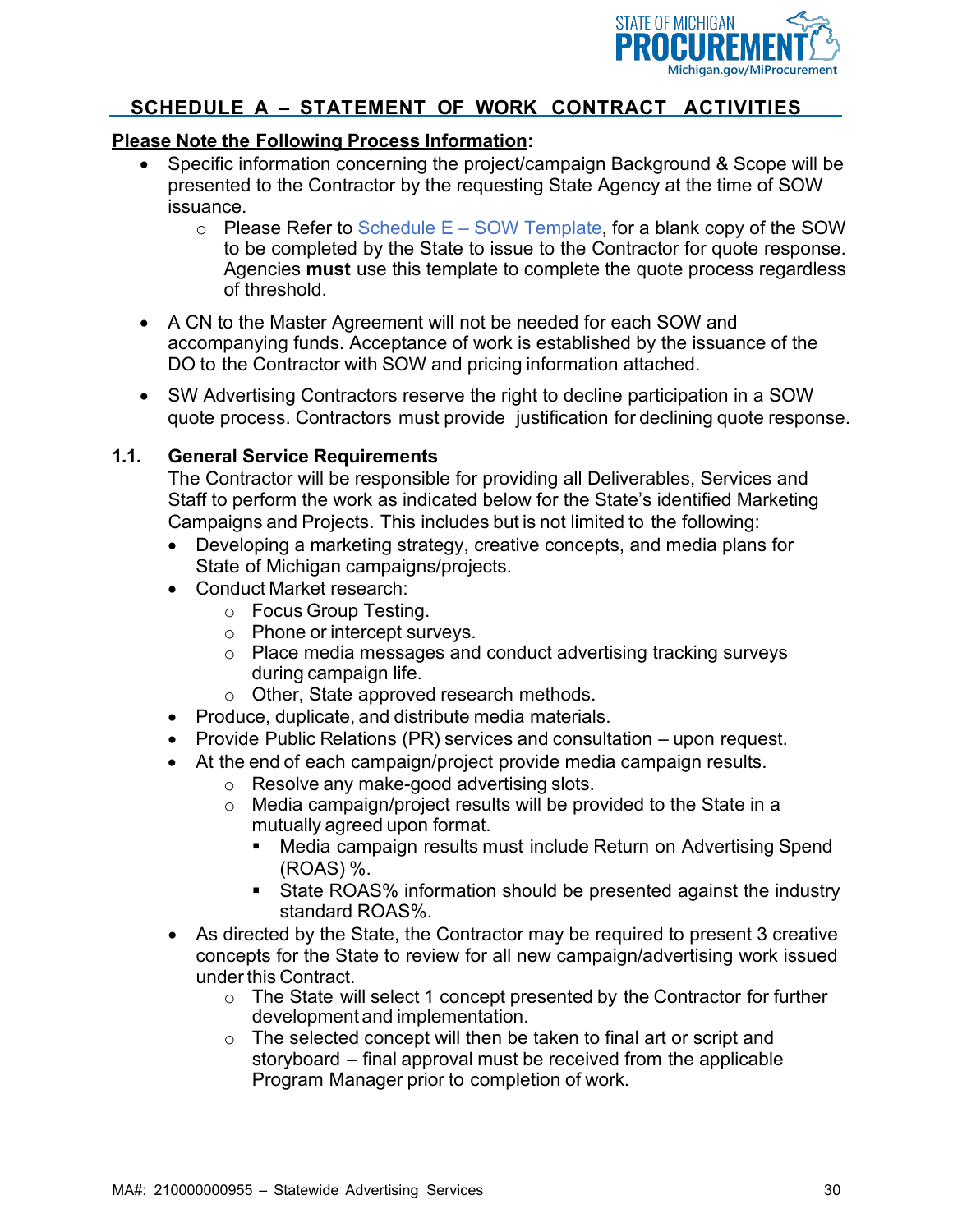

- **A.** The Contractor will be responsible for developing an Annual Communication Plan/Marketing Plan, Plans should be:
	- Target audience specific, and include a message, along with strategy, and communication vehicle(s) for communication delivery.
		- o The Contractor may be required to utilize several different communication venues/tactics to meet the objectives of each SOW.
	- Updated to accommodate additional add-on projects or changes to current projects.
	- All work must be approved by the State's applicable Program Manager prior tothe completion of work under an SOW.

#### **Please Note the Following:**

- The Contractor may be required to develop and present Communication Plans/Marketing Plans to the State on an annual basis, or at a mutually agreed upon frequency between the State and the Contractor.
- Communication Plan(s)/Marketing Plan(s) will be Agency specific, and the State will work with the Contractor to determine necessity and requirements for presentation. Please refer to Section 7. – Reporting for further details.
- **B.** TheContractor must be able to:
	- Maintain balance between existing projects, and the addition of new project throughout the life of the Contract.
	- The Contractor must also maintain and provide services for both large- and small-scale projects simultaneously.
	- The Contractor may also be required to make changes and adjustments to active projects upon request.
- **C.** The Contractor must conduct market/audience specific research, if applicable, to better assess and understand the target population(s) the State is trying to reach. Research may include, but is not limited it:
	- The use of databases such as Nielsen, PRIZM
	- Intercept & Phone Surveys
	- Focus Groups
	- Observational Research
	- Other tools as approved to determine/refine the marketing message.
- **D.** The Contractor will be responsible for developing a social media, digital media, and new media strategic plan(s) to promote the State's identified Marketing Campaigns/Projects to an audience as specified in any resulting SOW.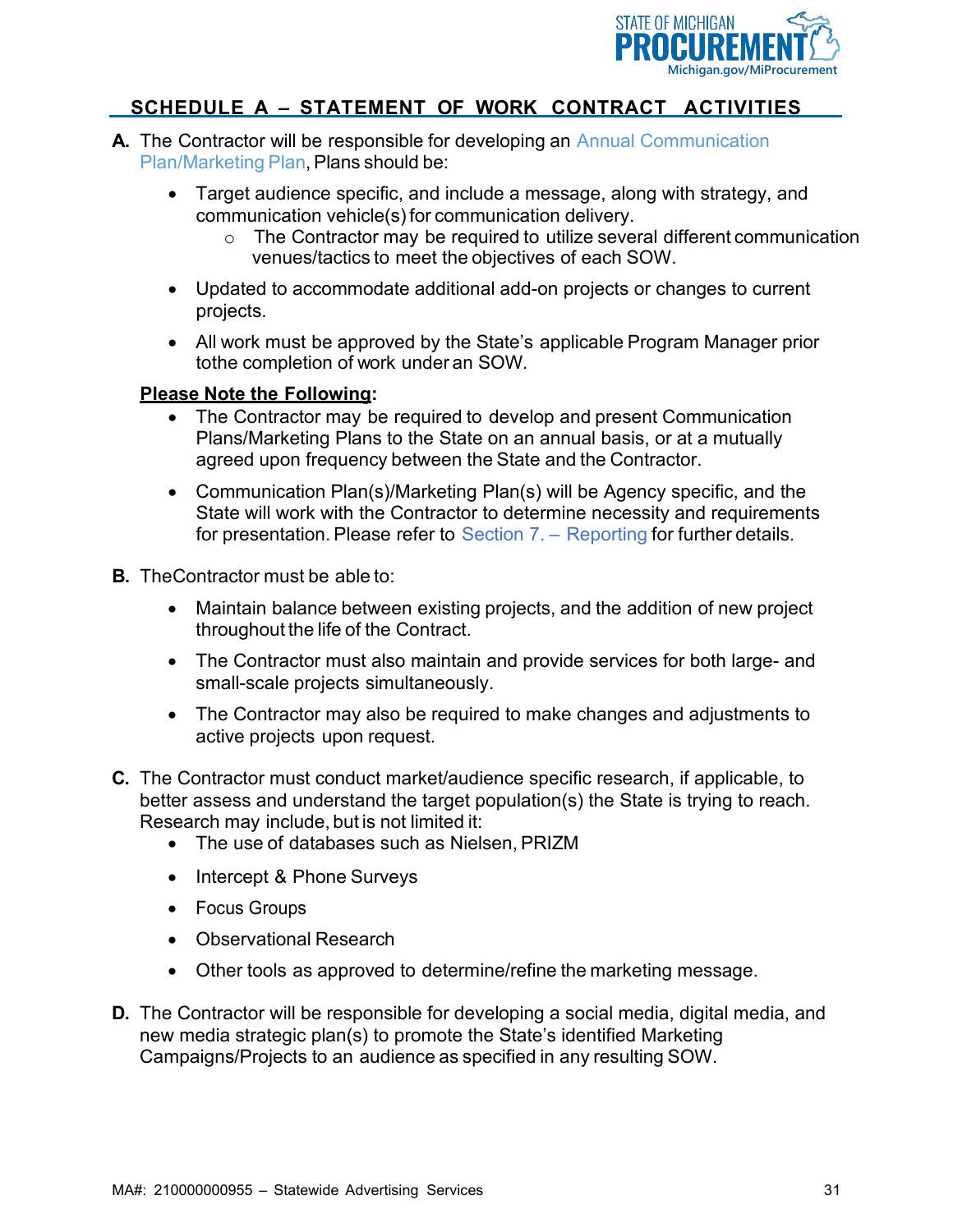

- **E.** The Contractor will be responsible for developing and or modifying advertising and/or creative concepts and direction including but not limited to:
	- 30-second TV,
	- 30 and/or 60-second radio spots and digital media placements.

The Contractor is also responsible for developing and/or modifying advertising marketing and/or creative concepts and direction for 15-second internet pre-roll.

#### **1.2. Media Management and Development – Concepts, Materials & Production**

**A.** Contractor must acquire all rights to any materials, creative concepts, and production to allow the State to use the materials as intended under this Contract; including non-rights managed visual materials, that will be used in any form for State Advertising Campaigns/Projects.

The Contractor must also ensure a full buy-out/unrestricted use of talent in all Michigan media for a minimum of 4-years. The Contractor is responsible for all negotiation of talentrights.

#### **Please Note:**

- Some Statements of Work issued under this program may not need a full buyout/unrestricted use of talent in all Michigan Media for a minimum of 4-years.
	- o This information will be specified in each Statement of Work (SOW) issued under this program.
- **B.** The Contractor must direct and coordinate all TV and radio production and review. When possible video & audio projection, filming and recording must take place within the State of Michigan.

Production Responsibilities include, but are not limited to:

- Scouting Locations
- Recording

• Casting

• Music

• Shooting • Editing

- Special Effects • Post-Production
- The Contractor must deliver both rough cuts and finished spots to the State for final approval at a mutually agreed upon date and time between the State and the Contractor.

**Please Note:** The Contractor must review budgets, casting, music, and special effects with the State for approval from the State's applicable Program Manager prior to production and media placement.

**C.** The Contractor is responsible for producing, duplicating, and distributing all media materials, on an as needed basis, in a variety of digital formats as required to meet Michigan Broadcasting specifications for TV and Radio stations. Advertising must include, Beta, Digital Beta, WMV files, mov files, mps. files, etc.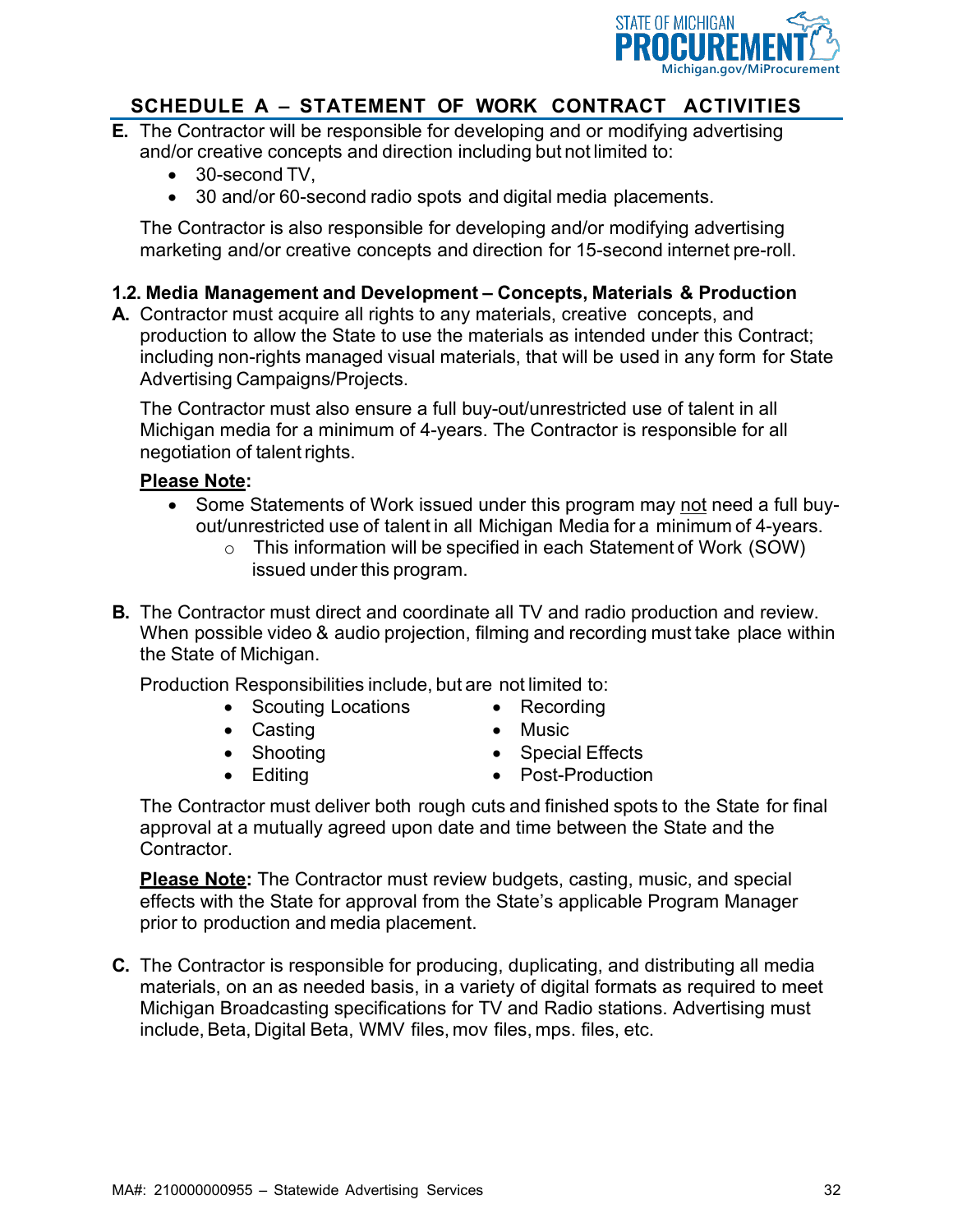

- **D.** The Contractor is responsible for producing internal project deliverables to support:
	- TV and Radio messages
		- o Including repurposed TV & Radio-Ads,
	- Banner Ads,
	- Rich Media ads,
	- Splash pages,
	- Social media ads and graphics,
	- In-game Ads,
	- Search engine optimization, etc.
- **E.** The Contractor is responsible for producing additional project deliverables including, but not limited to:
	- Billboards
	- Posters
	- Banners
	- Flyers
- E-mail Marketing
- In-game ads
- Social Media Graphics
- Repurpose TV-ads
- Arrange production of customer merchandise and/or giveaway items to support message goals.

#### **1.3. Media Plan Development**

- **A.** The Contractor is responsible for developing media plans for all State Advertising projects, plans must outline at a minimum:
	- Media Budget
	- Target Audience
	- Flight Dates
	- Geography/Media Market(s)
	- Advertising Units/Vehicles (TV, cable, radio, outdoor, print, digital, etc.)
	- Media Weight/Gross Point (GRP) levels and expenditures for each medium in each market.
	- Project Outcomes
		- o Provide an in-depth evaluation of all media units/vehicles (TV, cable, radio, outdoor, print, digital etc.) available to the State, as requested.

**Please Note:** Prior to any media plan implementation the Contractor must receive approval from the State's applicable Program Manager.

- **B.** The Contractor must identify the resources that will be used to develop media plans, including but not limited to:
	- Mediamark Research & Intelligence (MRI)
	- Simmons Market Research Bureau (SMRB)
	- Scarborough or Media Audit
	- PRIZM
	- Nielsen, Nielson Audio, Nielson Net Ratings & Nielsen TV Ratings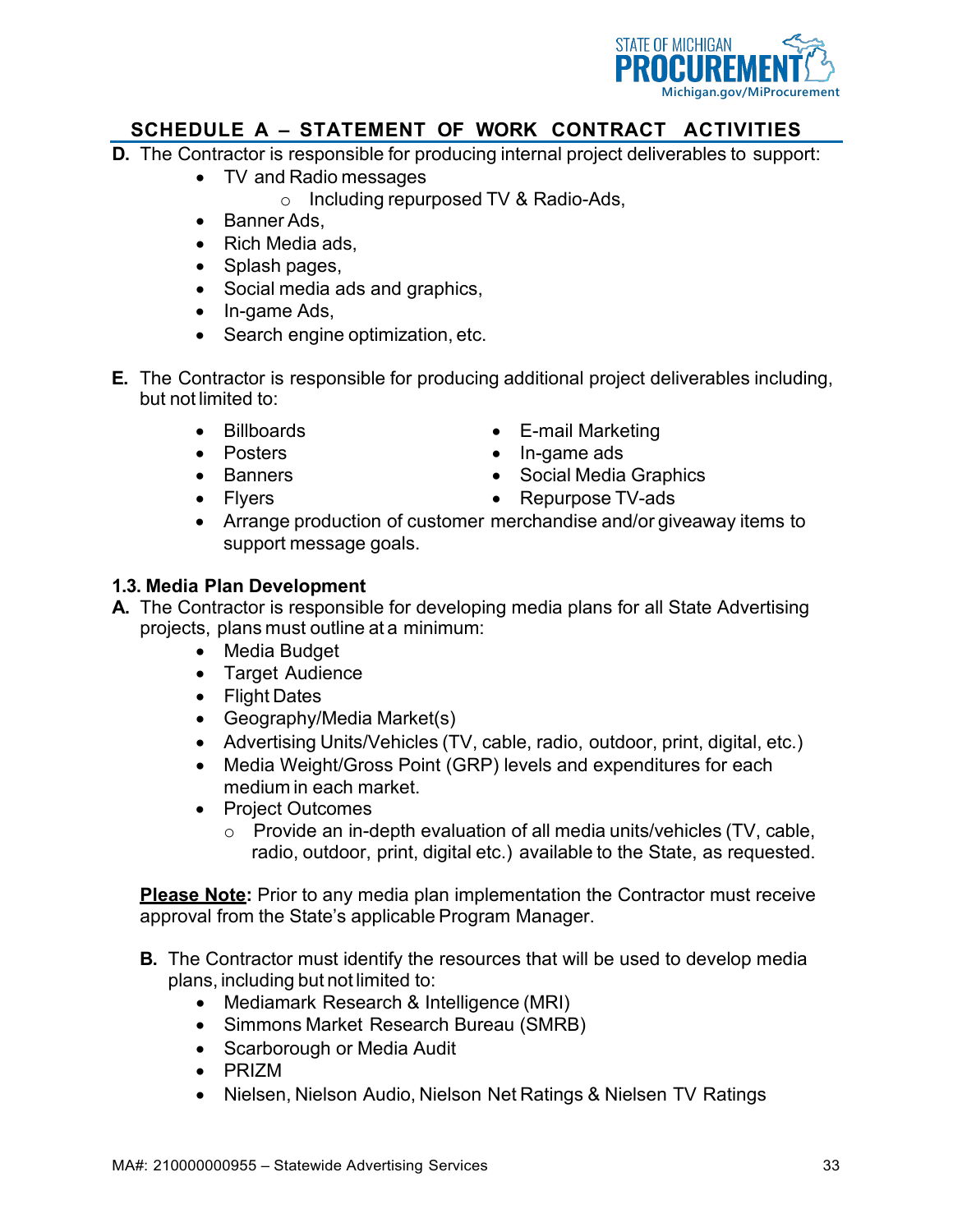

- **C.** Placement Services must include but are not limited to:
	- Paid Media and Value-added media
	- Michigan Association of Broadcasters (MBA) media
	- Michigan Cable Telecommunications (MCTA) media
	- Michigan Press Association (MPA) media
- **D.** Along with the development of communication campaigns the Contractor may be required to conduct Public Relation (PR) Services and Consulting Services, on an as needed basis for the State.

The Contractor is responsible for scheduling, developing, and coordinating all public relations services and press events to increase public awareness of campaigns, as required by the State.

#### **1.4. Media – Negotiations & Placement**

**A.** The Contractor is responsible for all negotiations, purchases, and placement of:

- Radio and TV airtime,
	- Publication space,
	- Out-of-home advertising,
- Mail services,
- Digital, social media, and
- Other new media placements
- Any other State approved forms of media to be used for advertising and promotions.

Responsibilities for advertising placement also includes:

- Negotiation of matching spot,
- Value added bonuses, to further reach of advertising message(s),
- Shipment of all Radio and TV dubs,
	- o With appropriate traffic instructions to the applicable party.
- **B.** The Contractor must negotiate make-good media-weight for any under-delivery to be scheduled during the next paid media flight.
- **C.** The Contractor must have the ability to extend a budget by means of innovative ideas, creative partnerships, and aggressive negotiation skills to leverage any funding that may be available for paid advertising.
- **1.5 Additional Service – Production, Special/Sport Events & Website Content**

When requested and approved by the State the Contractor must provide, through a 3<sup>rd</sup>-party or inhouse, the Additional Services identified below:

- All additional work will be added to the Contract via CN, details and pricing will be determined on a case-by-case basis.
- Pricing outlined in Schedule B, must be followed unless otherwise specified by the State's applicable Program Manager.
- All work must be approved by the applicable Program Manager prior to completion and implementation.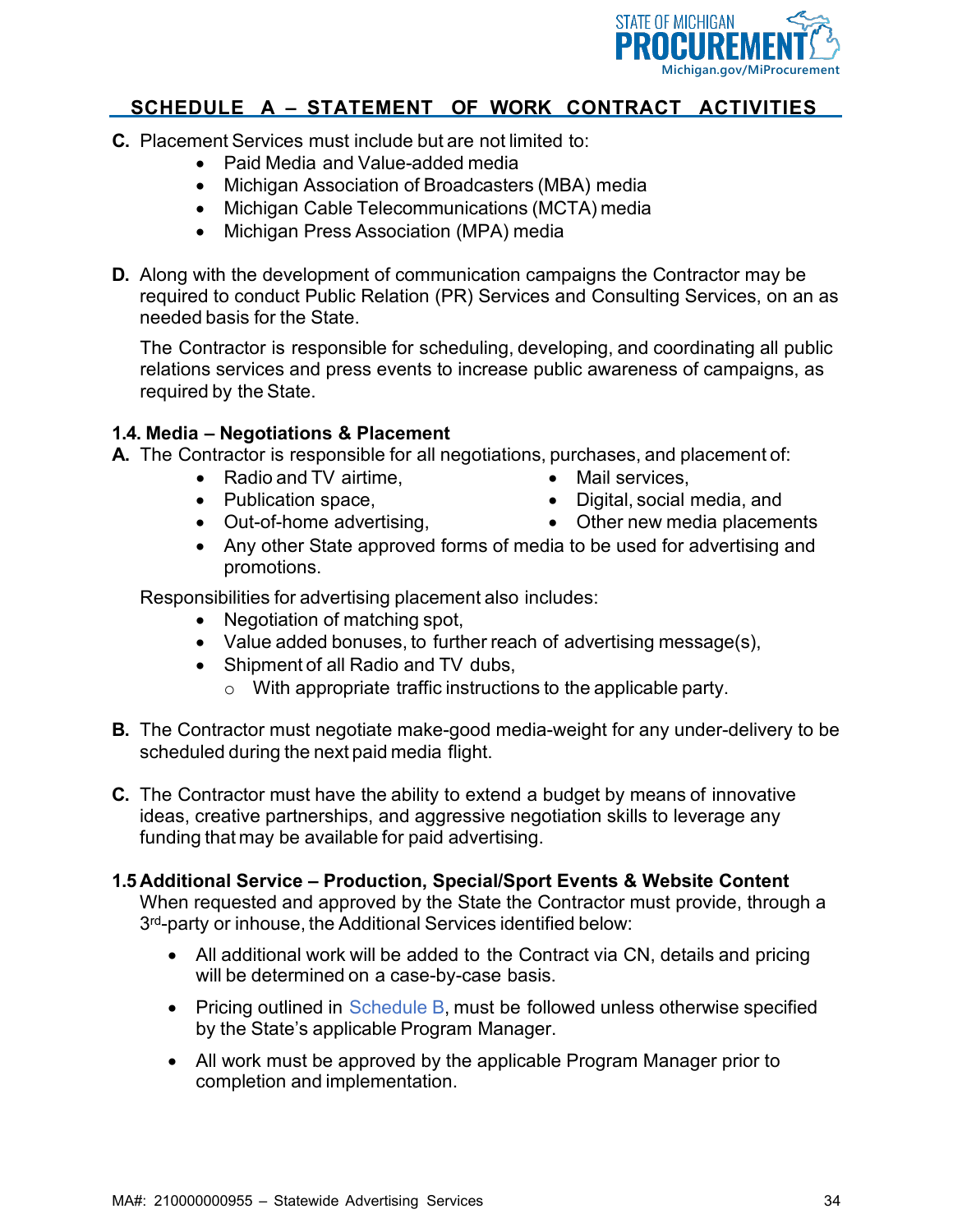

- **A. Production –** Plan and organize special events and/or consulting.
- **B. Sporting Event –** Identify and recommend opportunities outside of traditional advertising to reach special audiences. This can include minor league, college, and professional sports teams.
- **C. Special Events –** Plan and organize special events and must be available upon request to assist the State with questions about State organized Events. The State may require at any time that the Contractor take over State organized Events.

#### **D. Website Content Development: New and Existing Material**

When requested by the State, the Contractor is responsible for the development, of State Agency Specific website content.

The Contractor will not be responsible for website maintenance and/or site hosting, or domain registry. Once a website(s) and/or content is developed the State will then assume responsibility for hosting, maintenance, and domain registry.

The Contractor may also be required to work with existing State Agency websites or content.Work may include but is not limited to:

- Refreshing current websites content and marketing messages.
- Re-design and/or formatting of website layout and design.
- Develop new or reconfigures existing websites.
- The Contractor is responsible for ensuing all website content developed follow the IT Standards outlined in Section 3. Advertising with Electronic Deliverables.
- Ensure all content developed and provided by the Contractor to the State must be mobile-friendly.
- The Contractor must receive approval from the State's applicable Program Manager prior to any completion of work.

#### **2. Transition & Implementation**

#### **A. Implementation:**

Upon Statement of Work (SOW) issuance, the Contractor must review existing campaigns and performance reports. The Contractor must then make recommendations to maximize the value of the existing media mix for existing campaigns/programs. Value is defined as including, but not limited to: Contracts sold, conversions, event participations, etc.

The Contractor agrees to receive reasonable detailed specifications for all Contract Activities from the State's previous Contractor, regarding Contracted Services provided to the State; to properly provide the Contract Activities required under the **Contract**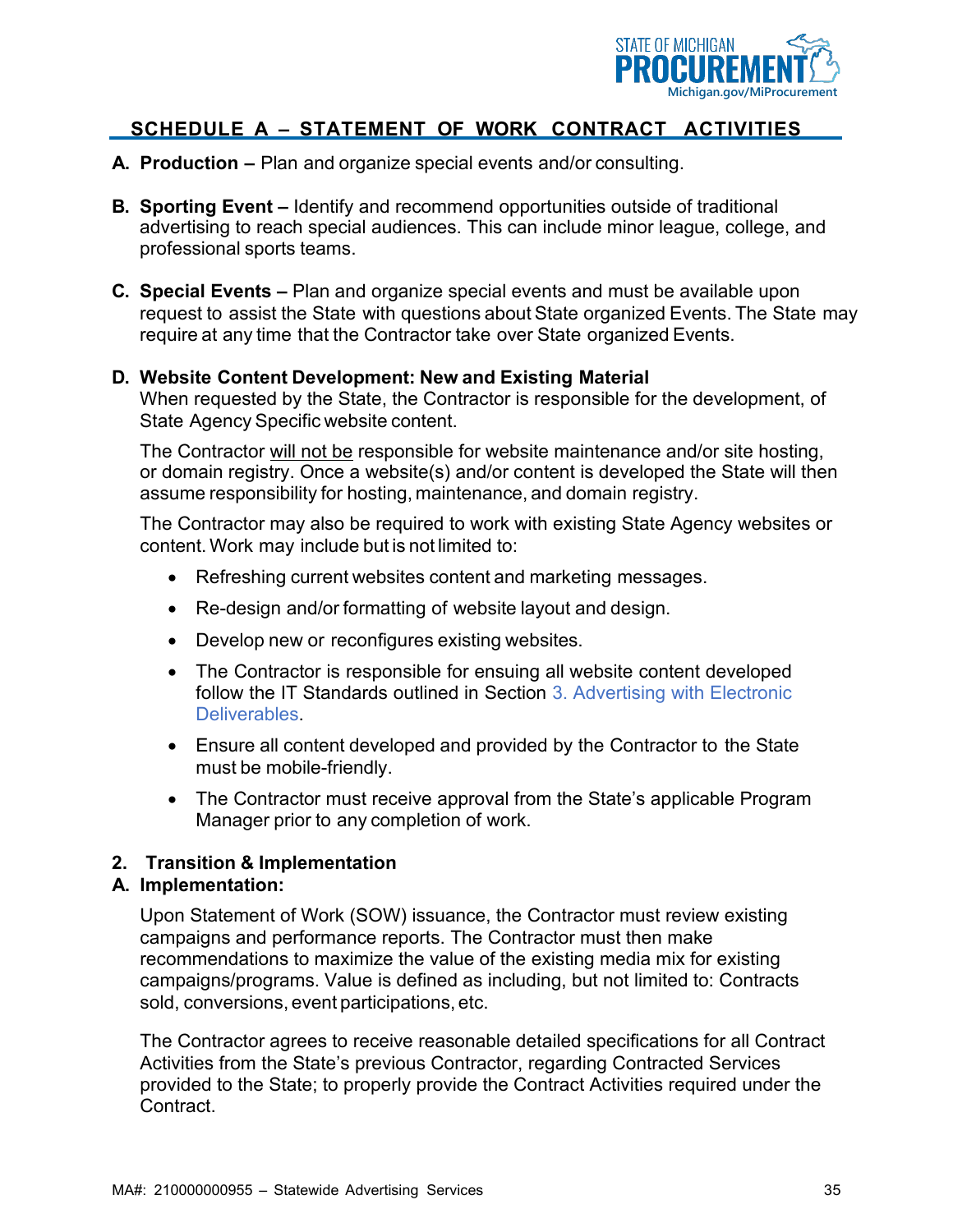

#### **B. Transition – End of Contract Conversion Responsibilities:**

Upon Contract expiration or termination, the Contractor must work with the State personnel and other contractors, if applicable, to convert and/or transition all Contract Activities, Services and Data into a mutually agreed upon format for upload/import into a State-owned database (See Standard Contract Terms, Section 25 and 32.e.)

The Contractor must work with the State and/or previous Contractor during implementation of the transition plan to implement an orderly transition to the new Contractor, if applicable. The Contractor must allow as many personnel as practicable to attend meetings and receive hardcopies and original/master electronic files (excel, PDF, InDesign, etc.) to help maintain the continuity and consistency of the services required by the Contract.

End of Contract Responsibilities must be completed within 4-months of the Contract Expiration or Termination, unless otherwise mutually agreed upon between the State and the Contractor.

#### **3. Advertising with Electronic Deliverables**

If/when advertising projects require an Electronic Deliverable the Contractor must follow the standards set forth in this Section.

- "**Digital Content**" means all deliverables, except for IT Components, provided electronically or in a digital format by Contractor under this Contract, including but not limited to documents, reports, content (including content for websites and social media), images, video, and other media productions.
- **"Electronic Deliverable"** means any IT Component or Digital Content Contractor is required to or otherwise provides under this Contract.
- "**IT Component**" means any hardware or software/applications as set forth in a Statement of Work, including without limitation, websites, online surveys, website development and maintenance, the SFTP Server described in Section E, and any other IT products or services provided by Contractor for the performance of the Contract Activities. IT Component does not include Digital Content.

**A. IT Policies, Standards and Procedures (PSP) –** All IT Components provided as a result of this Contract must comply with all applicable public and non-public State IT Policies, Standards and Procedures (PSP), of which the publicly available ones are located at: [http://www.michigan.gov/dtmb/0,4568,7-150-56355\\_56579\\_56755--](http://www.michigan.gov/dtmb/0%2C4568%2C7-150-56355_56579_56755---%2C00.html) [-,00.html](http://www.michigan.gov/dtmb/0%2C4568%2C7-150-56355_56579_56755---%2C00.html)

**Please Note:** Not all applicable PSP's are available publicly. Controlled PSP's applicable to the Contract are available after signing and returning to the State the required Nondisclosure Agreement(NDA).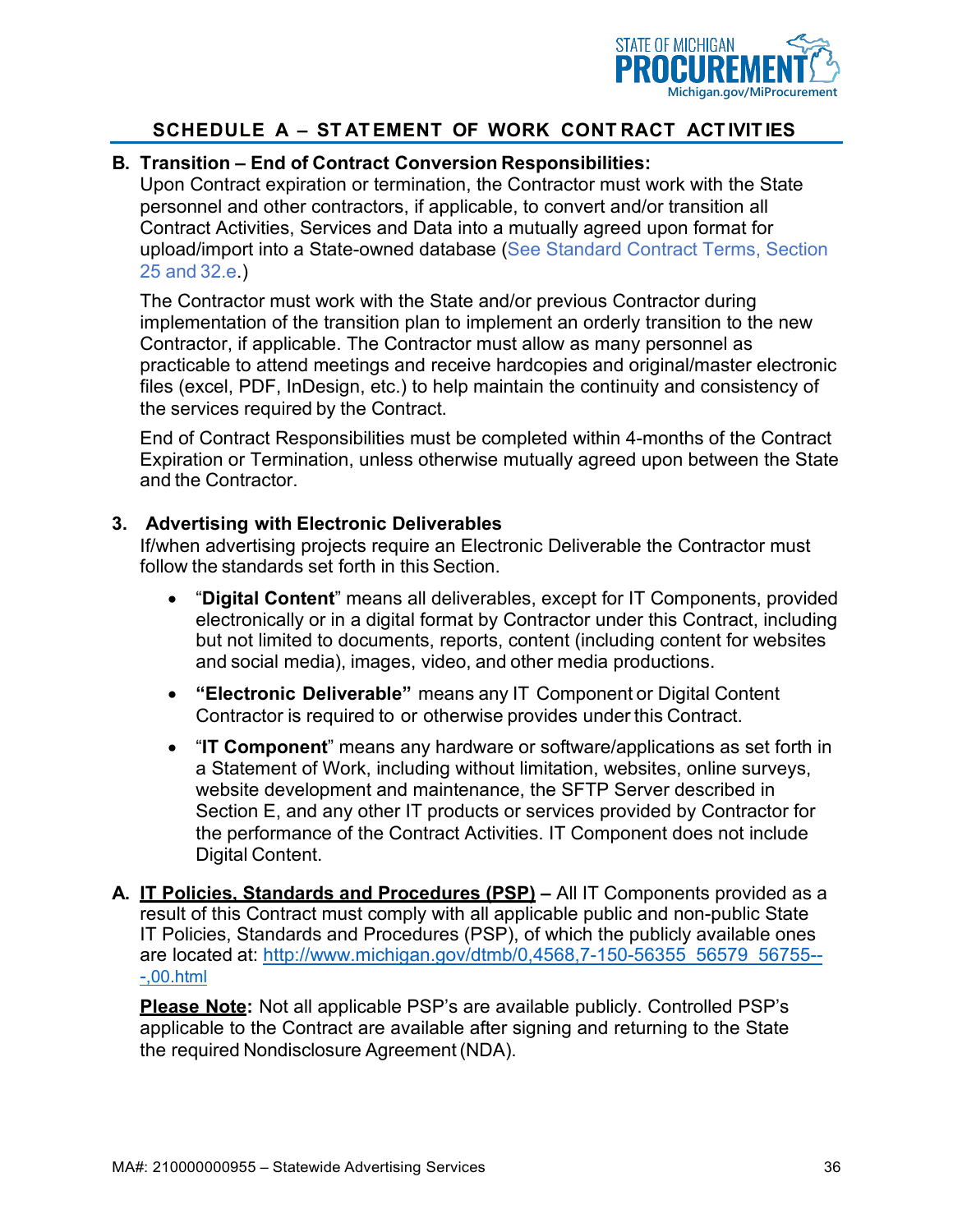

- **B. State of Michigan (SOM) Digital Standard –** All software items provided by the Contractor must adhere to the State of Michigan/Site Standards which can be found at: [www.michigan.gov/standards.](http://www.michigan.gov/standards) If software items will be used on a mobile device, the software items must utilize responsive design practices to ensure the application is accessible via a mobile device.
- **C. Data Privacy and Information Security**. All IT Components provided/proposed must comply with Schedule D – Data Security Schedule.
- **D. End User Operating Environment**. Contractor must accommodate the latest browser versions (including mobile browsers) as well as some pre-existing browsers. To ensure that users with older browsers are still able to access online services, applications must, at a minimum, display and function correctly in standardscompliant browsers and the state standard browser without the use of special plugins or extensions. The rules used to base the minimum browser requirements include:
	- Over 2% of site traffic, measured using Sessions or Visitors (or)
	- The current browser identified and approved as the State of Michigan standard.

This information can be found at [https://www.michigan.gov/browserstats.](https://www.michigan.gov/browserstats) Please use the most recent calendar quarter to determine browser statistics. For those browsers with over 2% of site traffic, except Internet Explorer which requires support for at minimum version 11, the current browser version as well as the previous two major versions must be supported.

Contractor must support the current and future State standard environment at no additional cost to the State.

- **E. Traffic -** Transfer all approved advertising materials, with appropriate traffic instructions, to media vendors in time to meet program deadlines. Utilize and maintain a real-time digital ad serving solution that will allow the Contractor to manage digital placements and track ad performance including impressions, clicks, conversions, ad spending, viewability, etc.
- **F.** The Contractor will be required to provide a private SFTP site or equivalent (no free web-based file-sharing options will be accepted) for upload and download of files larger than 15MB in a variety of formats including:
	- Beta
	- Digital Beta

• mov files

• wmv files

- mp3 files
- Other
- SFTP equivalent sites must not be free web-based sharing options.
- SFTP site is an IT Component and must meet the requirements of this Section 3.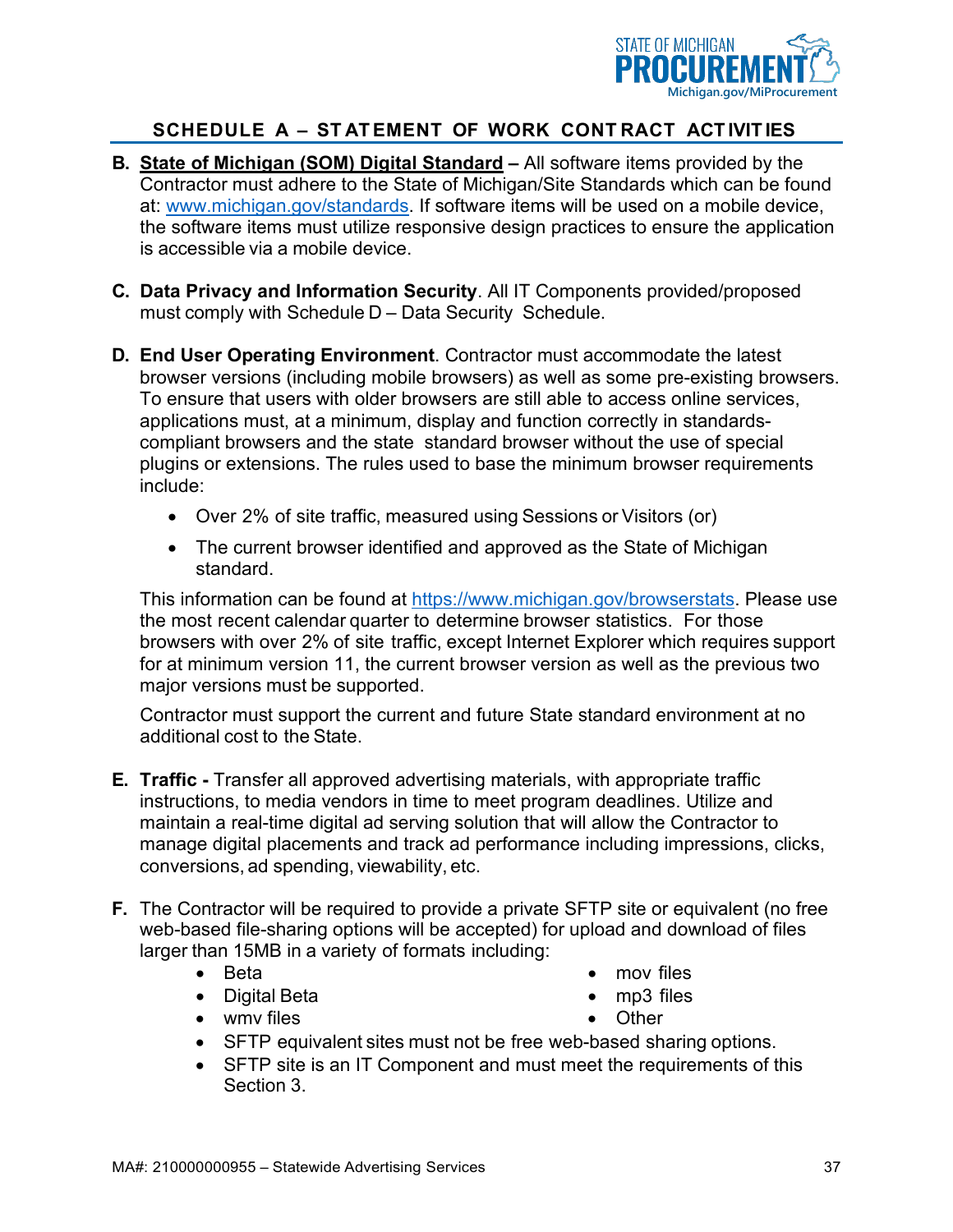

The Contractor will maintain the following SFTP or equivalent capabilities:

- STFP Site: sftp://64.20.205.122:2222
	- $\circ$  User Port 222 Log in credentials will be provided.
	- o Lockdown capabilities for IP specific address connections.
	- o Download Speed: up to 20 mb/s maximum 10mb/s.
	- o Upload Speed: up to 250 mb/s maximum 50mb/s.

#### **4. Accessibility/Inclusivity**

- **A.** All advertising campaigns must be accessible, inclusive, and understandable for persons of all abilities and backgrounds and should be developed using Universal Design principles. According to the United Nations Convention on the Rights of Persons with Disabilities, "Universal Design" means the design of products, environments, programs, and services to be usable by all people, to the greatest extent possible, without the need for adaptation or specialized design, and shall not exclude assistive devices for particular groups of persons with disabilities where this is needed.
- **B.** All Electronic Deliverables provided by the Contractor must conform, at a minimum, to Level AA of the World Wide Web Consortium (W3C) Web Content Accessibility Guidelines (WCAG) 2.0 ("**WCAG 2.0 Level AA**"), and Contractor must comply with the terms in Schedule C – Accessibility.

#### **5. Staffing**

#### **5.1. Contractor Representative**

The Contractor must appoint a Contractor Representative, who will be specifically assigned to the State of Michigan Accounts, who will respond to State inquiries regarding the Contract Activities, answer questions related to ordering and delivery, etc. (the "Contractor Representative").

- Please refer to the Contract Cover Page, or most recent Change Notice Contractor Section for Contractor Representative Contact Information.
	- $\circ$  The State may require the Contractor to assign an additional Contractor Representative for specific State Agencies upon request.
- The Contractor must notify the Contract Administrator at least 30-calendar days before removing or assigning a new Contractor Representative.

#### **5.2. Customer Service Toll-Free Number**

The Contractor must provide Contract Activities during the State's normal working hours Monday – Friday 8:00a.m. – 5:00p.m. EST and possible night and weekend hours depending on the requirements of the project.

**Please Note:** The Contractor must work with the State to identify a schedule and conduct Contract Activities outside of Monday – Friday 8:00a.m. – 5:00p.m. on an as needed basis.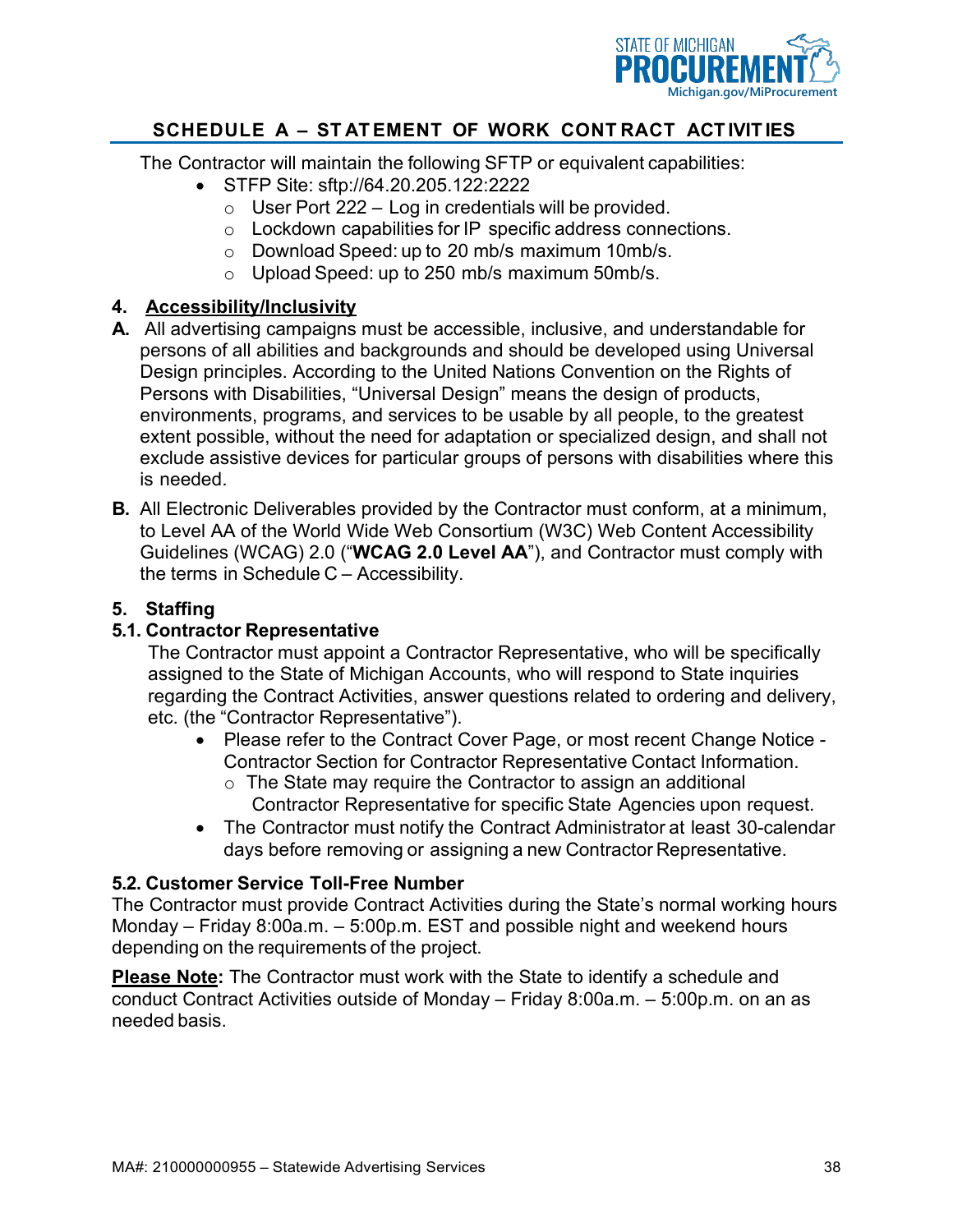

#### **5.3. Contractor Personnel**

The Contractor must appoint individuals for each position who will be directly responsible for the day-to-day operations of the Contract. At least 6 separate individuals must be listed. ("Contractor Personnel").

| <b>Contractor Personnel</b>                                     | <b>Minimum Experience</b>                                                                      |  |  |  |  |
|-----------------------------------------------------------------|------------------------------------------------------------------------------------------------|--|--|--|--|
| <b>Senior Level Strategic</b><br><b>Counsel/ Firm Principal</b> | 7-years of advertising experience.<br>4+-years of experience leading/directing major accounts. |  |  |  |  |
| <b>Account Manager</b>                                          | 5-years of advertising experience.<br>2+-years of experience as an account manager.            |  |  |  |  |
| <b>Creative/ Art Director</b>                                   | 5-years of experience developing creative advertising.<br>2+-years as a creative/art director. |  |  |  |  |
| <b>Media Coordinator</b>                                        | 5-years of planning and or media buying experience.                                            |  |  |  |  |
| Researcher(s)                                                   | 3-years primary and secondary research experience.                                             |  |  |  |  |
| Copywriter(s)                                                   | 3-years' experience in field.<br>$\bullet$                                                     |  |  |  |  |
| <b>Billing Coordinator</b>                                      | 2-years' experience in field.                                                                  |  |  |  |  |
| <b>Graphic Designer</b>                                         | 3-years' experience in field.                                                                  |  |  |  |  |
| <b>Production Coordinator</b>                                   | 3-years' experience in field.                                                                  |  |  |  |  |
| Social Media Coordinator                                        | 5 years of planning and/or media buying experience.                                            |  |  |  |  |
| <b>Public Relations</b><br>Coordinator                          | 5-years of experience in field.                                                                |  |  |  |  |
| Coder                                                           | 2-years of experience in field.                                                                |  |  |  |  |
| Clerical                                                        | 2-years of experience in field.                                                                |  |  |  |  |

Contractor Personnel must be specifically assigned to the State account, be knowledgeable on the contractual requirements, and respond to State inquiries within 24-hours. Contractor's Key Personnel must be on-site at State locations upon request at mutually agreed upon dates and times.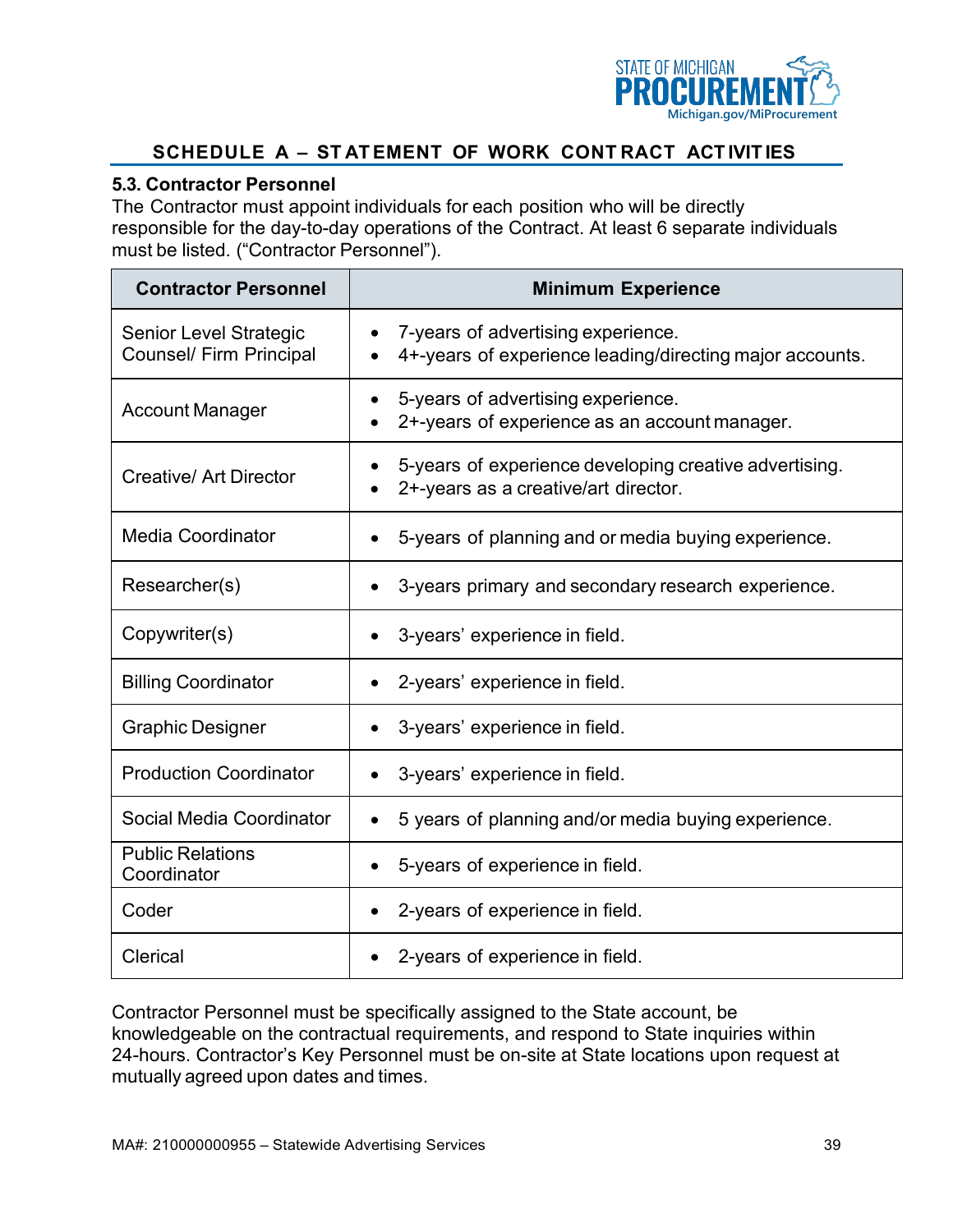

The State has the right to recommend and approve in writing the initial assignment, as well as any proposed reassignment or replacement, of any Contractor Personnel. Before assigning an individual to any Contractor Personnel position, Contractor will notify the State of the proposed assignment, introduce the individual to the State's Project Manager, and provide the State with a resume and any other information about the individual reasonably requested by the State. The State reserves the right to interview the individual before granting written approval. In the event the State finds a proposed individual unacceptable, the State will provide a written explanation including reasonable detail outlining the reasons for the rejection. The State may require a 30 calendar day training period for replacement personnel. Contractor will not remove any Contracted Personnel from their assigned roles on this Contract without the prior written consent of the State.

| <b>Position</b>                           | <b>Name</b>             |
|-------------------------------------------|-------------------------|
| 1. Contractor Representative              | Sarah Morgan            |
| 2. Alternate Contractor Representative    | Alyssa Benson           |
| 3. Strategic Counsel/Firm Principal – SR. | <b>Heather Isch</b>     |
| 4. Account Manager                        | Sarah Morgan            |
| 5. Art Director                           | Jennifer Hauschild      |
| <b>6.</b> Creative Director               | Jennifer Hauschild      |
| 7. Media Coordinator                      | Martha Nicholson        |
| 8. Researcher(s)                          | Alyssa Benson           |
| <b>9. Copywriter(s)</b>                   | Sara Ramker             |
| 10. Billing Coordinator                   | Michelle Buys           |
| 11. Graphic Designer                      | Jennifer Hauschild      |
| <b>12. Production Coordinator</b>         | Alyssa Benson           |
| <b>13. Social Media Coordinator</b>       | Alyssa Benson           |
| <b>14. Public Relations Coordinator</b>   | <b>Heather Isch</b>     |
| 15. Coder                                 | <b>Brian McWilliams</b> |
| 16. Clerical                              | <b>Amy Sours</b>        |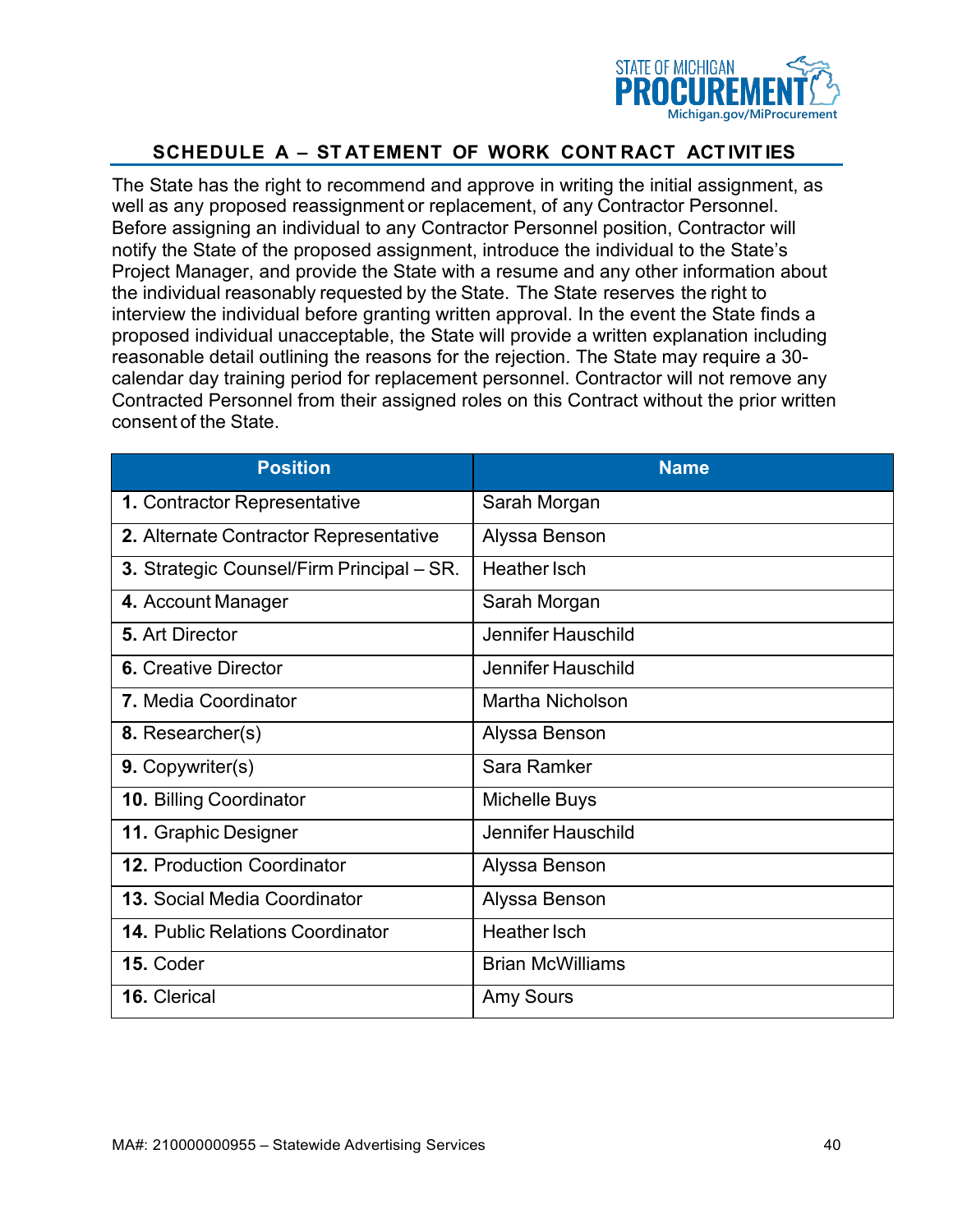

#### **5.4. Organizational Chart**

The following is the Contractor's overall organizational chart that details staff members, by name and title, and subcontractors.

| <b>LKF</b>                                                                  | <b>Organization Chart</b>                           |                                                                  |                                             |                                                           |                                                                     |                                                             |                                                                                               |                                                         |                                                       |                                                  |                                            |                                              |
|-----------------------------------------------------------------------------|-----------------------------------------------------|------------------------------------------------------------------|---------------------------------------------|-----------------------------------------------------------|---------------------------------------------------------------------|-------------------------------------------------------------|-----------------------------------------------------------------------------------------------|---------------------------------------------------------|-------------------------------------------------------|--------------------------------------------------|--------------------------------------------|----------------------------------------------|
|                                                                             |                                                     |                                                                  |                                             |                                                           |                                                                     |                                                             | President &<br>Owner/CEO<br><b>HEATHER ISCH</b>                                               |                                                         |                                                       |                                                  |                                            |                                              |
|                                                                             |                                                     | Client Services<br>Director<br><b>MARTHA</b><br><b>NICHOLSON</b> |                                             |                                                           |                                                                     | Creative Director<br><b>JENNIFER</b><br><b>HAUSCHILD</b>    |                                                                                               | Technology<br>Services Director<br><b>LISA MOORE</b>    |                                                       | Operations<br>Director<br>SARAH<br><b>MORGAN</b> |                                            | Marketing<br>Director<br><b>HEATHER ISCH</b> |
| Account.<br>Executive<br><b>HEATHER ISCH</b>                                | Account<br>Executive<br>SARAH MORGAN                | Account<br><b>Executive</b><br>LISA MOORE                        | Account<br>Executive<br>MARTHA NICHOLSON    |                                                           | Art Director<br><b>IENNIFER HAUSCHILD</b>                           | UI Designer<br><b>JENNIFER HAUSCHILD</b><br>ALLISON MCKENNA | Web Project<br>Manager<br>LISA MOORE<br>SARAH MORGAN<br>ALYSSA BENSON<br><b>KRISIN GRAHAM</b> | Serior<br>Developer<br>BRIAN MCWILLAMS                  | Accounting<br>Manager<br>MICHELLE BUYS                | Happiness<br>Manager<br>AMY SOURS                | Account<br>Manager<br><b>ALYSSA BENSON</b> | Account<br>Coordinator<br>AMY SOURS          |
| Account<br>Manager<br>SARAH MORGAN<br>LISA MOORE<br><b>MARTHA NICHOLSON</b> | Account<br>Manager<br>ALYSSA BENSON                 | Account<br>Manager<br><b>KRISIN GRAHAM</b>                       | Account<br>Vanager<br><b>KRISTIN KEIRNS</b> | Account<br>Manager<br>DYLAN COOPER                        | Graphic<br>Designer<br><b>JENNIFER HAUSCHILD</b><br>ALLISON MCKENNA | Copy Writer<br>SARA RAMAKER<br><b>JACK GOULD</b>            | Outsource<br>Developer<br>SPLICE                                                              | Developer<br>BRIAN MCWILLAMS<br>JEREMY CONLEY<br>SPLICE | Human<br>Resources/ IR<br>Manager<br><b>AMY SOURS</b> | IT Services<br>Provider<br><b>NEWMIND</b>        | Content<br>Strategy<br>SARA RAMAKER        | New Business<br>Coordinator<br>JACK GOULD    |
| Account<br>Coordinator<br>ASHLEY KRETLER                                    | Account<br>Coordinator<br>JACK GOULD                | Media<br>MARTHA NICHOLSON<br>DYLAN COOPER                        | Content<br>Strategy<br>SARA RAMAKER         | Social<br>Engagement/<br><b>Analytics</b><br>SARA RAMAKER | Production<br>Artist<br>TERI WILLIAMS                               | Photography<br>Subcontractor<br>ORAM<br>PHOTOGRAPHY         | Compliance<br>& Sec. Officer<br>JEREMY CONLEY                                                 | Hosting Env.<br>Soecialist<br>JEREMY CONLEY             | Executive.<br>Assistant<br><b>AMY SOURS</b>           |                                                  | Creative<br>Director<br>JENNIFER HAUSCHILD | Webmaster<br>JACK GOULD                      |
| Strategy<br>HEATHER ISCH                                                    | Public<br>Relations<br>HEATHER ISCH<br>SARA RAMAKER | Research<br>Subcontractor<br>KIAER RESEARCH                      |                                             |                                                           | Video<br>Subcontractor<br>OVERNEATH<br>CREATIVE                     | Printing<br>Subcontractor<br>HOLLAND LITHO                  | SEO & Analytics<br>Specialist<br><b>LISA MOORE</b>                                            | <b>UX Specialist</b><br>SARAH MORGAN                    |                                                       |                                                  |                                            |                                              |
|                                                                             |                                                     |                                                                  |                                             |                                                           |                                                                     |                                                             | Hosting<br>Subcontractor<br>DIGITAL OCEAN                                                     |                                                         |                                                       |                                                  |                                            |                                              |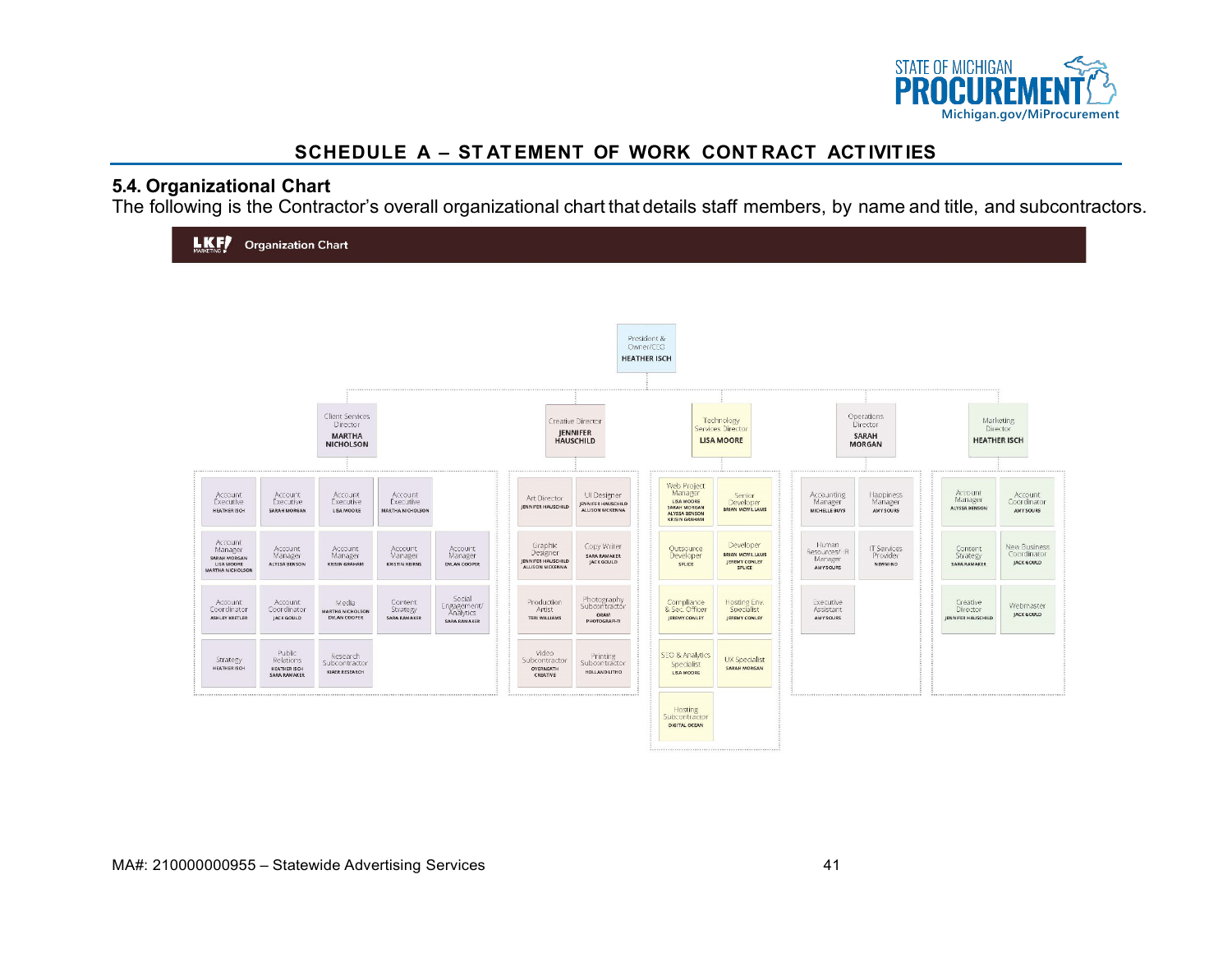

#### **5.5. Disclosure of Subcontractors**

If the Contractor intends to utilize subcontractors, the Contractor must disclose the following:

- The legal business name, address, and telephone number.
- A description of the subcontractor's organization and the services it will provide; and information concerning subcontractor's ability to provide the Contract Activities:
	- o Providing a complete description of the Contract Activities that will be performed or provided by the subcontractor.
- The relationship of the subcontractor to the Contractor:
	- o Whether the Contractor has a previous working experience with the subcontractor. If yes, provide the details of that previous relationship.

#### **Please Note the Following**:

- If your organization is not currently utilizing subcontracted services, but may in the future, the above information must then be provided.
	- o The State reserves the right to approve all subcontracted parties, approval will be considered as a Change Notice to the Contract.
- The State will not make any pass-through payments for services performed by a 3<sup>rd</sup>-party (subcontractor) who is performing core work on behalf of the Contractor.
	- o Core work can be considered as work outlined in the payment structure of Schedule B – Pricing.
- When outsourcing work to a  $3<sup>rd</sup>$ -party (subcontractor), the Contractor must obtain 3 quotes for services to be provided. Quotes received must be provided to the State for approval.
	- $\circ$  Outsourcing may include, but is not limited to the following:
		- **Production, Research & Media Placement**
- The State reserves the right to source 3<sup>rd</sup>-party work outside of this Contract, and proposed Subcontractors identified below.

#### **5.6. Security**

The Contractor's staff may be required to make deliveries to or enter State facilities. The Contractor must explain how it intends to ensure the security of State facilities by indicating the following:

- **A.** Whether uniforms and ID badges etc. are used
- **B.** Identify the company that will perform background checks, and,
- **C.** The scope of the background checks performed.

The Contractor will be subject the following security procedures:

- **D.** All personnel accessing criminal justice information systems or facilities are required to pass a fingerprint-based background check. Any criminal convictions may result in the Contractor being refused access to the facility.
- **E.** The Contractor's staff may be required to make deliveries to or enter State facilities. The State may require the Contractor's personnel to wear State issued identification badges.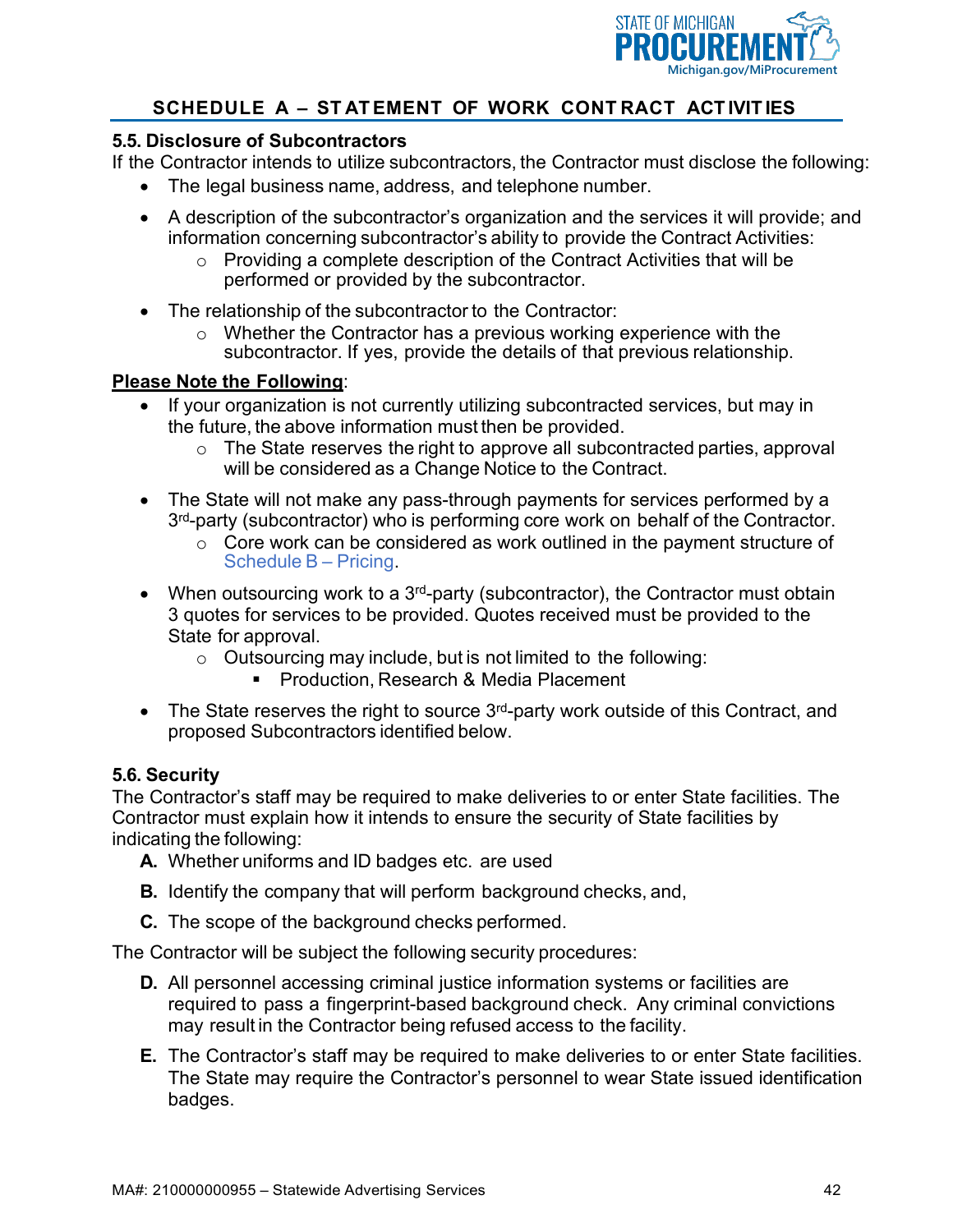

- **F.** The State will not provide office space, access to State systems or parking for Contractors.
- **G.** Contractor and its personnel must comply with all rules, regulations, and policies of the State that are communicated to Contractor in writing, including building security procedures, restriction of access by the State to certain areas of its premises, and general health and safety practices and procedures.

**Please Note:** The State may require the Contractor's personnel to wear State issued identification badges. The Contractor must explain any additional security measures in place to ensure the security of State facilities.

#### **6. Project Management**

#### **6.1. Project Plan**

The Contractor must:

- Provide Account Management Services including but not limited to:
	- o Meeting with the State to initiate services and review materials, progress, and discuss corrective action plans if needed.
	- o Budget planning and documentation for all campaigns and projects
		- Budgeting must be done in accordance with Schedule  $B -$  Pricing
	- o Project & Campaign Timing Contractor will adhere to a predetermined timeline that is mutually agreed upon between the Contractor and the State.
		- For any deviations from the timeline the Contractor must provide notice to the State within 24-hours and provide an updated schedule to the State.

**Please Note:** All work must be approved by the applicable Program Manager prior to completion of work.

#### **6.2. Project Plan**

**A.** The Contractor will carry out this project under the direction and control of the State's applicable Program Manager. Within 14-calander days of the Effective Date of the SOW issuance, the Contractor must attend a Kick-Off Meeting and submit a Project Plan to the State's applicable Program Manager for final approval.

The Plan must include:

- **(a)** Contractor's organizational chart with name and title of personnel assigned to the project, which must align with the Staffing stated in the accepted proposal(s); and
- **(b)** Project breakdown showing sub-projects, tasks, and resources and staff required.
- **(c)** Estimated budget breakdowns for projects identified throughout the life of the Contract.

**Please Note:** Any new projects added to the Contract will also require a project plan, which may be added via Change Notice to the Contract. All work must be approved by the applicable Program Manager prior to completion of work.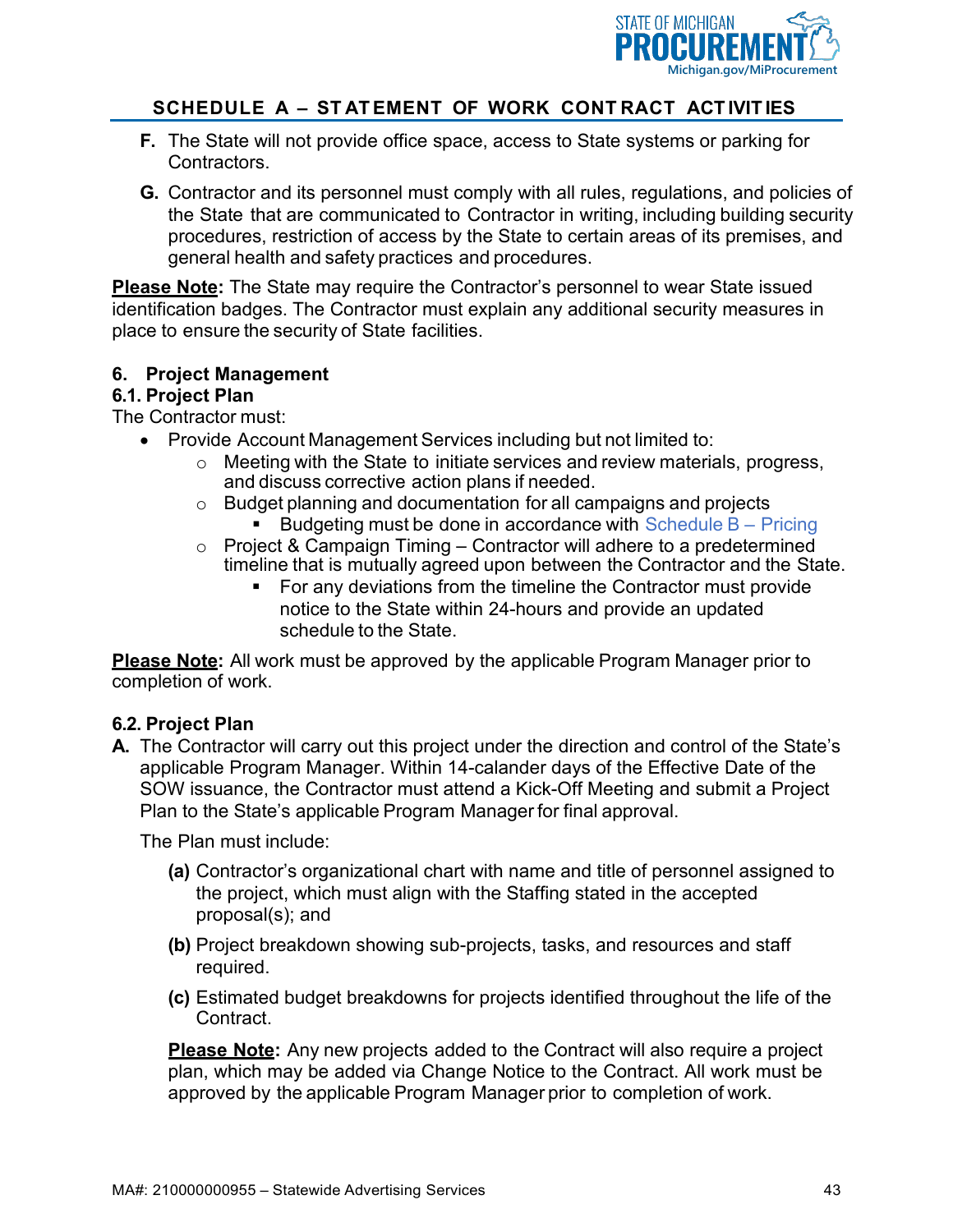

- **B.** The Contractor must provide the State's applicable Program Manager with an updated Project Plan as requested by the State, and must include the following:
	- Project Creative Brief.
	- Proposed Research if applicable
	- Proposed message strategies including social media if applicable.
	- Timelines must detail:
		- o Days, weeks and/or months' work will be performed.
		- o Staff assigned.
		- o Work hours allotted.
		- $\circ$  Rate of Pay (hourly) broken down by individual (staff) assigned to the Project.
	- Total anticipated costs, as a separate appendix to the Project Plan
		- $\circ$  Costs and rates must be in alignment with Schedule B Pricing and any other specified pricing document issued for a project.

#### **7. Reporting**

- **A.** The Contractor must maintain and submit to the Program Manager and applicable designees, reports outlined in Section 7. Reporting, which meet the following specifications:
	- All reports must be submitted in one of the following formats, unless otherwise specified and approved by the State.
		- o Word, Excel, or PDF
	- The State reserves the right to request additional Reports and Content, and/or, change existing Reports and Content.
		- $\circ$  The Contractor may be required to submit additional Reports additional Reports will be submitted at a mutually agreed upon date, and format between the State and the Contractor.
	- When deemed necessary, the Contractor must work with the State to develop Reporting templates. All templates must first be approved by the State's applicable Program Manager prior to implementation and use.

**Please Note:** Reports and content must be created for each Agency and generated by each campaign/project. Information from other State Agencies or Projects must not be put into one master report unless otherwise specified by the State's applicable Program Manager.

#### **B. Annual Marketing Plan & Report –**

The Contractor must present a communications & marketing plan, as referenced in Section 1.1A, on an annual basis, or at a mutually agreed upon frequency between the Contractor and the State to the State's applicable Program Area and Managers.

- Marketing Plan must be presented to the State's applicable Program Area and Program Managers within 30-days of request.
- The Marketing Reports should include but are not limited to:
	- o Summary of results of marketing campaign, including:
	- o Summary of campaign results
	- $\circ$  Summary of budget appropriation specify if any funds are remaining.
- Written reports containing this information must be provided to the State's applicable Program Area and Manager(s) within 7-business days of all presentations.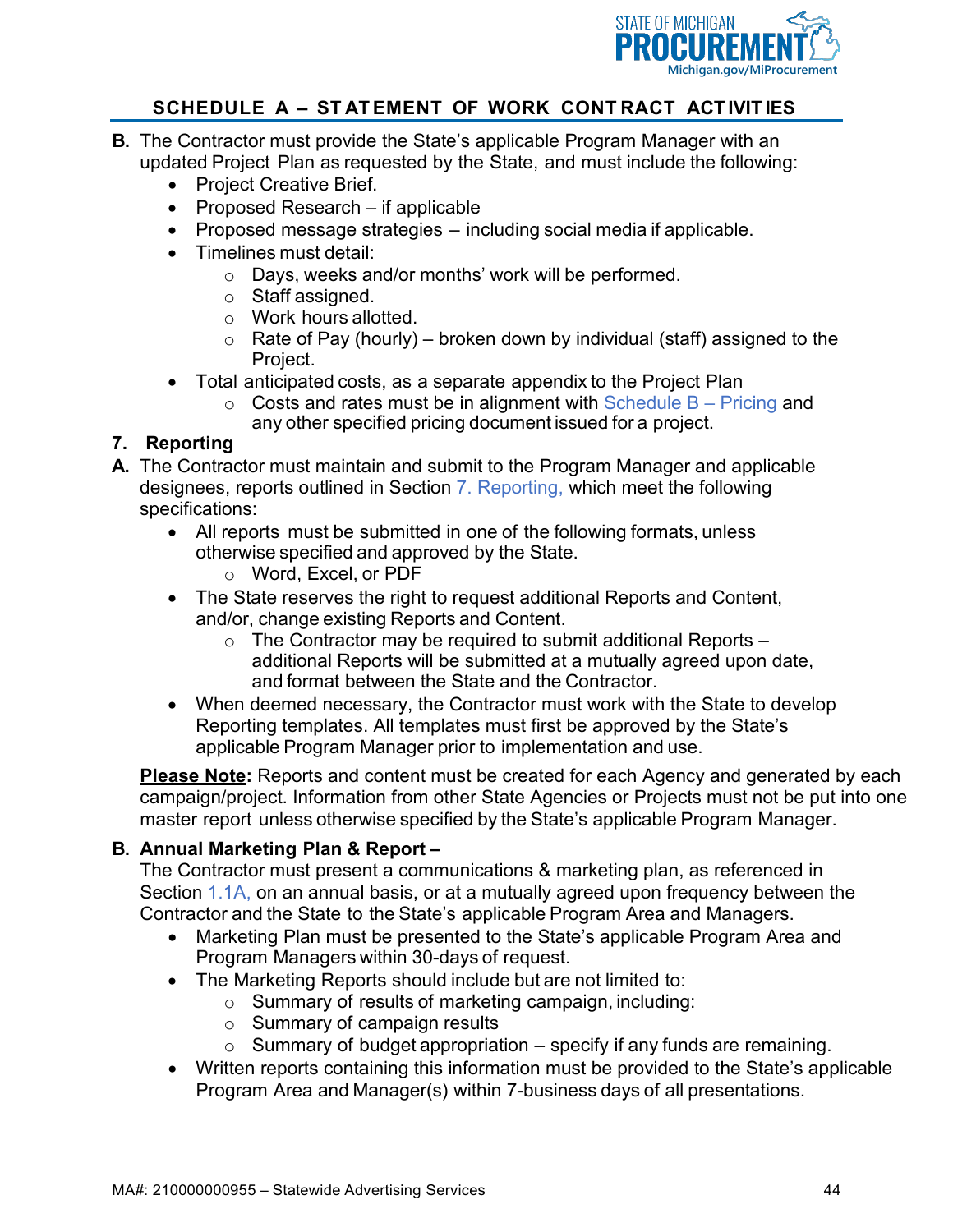

#### **C. Weekly Report –**

To include, but not limited to the following:

- A summary of progress for all projects:
	- $\circ$  Outlining work accomplished during the period,
- Budget information organized by project:
	- o Must include an overview of what funds have been spent and what funds are remaining.
- When applicable, provide a summary of results of marketing, promotions, campaigns, and project against timeline established.
- The Contractor must be available to provide status reports on a per request basis to the State's applicable Program Manager.

#### **D. Quarterly Report –**

Report must be submitted to the State's applicable Program Manager and Contract Administrator on a quarterly basis. All reports are due 30-days after the beginning of each quarter. Reports must include the following information for the previous quarter:

- Agency Budget Summary by Project:
	- o Indicating how much has been spent and how much is remaining for each project, by purchase type as outlined in Schedule B – Pricing.
	- o List of Invoice Number(s) for purchases made.
	- o Include the vendor name for any Pass-through purchases.
	- o Lessons Learned/Effectiveness of each project, including goals and objectives established for each project.
		- **Effectiveness in terms of:** 
			- o Costs, reach, and frequency, of the message.
			- o Clicks, calls, page views, if applicable
			- o Engagement and changes in message perception.
	- o Return on Advertising Cost (ROAS) %

#### **E. Media Buy Approval Report –**

Must be submitted to the State's applicable Program Manager at a minimum of 2 weeks prior to purchase for approval.

- Include a list of all negotiated buys with pricing.
	- o Contractor must provide copies of supporting information of intent to purchase.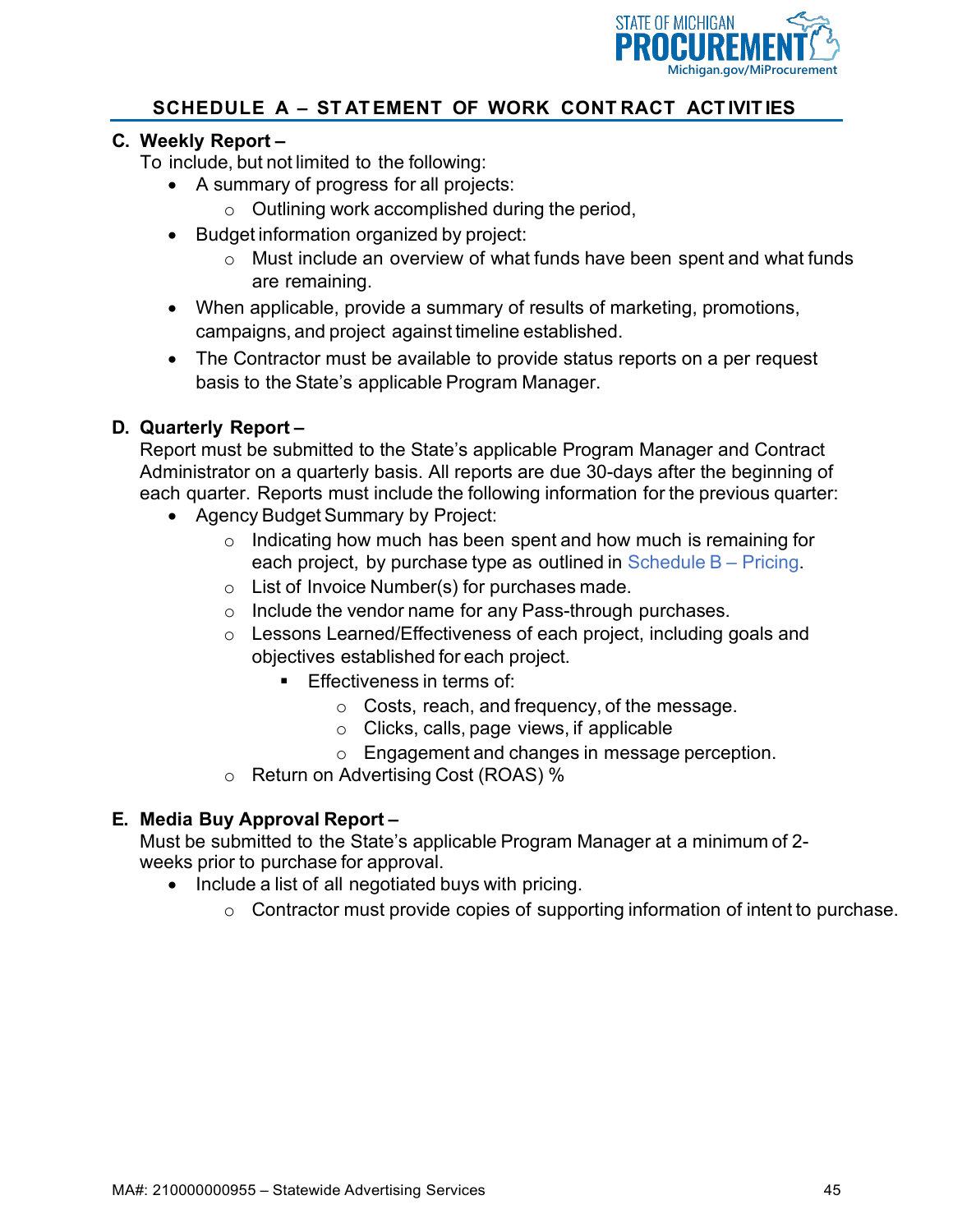

#### **F. Media Buy Reporting –**

Reports for all media buys are due 2-months after the media buy concludes, and must include the following information:

- Quantity of Media Purchases made
	- $\circ$  Identify type of media: Online, radio, tv, etc.
	- o Price per placement.
		- Per each media buy.
		- **Total for all media buys purchased.**
	- $\circ$  Identify the intended target group.
	- o Indicate when the media buy was approved per Section 7.1E Media Buy Approval Report.
	- o List of runtimes for Ad, broken down by project.
- Identify Bonus(es) or PSA schedules utilized.
	- $\circ$  Identify type of media: online, radio, tv, etc.
	- o Price per placement.
		- Per each media buy.
		- **Total for all bonus(es) or PSA schedules.**
	- $\circ$  Indicating when the media was approved per Section 7.1E Media Buy Approval Report.
	- o List runtimes for Ad, broken down by project.

**Please Note:** There will be NO-CHARGE to the State for bonus(es) or PSA schedules.

#### **G. Media Placement Report(s) –**

At the end of each Media buy the Contractor must conduct a post-buy review on the placement of media buy(s), review must include:

- Cost analysis.
- Reach & Frequency.
- Message Distribution Requirements if applicable.
	- o Requirements will be identified by the State.
- Audience Delivery Assessment assessment of audience delivery with a goal of receiving plus/minus 10% of the Gross Rating Points (GRPs) in the proposed media buy.
- Bonus Weight Assessment assessment of Return on Investment (ROI) for the bonus weight must be included for media aired.

**Please Note:** Media Reports must be submitted to the State 2-months after the conclusion of the Media Buy. The State may require the Contractor to use findings from Media Buy Reports to refine current and/or future media plans.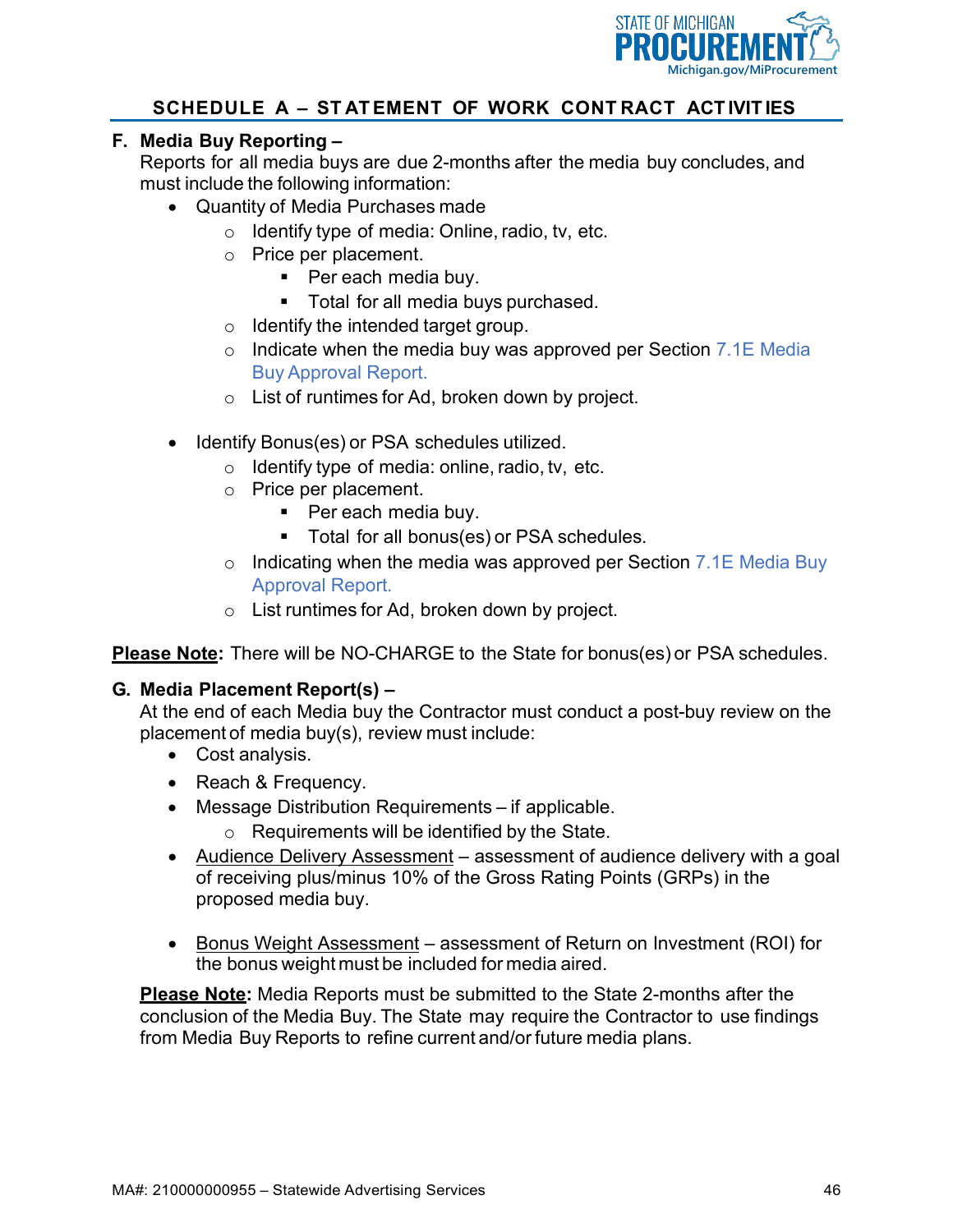

#### **8. Meetings**

The Contractor must attend the following meetings:

- Kick-off Meeting within 14-calendar days of the Contract Award, SOW issuance, or Change Notice effective date.
- Annual Project Meeting if applicable for project.
- End of Contract Meeting must be held within 30-days prior to Contract Expiration. o Additional meetings may be required.
- Weekly Status Call-in if applicable.
	- o For project progress review and issue resolution.
- Monthly Update if applicable.
	- o For project progress during the month.
- The State may request other meetings, as it deems appropriate.

#### **Please Note the Following:**

- Meetings will be held in-person or via phone or other mutually agreed upon formats and time between the State and the Contractor.
	- o The Contractor must have toll-free conference call capabilities.
- The Contractor must meet with the Subcontractor(s) independently as directed by the State, if applicable.
- The Contractor must respond to all State inquires within 2-business days of receipt, to confirm receipt and provide anticipated response date.

#### **9. Pricing**

#### **9.1. Price Term**

Pricing is firm for the first 3-years for the Contract ("Pricing Period"). The first pricing period begins on the Effective Date of the Contract. Adjustments may be requested, in writing, by either party, and will take effect no later than the next pricing period. Pricing may be reconsidered for option years, please see Section 9.2 Price Changes.

#### **9.2. Price Changes**

Adjustments will be based on changes in actual Contractor costs. Any request must be supported by written evidence documenting the change in costs. The State may consider sources, such as the Consumer Price Index; Producer Price Index; other pricing indices as needed; economic and industry data; manufacturer or supplier letters noting the increase in pricing; and any other data the State deems relevant.

Following the presentation of supporting documentation, both parties will have 30 days to review the information and prepare a written response. If the review reveals no need for modifications, pricing will remain unchanged unless mutually agreed to by the parties. If the review reveals that changes are needed, both parties will negotiate such changes, for no longer than 30 days, unless extended by mutual agreement.

The Contractor remains responsible for Contract Activities at the current price for all orders received before the mutual execution of a Change Notice indicating the start date of the new Pricing Period.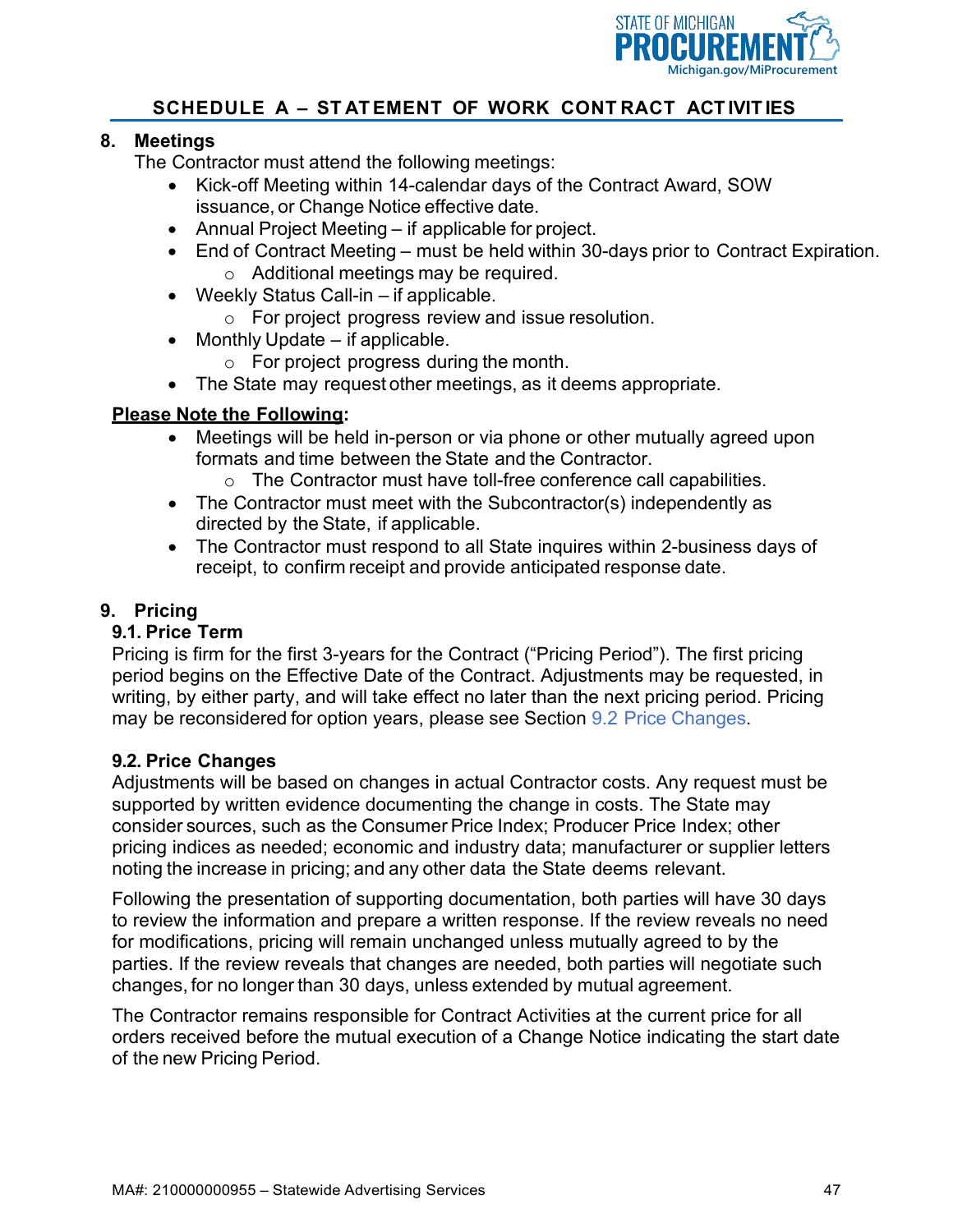

#### **10. Ordering**

#### **10.1. Authorizing Document**

The appropriate authorizing document for the Contract will be the issuance of a Delivery Order (DO).

#### **11. Invoice and Payment**

#### **11.1. Invoice Requirements**

All invoices submitted to the State must include:

- **(a)** Date
- **(b)** Delivery Order (DO) Number
- **(c)** Media Buys
- **(d)** Licensing Fees, Talent Renewals, TV and Radio Dubs, satellite, and communication uplinks – billed at cost, no mark-up may be applied.
- **(e)** Description of the Contract Activities
	- Including signed estimates and copies of  $3<sup>rd</sup>$ -party invoices
- **(f)** Unit Price
	- Broken down by media purchases & Placement fee for each purchase.
	- Please also indicate the media placement agency fee (%)
- **(g)** Shipping Cost if applicable & approved by the State
- **(h)** Cost totals for each service
	- Each Service should be totaled out and added to for the Total Invoice Price.
- **(i)** Total Invoice Price

#### **Please Note the Following:**

- Overtime, holiday pay, travel, or any other out-of-pocket expenses, including meeting attendance, commissionable advertising, membership, or industry conference/seminar attendance will not be paid or reimbursed by the State.
- Invoices must only include completed work the Contractor must not pre-bill for any services including media placements.
- Invoices will be approved based upon completion of deliverables within the approved Project Plan. Approval is made by the applicable State Program Manager.
- Invoices should be project/Media Buy Specific and must include the following information:
	- o Description of all Contract Activities
		- Contractor Maintenance Fee (%)
		- **Monthly Fee(s) for the following -- if applicable to the State Agency:** 
			- Warehouse Storage
			- Phone Service/Call Center
			- Packaging
			- Web Maintenance
	- o Each bullet and sub-bullet above should be totaled out and a total overall cost for services provided.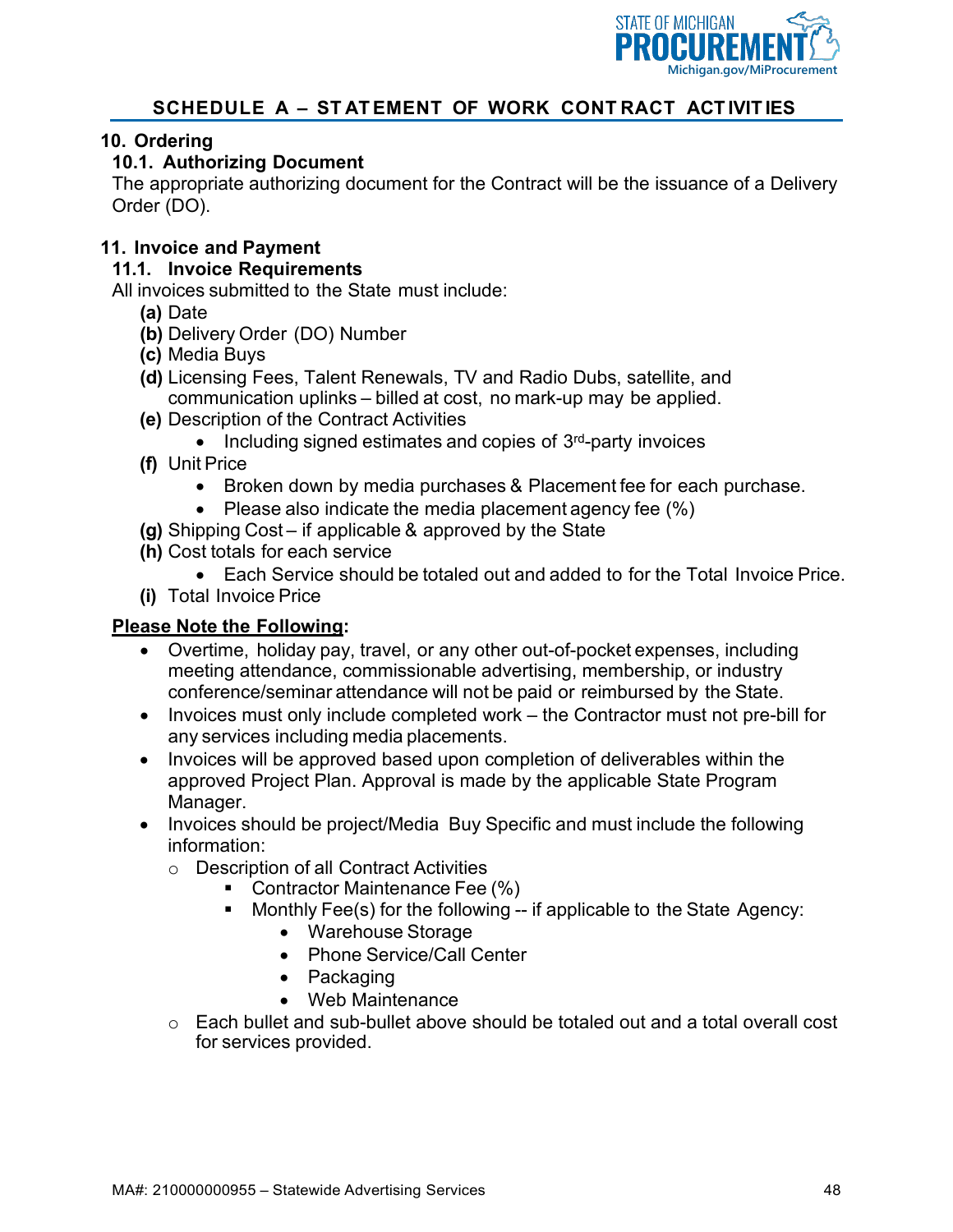

#### **11.2. Payment Methods**

The State will make payment for Contract Activities via Electronic Fund Transfer (EFT.)

#### **11.3. Acceptance**

The following criteria will be used by the State to determine Acceptance of the Services of Deliverables provided under this SOW: For each project, the Contractor first prepares an outline of activities, timelines, and deliverables.

Before approving invoices, for payment, the Program Manager will review deliverables, review project hours and team member involvement in the project. As well as invoices for all expenses charged to verify cost accuracy. The Program Manager will also ensurethe Contractors invoices include applicable attachments for media buys.

The State will only reimburse the Contractor for services and/or merchandise authorized by the State and approved by the applicable Program Manager and Delivery Order (DO). Payment will not exceed the amount approved by the Program Manager unless a revised estimate has been submitted and approved by the applicable Program Manager. All invoices must reflect actual work done.

#### **12. Service Level Agreements (SLAs)**

The contractor will be held accountable to meet the requirements of the Service Level Requirements established in this Contract.

• The State reserves the right to reconsider or amend SLA amounts for split awards, should they occur.

#### **Service Level Agreements (SLAs) for this Contract will be as follows:**

- **A.** Section 7 Reporting The Contractor must meet the following timeframes referenced below:
- As referenced is Section 7.B, the Contractor must:
	- o Present its Marketing Plan to the State 30-days after request.
	- o Present its Marketing Report no later than 60-days after the conclusion of the Marketing Plan.
	- o Provide all written report of information presented within 7-business days of all presentations.
- As referenced in Section 7.D, the Contractor must:
	- o Provide a Quarterly Report to the State 30-days after the start of the new quarter.
- As referenced in Section 7.E, the Contractor must:
	- o Submit a Media Buy Summary to the State's applicable Program Manager at a minimum of 2-weeks prior to the purchase for approval.
- As referenced in Section  $7.F & G$ , the Contractor must:
	- $\circ$  Provide a media buy report(s) that are within 2-months after the media buy concludes.

For any work not completed within the time periods specified, the State is entitled to collect \$500 and an additional \$100 per day for each day Contractor fails to remedy the late or improper completion of the Work. Unless otherwise mutually agreed upon.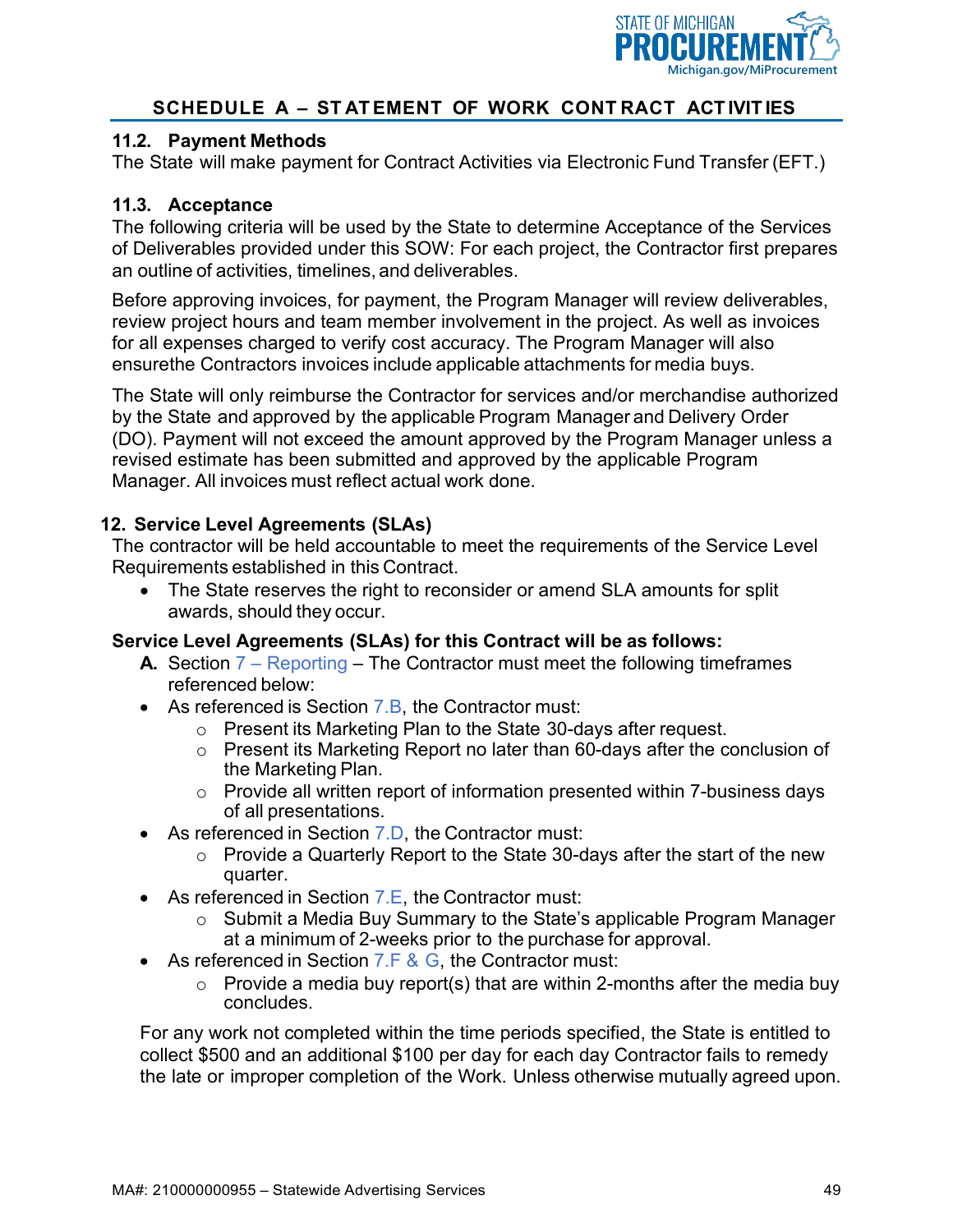

**B.** The Contractor must respond to all State inquiries within 2-business days of receipt, to confirm receipt and provide anticipated response date.

For any responses not received within the timeframe specified, the State is entitled to collect \$500 and an additional \$100 per day for each day Contractor fails to remedy the late or improper completion of work.

**C.** As referenced in Section 6.2 – The Contractor must, within 14-calendar days of the Effective Date for the Statement of Work (SOW), attend a Kick-Off Meeting and submit a Project Plan to the State's applicable Program Manager for final approval.

For any work not completed within the 14-day period the State is entitled to collect \$500 and an additional \$100 per day for each day Contractor fails to remedy the late or improper completion of Work, unless otherwise mutually agreed upon.

#### **13. Liquidated Damages**

With the exception of the SLAs and liquidated damages listed in Section 12 above, any other late or improper completion of the Contract Activities will cause loss and damage to the State and it would be impracticable and extremely difficult to fix the actual damage sustained by the State.

Therefore, if there is late or improper completion of the Contract Activities the State is entitled to collect liquidated damages in the amount of \$5,000 and an additional \$100 per day for each day Contractor fails to remedy the late or improper completion of the Work.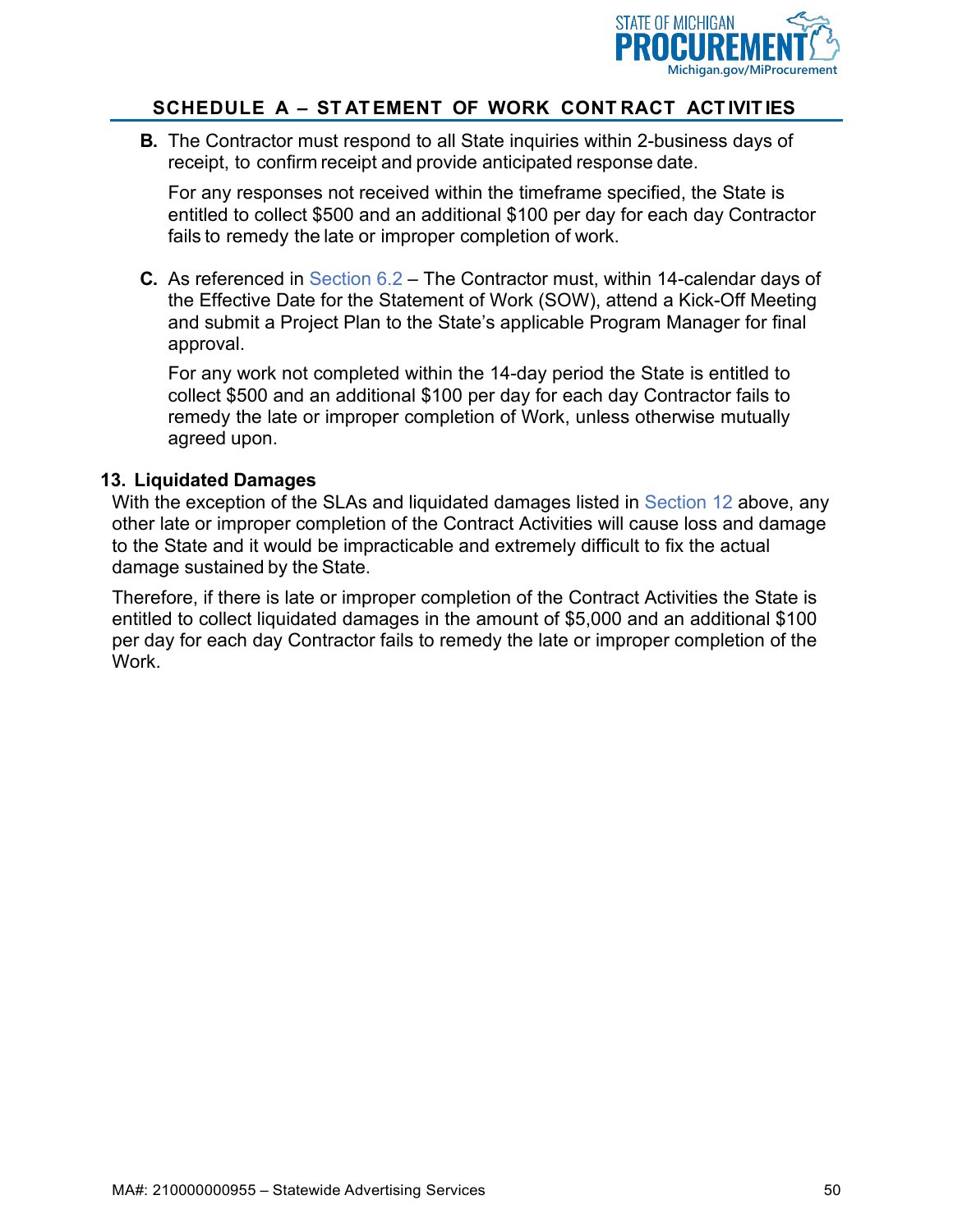

### **SCHEDULE B - PRICING**

#### **Contract No. 210000000955**

#### **Statewide Advertising Services**

**1.** Price proposals must include all costs, including but not limited to, any one-time or set-up charges, fees, and potential costs that Contractor may charge the State (e.g., shipping and handling, per piece pricing, and palletizing).

**Please Note:** Travel, lodging and meal expenses, including holiday or overtime hours, will not be paid by the State.

- **2.** The Contractor must make all payments to subcontractors utilized without waiting for the State's payment of corresponding invoice(s) and maintain a line of credit for such purposes.
- **3.** The Contractor will be paid per campaign not as a flat percentage or predetermined rate of the total Budget allocated for Advertising by a State Agency. The State will not accept fees, mark-ups, or commission from subcontractors or supplier, etc.
- **4.** The Contractor must pass on all reductions in cost, such as media volume, media buying discounts, early payment discounts, and/or unplaced media for each project.
- **5.** The State cannot guarantee any funds beyond those added via subsequent CN, or SOW issuance.
- **6.** Schedule B Pricing Structures -- As indicated in the Scope section of Schedule A, when a need is established by a State Agency, the Agency in need will reach out to the Contractor to initiate Services.

Requesting State Agencies will pay for Advertising services in one of the formats, or combination of formats depending on the type of service needed. Pricing will be determined with each SOW issuance using the pricing provided below:

#### **7.A. Commission Based Pricing: Contractor Fee %**

When proposing the Contractor Fee %, the Contractor Fee must be great enough to cover all costs associated with:

- Campaign & Account Management Services
- Communications & Marketing
- Market Research (of any kind) including Secondary and/or Primary.
- Project Management, Planning, and Implementation
- Creative, Production and additional services (Public Relations)
- All other overhead costs

| <b>Contractor Fee %</b>                                        |              |  |  |  |  |  |
|----------------------------------------------------------------|--------------|--|--|--|--|--|
| <b>Price Thresholds</b><br>$\%$                                |              |  |  |  |  |  |
| \$1.00 - \$500,000                                             | $10 - 100\%$ |  |  |  |  |  |
| $$500,001 - $5,000,000$                                        | N/A%         |  |  |  |  |  |
| $$5,000,000 +$                                                 | N/A%         |  |  |  |  |  |
| Note: Each SOW will be assigned its own unique Contractor Fee% |              |  |  |  |  |  |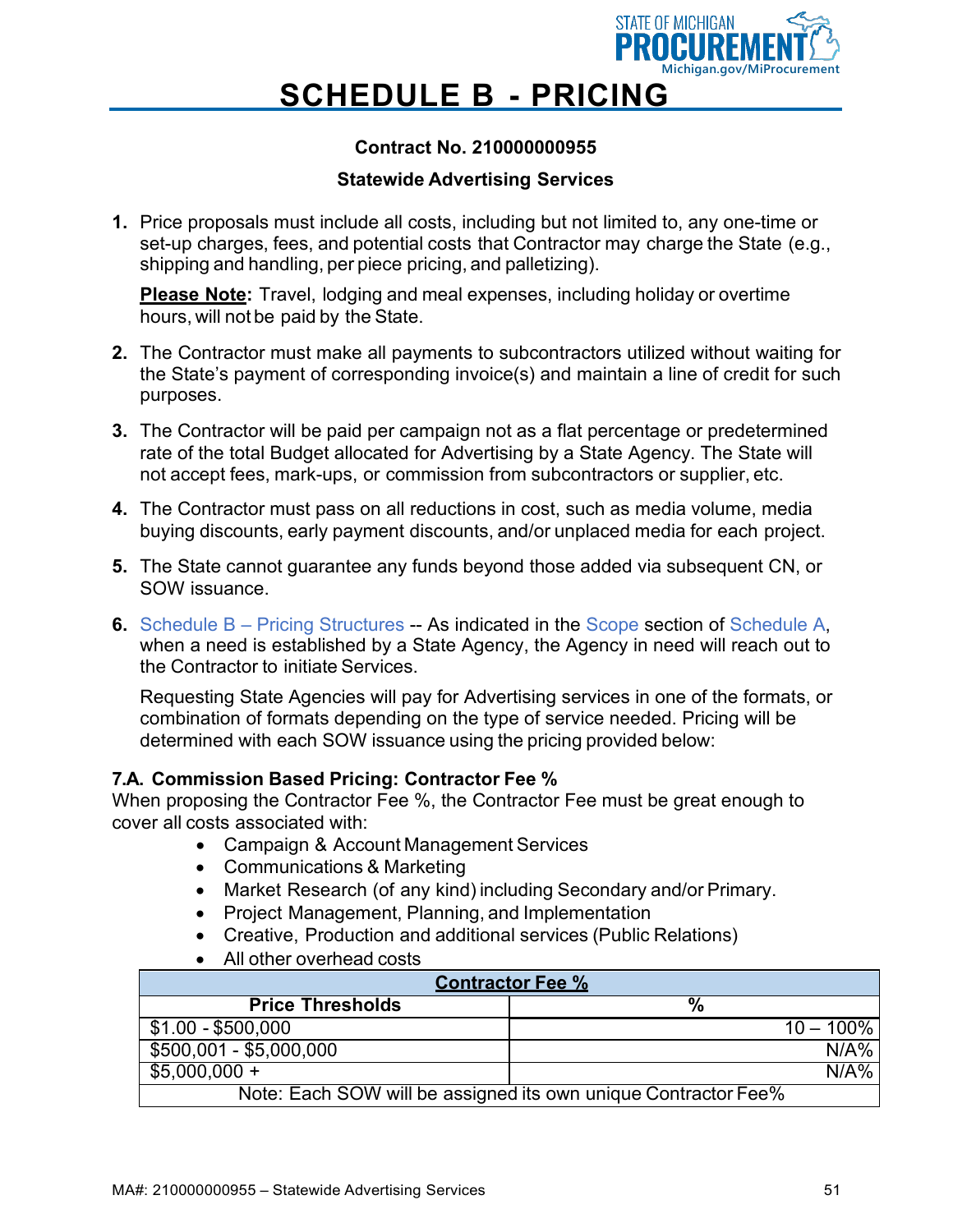

### **SCHEDULE B - PRICING**

#### **7.B Webservices – Pricing:**

#### • **Website Content Development – includes pricing for:**

- o Hours needed to develop content for State website(s)
- o All other related fees for development and maintenance

#### • **Account Management Fee – includes pricing for:**

- o Market Research (of any kind) including Secondary and/or Primary.
- o Creative, Production and additional Services
- o All other overhead costs
- **SFTP Site or Equivalent –** indicate the price for service.

| <b>Webservices</b><br>For Project valued between \$1.00 - \$500,000      | <b>Price per Hour</b> |
|--------------------------------------------------------------------------|-----------------------|
| <b>Website Development</b><br>(Hourly Rate)                              | \$90.00               |
| <b>Account Management Fee</b><br>(Hourly Rate)                           | \$90.00               |
| <b>SFTP Site or Equivalent (Section 3.E)</b><br>(Indicate Pricing)       | \$0.00                |
| <b>Webservices</b><br>For Project valued between \$500,000 - \$5,000,000 | <b>Price per Hour</b> |
| <b>Website Development</b><br>(Hourly Rate)                              | \$N/A                 |
| <b>Account Management Fee</b><br>(Hourly Rate)                           | \$N/A                 |
| <b>Media Placement Agency Fee</b><br>(Commission Percentage)             | N/A%                  |
| <b>SFTP Site or Equivalent (Section 3.E)</b><br>(Indicate Pricing)       | \$N/A                 |

#### **7.C Special/Other Event Pricing –**

- Will be paid on a case-by-case basis. A Schedule  $B P$ ricing document will be issued with each issuance of an SOW, to be completed for each project by the Contractor.
- The State will use the following to calculate the Budget remaining for Advertising Services: Campaign Budget – Contractor Fee% = Amount for Advertising Services.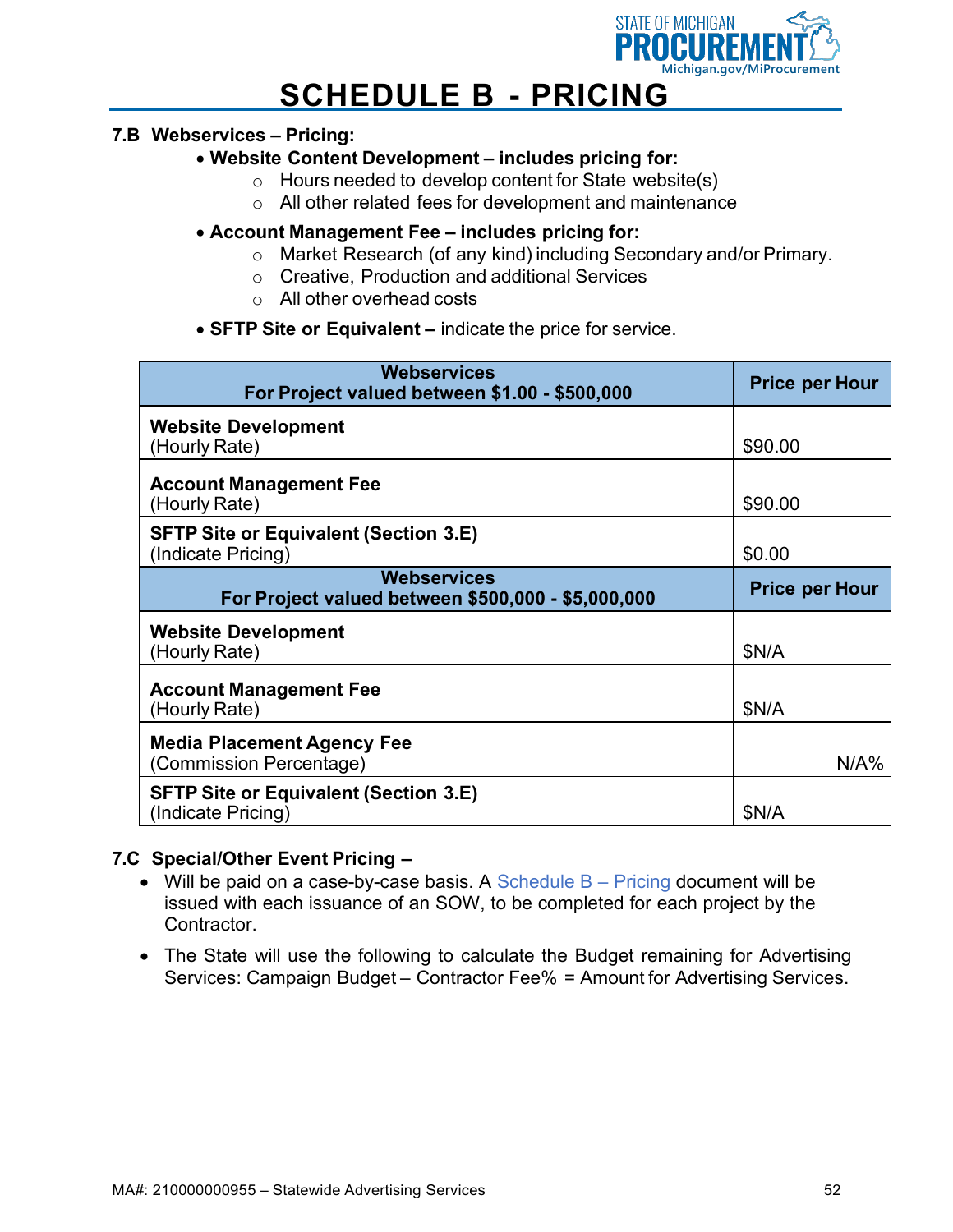

- **1. Definitions.** In addition to the definitions found in the Contract Terms, for the purposes of this Contract, the following terms have the following meanings:
	- "**Digital Content**" means all deliverables, except for IT Components, provided electronically or in a digital format by Contractor underthis Contract, including but not limited to documents, reports, content (including content for websites andsocial media), images, video, andother media productions.
	- **"Electronic Deliverable"** means any IT Componentor Digital Content Contractor is required to or otherwise provides underthisContract.
	- "**IT Component**" means any hardware or software/applications as set forth in a Statement of Work, including without limitation, websites, online surveys, website development and maintenance, the SFTP Server described in Section E, and any other IT products or services provided by Contractor for the performance of the Contract Activities. IT Component does not include Digital Content.

#### **2. Accessibility of Contract Activities.**

- **a.** All Contract Activities must be accessible, inclusive, and understandable for persons of all abilities and backgrounds. Where applicable, Contract Activities must be provided in alternative formats and consider factors that include, but are not limited to, visual, audible, cognitive, and language communications, as well as mobility considerations. For example, radio ads must also be available in a print and/or video format with ASL interpretation and/or captioning. Billboard sign considerations include, but are not limited to, use of color, font style and size, as well as the potential for distracted driving and seizures. More specifically:
	- **i. Videos and other media productions**. Video and other media productions must be accessible through the use of open and closed captioning, sign language interpretation, audio description, transcripts and/or other effective methods.
	- **ii. Events**. Events, which include but are not limited to, conferences, educational events, and sporting events, must be accessible to qualified attendees with disabilities. For additional guidance, see [Expanding your](https://www.ada.gov/business/accessiblemtg.htm) Market: Accessible [Information](https://www.ada.gov/business/accessiblemtg.htm) Exchange Meeting on a Level Playing Field [\(ada.gov\).](https://www.ada.gov/business/accessiblemtg.htm)
		- **1.** For the purposes of this section, "accessible" means that all who are qualified to attend can attend, participate in activities, and access information in the needed accessible formats. At a minimum, the location (including parking) will be accessible to the attendees and the requested auxiliary aids and services, alternative formats and reasonable modifications required for equally effective participation will be provided prior to or at the time of the event with reasonable advancenotice.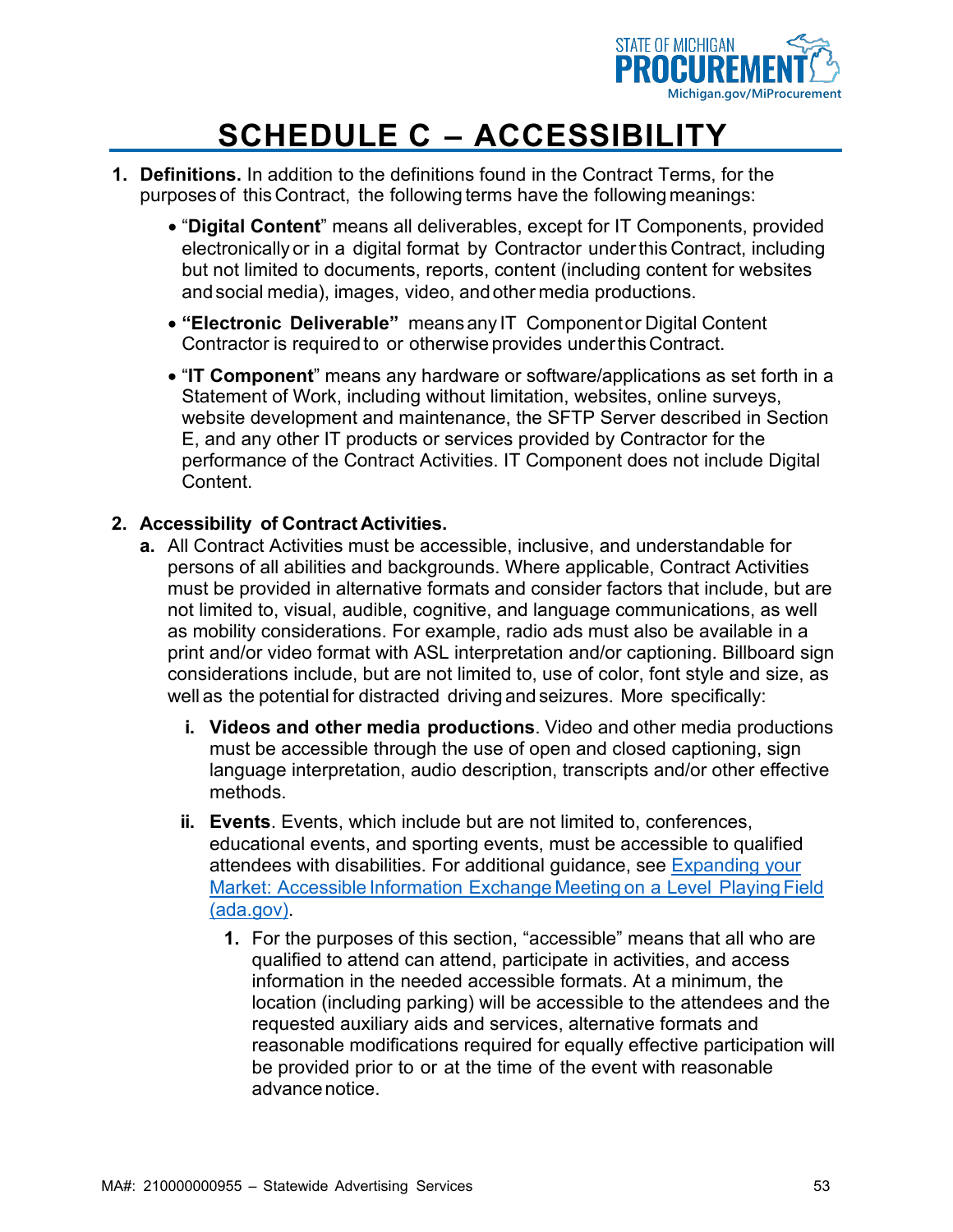

- **2.** A statement must be included on event notices regarding accessibility and list contact information for requesting auxiliary aids and services, alternative formats and reasonable modifications, as well as a reasonable timeframe for requests, in advance of the event or meeting. All such statements must be approved in writingby the State.
- **3.** Any tools used for event registration must be accessible. Any software or other ElectronicDeliverables used for registration must meet WCAG 2.0 Level AA and all other requirements underthis Contract.
- **4.** Consider event floor space, and ensure aisles include enough spacingfor wheelchair access and service dogs; avoid segregating those with disabilities to the sides and back of the room. Plan to provide real-timecaptioningof all event speakers and/or ASL interpreters.
- **5.** Events conducted via videoconferencing must be accessible and at a minimum must follow the State's Best Practices for Hosting Live Meetings, located at: Disability Resources - [Accessible PowerPoint](https://www.michigan.gov/disabilityresources/0%2C4563%2C7-223-40877-145234--%2C00.html) [Presentations\(michigan.gov\).](https://www.michigan.gov/disabilityresources/0%2C4563%2C7-223-40877-145234--%2C00.html)
- **iii. Printed materials and documents.** Printed materials and documents, including brochures, must include a notice that the material can be made available to people with disabilities upon request in alternative formats useable to the requestor in a reasonable amountof time.

#### **iv. Electronic Deliverables.**

- **1.** For each Electronic Deliverable provided by Contractor, Contractor must provide a Product Accessibility Template ("PAT") for WCAG 2.0 Level AA that describes how the Electronic Deliverable meets the WCAG 2.0 Level AA specifications. All "Not Applicable" or "N/A" responses to the specifications, if any, must be fully explained. A description of the evaluation methods used to support WCAG 2.0 Level AA conformance claims, including, if applicable, any third-party testing, must be provided. If the Contractor is including any third-party products to the State, Contractor must obtain and provide the thirdparty PATs as well. In addition, for IT Components, Contractor must clarify whether conformance is achieved throughout the entire product (for example, user functionality, administrator functionality, and reporting), or only in limited areas. If applicable, a verification of conformance certified by an industry-recognized third-party must be provided. For each product that does not fully conform to WCAG 2.0 Level AA, Contractor must provide detailed information regarding the plan to achieve conformance, including timelines.
- **2.** Obligation to Maintain Compliance. Throughout the Term of the Contract, at no additional costs to the State, Contractor must: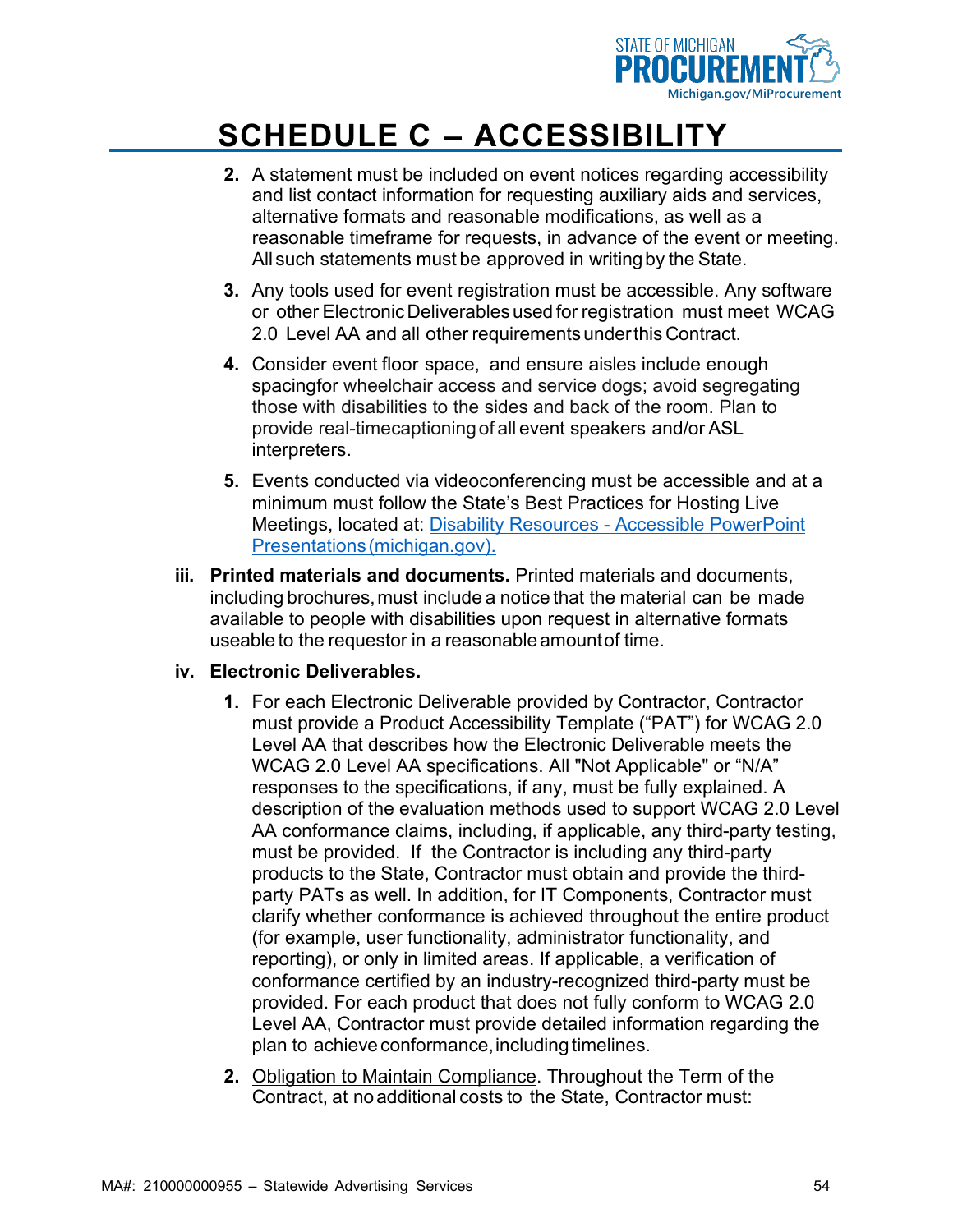

- **a.** promptly respond to and resolve, in a manner and timeframe acceptable to the State, any complaint the State receives regarding the accessibilityof Contractor's ElectronicDeliverables;
- **b.** participate in the State of Michigan Digital Standards Review described below and remediate conformance issues in accordance with plans and timelines that are approved in writing by the State;
- **c.** at the State's written request, provide Digital Content in one or more alternative formats specified by the State and within timeframes specified by the State; and
- **d.** maintain or exceed the WCAG 2.0 Level AA conformance claims provided in each PAT and/or other written materials, including ensuring that no updates or modifications will have any adverse effect on such conformance level.
- **3.** State of Michigan Digital Standards Review. Prior to Electronic Deliverables being accepted, posted on-line, released, put into production, or as otherwise required by the State, the State may conduct a Digital Standards Review to assess accessibility and compliance with WCAG 2.0 Level AA. Contractor must assist the State with such review, which requires Contractor to submit evidence to the State to validate Contractor's accessibility and compliance with WCAG 2.0 Level AA and to respond to questions or requests for additional information from the State. Within 10 business days (or as otherwise agreed to in writing by the parties) from Contractor's receipt of written notification of issues identified from any assessment of accessibility and compliance with WCAG 2.0 Level AA, Contractor must, at its sole cost and expense, remediate all such issues in a manner acceptable to the State. If Contractor is unable to resolve such issues in a manner and timeframe acceptable to the State, in addition to all other remedies available to the State, the State may terminate this Contract for cause under **Section 23** of the Contract Terms and **Conditions**
- **b.** Failure to comply with the requirements in this **Schedule** shall constitute a material breach of thisContract.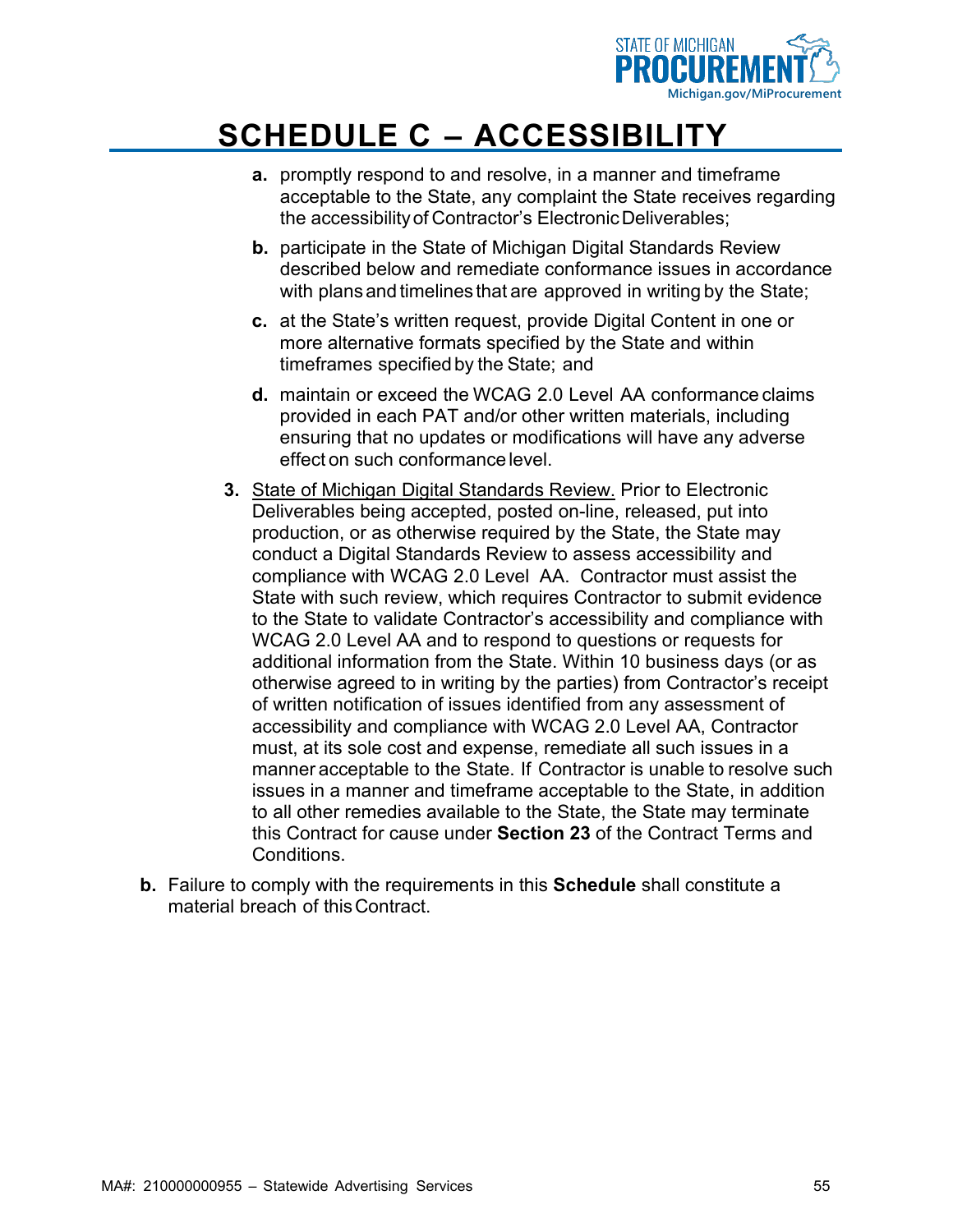

**1. Definitions.** For purposes of this Schedule, the following terms have the meaning set forth below. All initial capitalized terms in this Schedule that are not defined in this **Schedule** shall have the respective meanings given to them in the Contract.

"**Contractor Security Officer**" has the meaning set forth in **Section 2** of this Schedule.

"**FedRAMP**" means the Federal Risk and Authorization Management Program, which is a federally approved risk management program that provides a standardized approach for assessing and monitoring the security of cloud products andservices.

"**FISMA**" means the Federal Information Security Modernization Act of 2014 (Pub.L. No. 113-283 (Dec. 18, 2014.).

"**Harmful Code**" means any software, hardware or other technologies, devices or means, the purpose or effect of which is to: (a) permit unauthorized access to, or to destroy, disrupt, disable, encrypt, modify, copy, or otherwise harm or impede in any manner, any (i) computer, software, firmware, data, hardware, system or network, or (ii) any application or function of any of the foregoing or the integrity, use or operation of any data processed thereby; or (b) prevent the State or any authorized user from accessing or using the Services as intended by this Contract, and includes any virus, bug, trojan horse, worm, backdoor or other malicious computer code and any time bomb or drop dead device.

"**Hosting Provider**" means any Permitted Subcontractor that is providing any or all of the Hosted Services underthisContract.

"**Hosted Services**" means the hosting, management and operation of the operating environment, software, other services (including support and subcontracted services), and related resources for remote electronic access and use by the State and its authorized users, including any services and facilities related to disaster recovery obligations.

"**IT Component**" has the meaning setforth in Schedule C.

"**NIST**" means the National Institute of Standards and Technology.

"**PCI**" meansthe Payment Card Industry.

"PSP" or "PSPs" means the State's IT Policies, Standards and Procedures

"**SSAE**" meansStatement on Standards for Attestation Engagements.

**"Security Accreditation Process"** has the meaning set forth in **Section 6** of this Schedule.

**2. Security Officer.** Contractor will appoint a Contractor employee to respond to the State's inquiries regarding the security of the Hosted Services who has sufficient knowledge of the security of the Hosted Services and the authority to act on behalf of Contractorin matters pertaining thereto("**Contractor Security Officer**").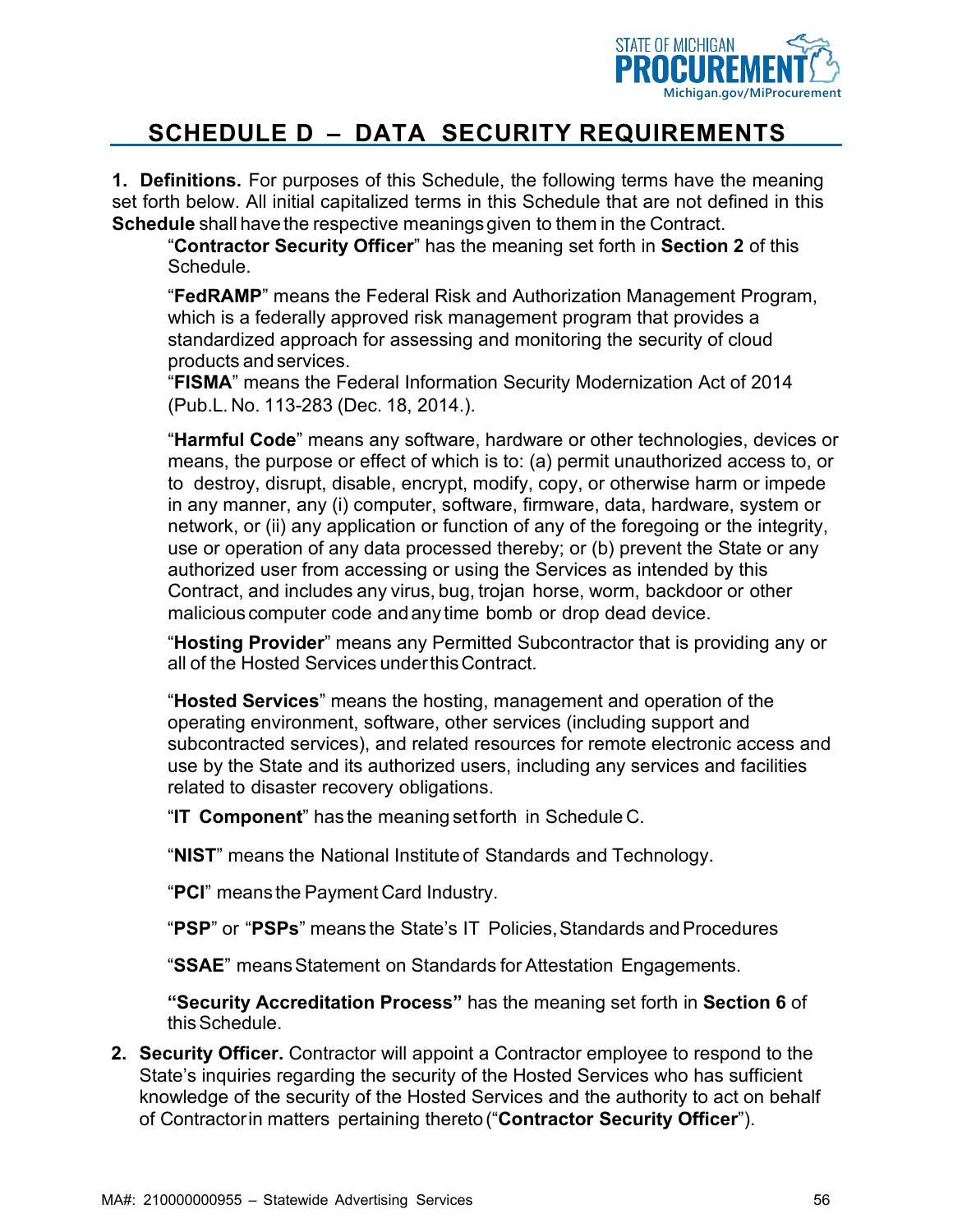

- **3. Contractor Responsibilities.** Contractor is responsible for establishing and maintaining a data privacy and information security program, including physical, technical, administrative, and organizational safeguards, that is designed to:
	- **(a)** ensure the security and confidentialityof the State Data;
	- **(b)** protect against any anticipated threats or hazards to the security or integrity of theState Data;
	- **(c)** protect against unauthorized disclosure,access to, or use of the State Data;
	- **(d)** ensure theproper disposal of anyState Data in Contractor's or its subcontractor'spossession;and
	- **(e)** ensure that all Contractor Representatives comply with the foregoing.

The State has established Information Technology (IT) PSPs to protect IT resources under the authority outlined in the overarching State 1305.00 Enterprise IT Policy. In no case will the safeguards of Contractor's data privacy and information security program be less stringent than the safeguards used by the State, and Contractor must at all times comply with all applicable public and non-public State IT policies andstandards, of which thepubliclyavailableonesareat [https://www.michigan.gov/dtmb/0,5552,7-358-82547\\_56579\\_56755---,00.html.](https://www.michigan.gov/dtmb/0%2C5552%2C7-358-82547_56579_56755---%2C00.html)

- **4. Acceptable Use Policy.** To the extent that Contractor has access to theState's IT environment,Contractor must comply with the State's Acceptable Use Policy, see https://www.michigan.gov/documents/dtmb/1340.00.01 Acceptable Use of Informa tion Technology Standard 458958 7.pdf. All Contractor Personnel will be required, in writing, to agree to the State's Acceptable Use Policy before accessing State systems. The State reserves the right to terminate Contractor's and/or subcontractor(s) or any Contractor Personnel's access to State systems if the State determines a violation hasoccurred.
- **5. Protection of the State's Information**. Throughout the Term and at all times in connection with its actual or required performance of the Services, Contractor will:
	- **5.1.** If Hosted Services are provided by a Hosting Provider, ensure each Hosting Provider maintains FedRAMP authorization for all Hosted Services environments throughout the Term, and in the event a Hosting Provider is unable to maintain FedRAMP authorization, the State, at its sole discretion, may either a) require the Contractor to move the Software and State Data to an alternative Hosting Provider selected and approved by the State at Contractor's sole cost and expense without any increase in Fees, or b) immediately terminate this Contract for causepursuantto**Section 15.1** of the Contract;
	- **5.2.** for Hosted Services provided by the Contractor, maintain either a FedRAMP authorization or an annual SSAE 18 SOC 2 Type II audit based on State required NIST Special Publication 800-53 MOD Controls using identified controls and minimum values as established in applicable State PSPs;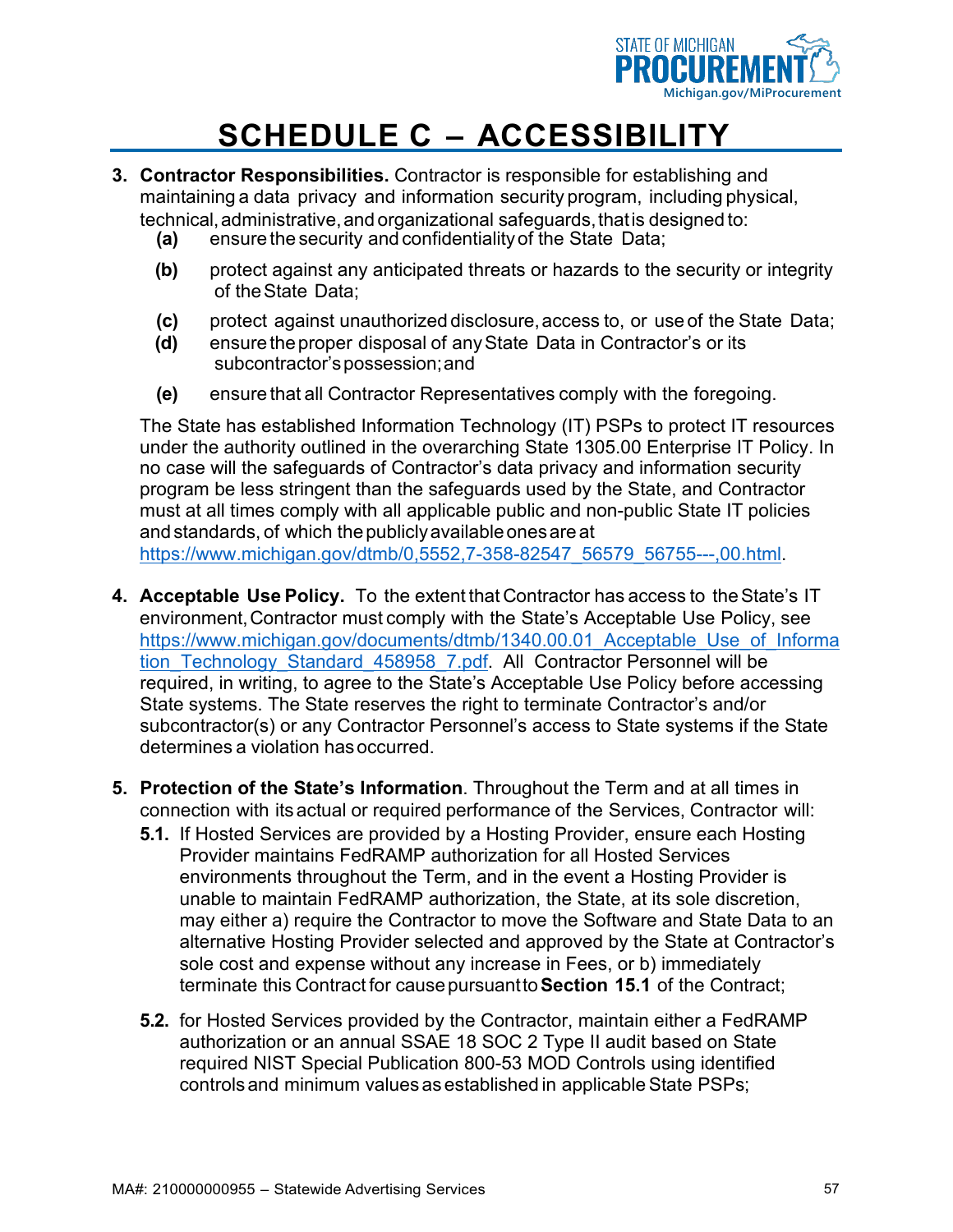

- **5.3.** ensure that the Software and State Data is securely hosted, supported, administered, accessed, and backed up in a data center(s) that resides in the continental United States, and minimally meets Uptime Institute Tier 3 standards [\(www.uptimeinstitute.com\)](http://www.uptimeinstitute.com/),or its equivalent;
- **5.4.** maintain and enforce an information security program including safety and physical and technical security policies and procedures with respect to its Processing of the State Data that complies with the requirements of the State's data security policies as set forth in this Contract, and must, at a minimum, remain compliant with FISMA and NIST Special Publication 800-53 MOD Controls using identified controls and minimum values as established in applicableState PSPs;
- **5.5.** provide technical and organizational safeguards against accidental, unlawful or unauthorized access to or use, destruction, loss, alteration, disclosure, encryption, transfer, commingling or processing of such information that ensure a level of security appropriate to the risks presented by the processing of State Data and the nature of such State Data, consistent with best industry practice and applicable standards (including, but not limited to, compliance with FISMA, NIST, CMS, IRS, FBI, SSA, HIPAA, FERPA and PCI requirements as applicable);
- **5.6.** take allreasonablemeasures to:
	- **(a)** secure and defend all locations, equipment, systems and other materials and facilities employed in connection with the Services against "hackers" and others who may seek, without authorization, to disrupt, damage, modify, access or otherwise use Contractor Systems or the information found therein; and
	- **(b)** prevent (i) the State and its authorized users from having access to the data of other customers or such other customer's users of the Services; (ii) State Data from being commingled with or contaminated by the data of other customers or their users of the Services; and (iii) unauthorized access to anyof the State Data;
- **5.7.** ensure that State Data is encrypted in transit and at rest using FIPS validated AESencryption modulesanda key size of 256 bits or higher;
- *5.8.* ensure the Hosted Services support Identity Federation/Single Sign-on (SSO) capabilities using Security Assertion Markup Language (SAML), Open Authentication (OAuth)orcomparable State approved mechanisms*;*
- **5.9.** ensure the Hosted Services implements NIST compliant multi-factor authentication for privileged/administrative and other identified access; and

**5.10.** as provided by Contractor, ensure the IT Components do not and will not at any time during the Term contain any Harmful Code.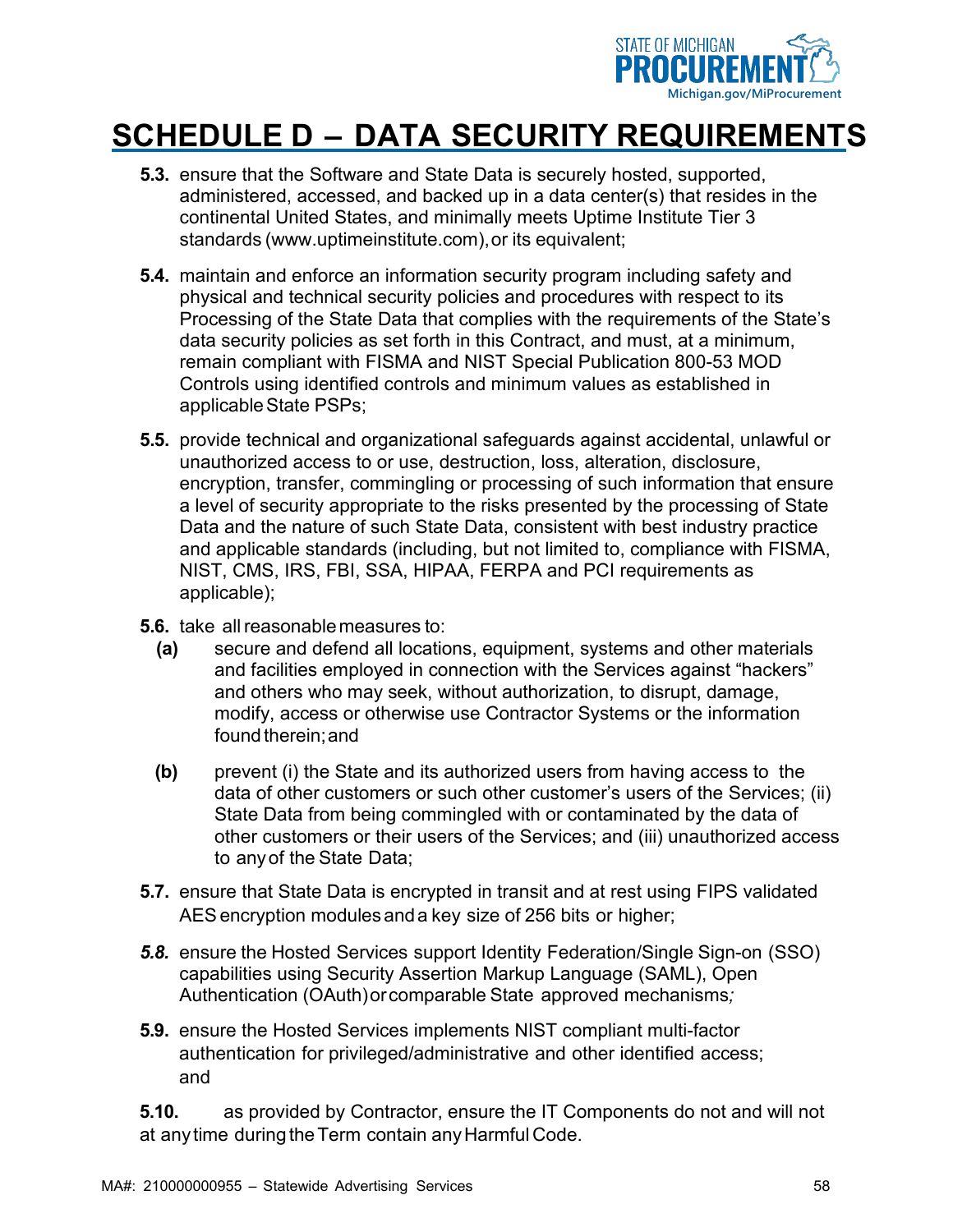

- **6. Security Accreditation Process.** Throughout the Term, Contractor will assist the State, at no additional cost, with its **Security Accreditation Process**, which includes the development, completion and on-going maintenance of a system security plan (SSP) using the State's automated governance, risk and compliance (GRC) platform, which requires Contractor to submit evidence, upon request from the State, in order to validate Contractor's security controls within two weeks of the State's request. On an annual basis, or as otherwise required by the State such as for significant changes, re-assessment of the system's controls will be required to receive and maintain authority to operate (ATO). All identified risks from the SSP will be remediated through a Plan of Action and Milestones (POAM) process with remediation time frames based on the risk level of the identified risk. For all findings associated with the Contractor's solution, at no additional cost, Contractor will be required to create or assist with the creation of State approved POAMs and perform related remediation activities. The State will make any decisions on acceptable risk, Contractor may request risk acceptance, supported by compensating controls, however only the State may formally accept risk. Failure to comply with this section will be deemed a material breach of the Contract.
- **7. Unauthorized Access**. Contractor may not access, and shall not permit any access to, State systems, in whole or in part, whether through the Hosted Services or otherwise, without the State's express prior written authorization. Such authorization may be revoked by the State in writing at any time in its sole discretion. Any access to State systems must be solely in accordance with the Contract and this Schedule, and in no case exceed the scope of the State's authorization pursuant to this Section. All State-authorized connectivity or attempted connectivity to State systems shall be only through the State's security gateways and firewalls and in compliance with the State's security policies set forth in the Contract as the same may be supplemented or amended by the State and provided to Contractor from time to time.

#### **8. Security Audits**.

- **8.1.** During the Term, Contractor will maintain complete and accurate records of its data protection practices, IT security controls, and the security logs relating to State Data, including but not limited to any backup, disaster recovery or other policies, practices or procedures relating to the State Data and any other information relevantto its compliancewith thisContract.
- **8.2.** Without limiting any other audit rights of the State, the State has the right to review Contractor's data privacy and information security program prior to the commencement of Services and from time to time during the term of this Contract. The State, at its own expense, is entitled to perform, or to have performed, an on-site audit of Contractor's data privacy and information security program. If the State chooses to perform an on-site audit, Contractor will, make all such records, appropriate personnel and relevant materials available during normal business hours for inspection and audit by the State or an independent data security expert that is reasonablyacceptable to Contractor, provided that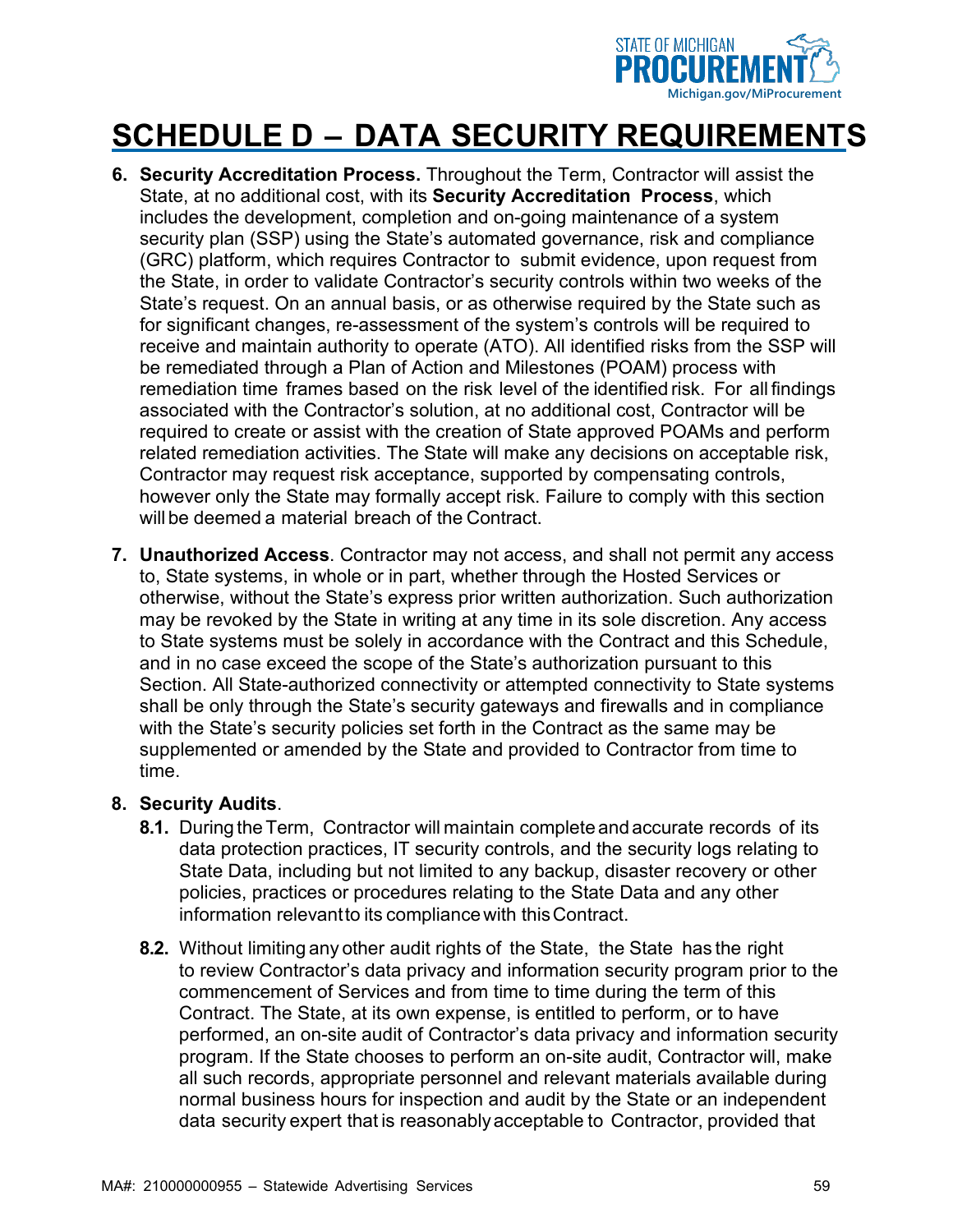

the State: (i) gives Contractor at least five (5) Business Days prior notice of any such audit; (ii) undertakes such audit no more than once per calendar year, except for good cause shown; and (iii) conducts or causes to be conducted such audit in a manner designed to minimize disruption of Contractor's normal business operations and that complies with the terms and conditions of all data confidentiality, ownership, privacy, security and restricted use provisions of the Contract. The State may, but is not obligated to, perform such security audits, which shall, at the State's option and request, include penetration and security tests, of any and all Hosted Services and their housing facilities and operating environments.

- **8.3.** During the Term, Contractor will, when requested by the State, provide a copy of Contractor's or Hosting Provider's FedRAMP System Security Plan(s) or SOC 2 Type 2 report(s) to the State within two weeks of the State's request. The System Security Plan and SSAE audit reports will be recognized as Contractor's Confidential Information.
- **8.4.** With respect to State Data, Contractor must implement any required safeguards as identified by the State or by any audit of Contractor's data privacy andinformation securityprogram.
- **8.5.** The State reserves the right, at its sole election, to immediately terminate this Contract or a Statement of Work without limitation and without liability if the State determines that Contractor fails or has failed to meet its obligations under this**Section 8.**
- **9. Application Scanning.** During the Term, Contractor must, at its sole cost and expense, scan all Contractor provided applications, and must analyze, remediate and validate all vulnerabilities identified by the scans as required by the State SecureWeb Application andother applicablePSPs.

Contractor's application scanning and remediation must include each of the following types of scans and activities:

- **9.1.** Dynamic Application Security Testing (DAST) Scanning interactive application for vulnerabilities, analysis, remediation, and validation (may include Interactive Application Security Testing (IAST).
	- **(a)** Contractor must either a) grant the State the right to dynamically scan a deployed version of the Software; or b) in lieu of the State performing the scan, Contractor must dynamically scan a deployed version of the Software using a State approved application scanning tool, and provide the State a vulnerabilities assessment after Contractor has completed such scan. These scans and assessments i) must be completed and provided to the State quarterly (dates to be provided by the State) and for each major release; and ii) scans must be completed in a non-production environment with verifiable matching source code and supporting infrastructure configurationsortheactual production environment.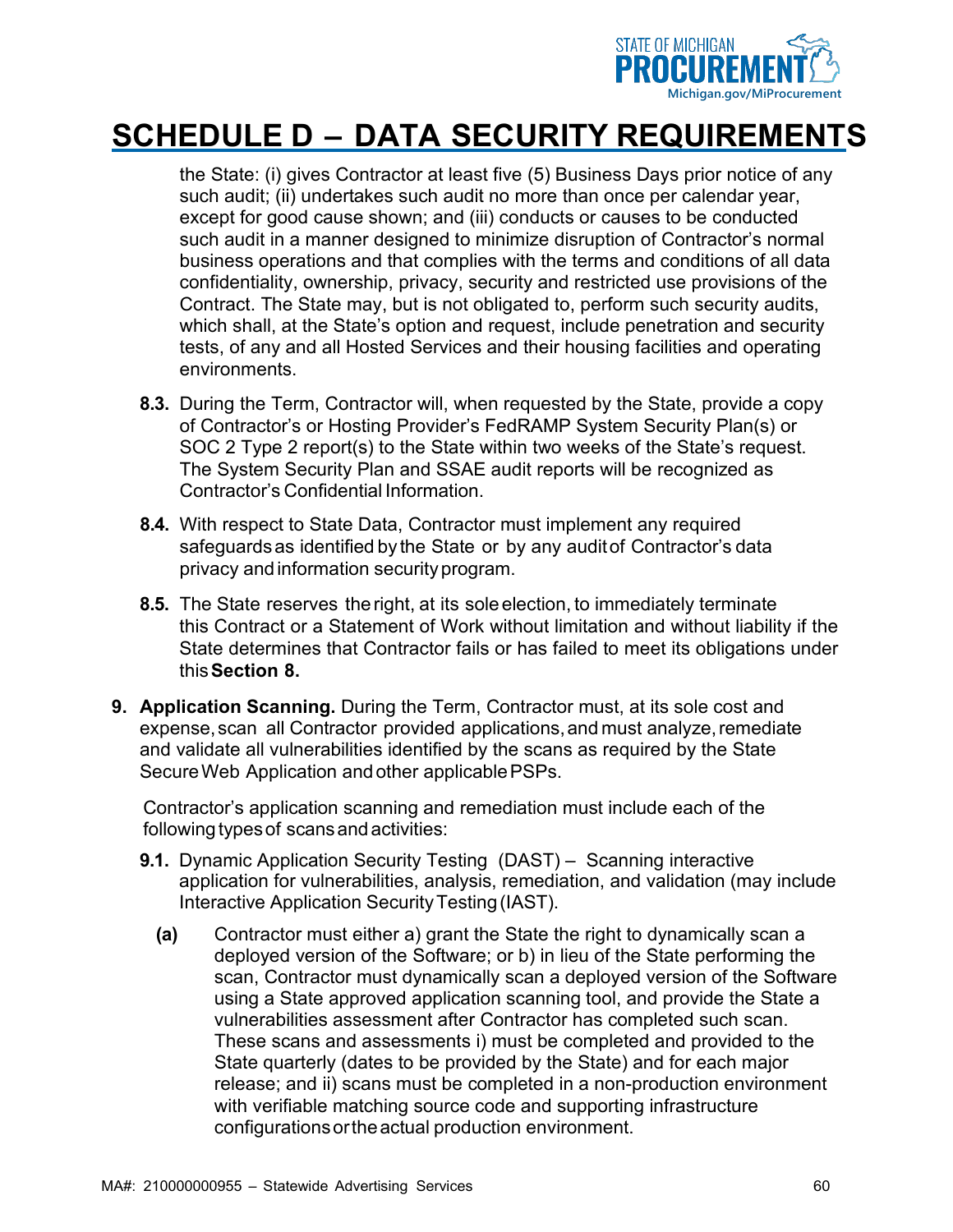

- **9.2.** Static Application Security Testing (SAST) Scanning Source Code for vulnerabilities,analysis,remediation,and validation.
	- **(a)** For Contractor provided applications, Contractor, at its sole expense, must provide resources to complete static application source code scanning, including the analysis, remediation and validation of vulnerabilities identified by application Source Code scans. These scans must be completed for all Source Code initially, for all updated Source Code, and for all Source Code for each major release and Contractor must provide the State a vulnerability assessment after Contractor has completed the required scans.
- **9.3.** Software Composition Analysis (SCA) Third Party and/or Open Source Scanning for vulnerabilities, analysis, remediation, and validation.
	- **(a)** For Software that includes third party and open source software, all included third party and open source software must be documented and the source supplier must be monitored by the Contractor for notification of identified vulnerabilities and remediation. SCA scans may be included as part of SAST and DAST scanning or employ the use of an SCA tool to meet the scanning requirements. These scans must be completed for all third party and open source software initially, for all updated third party and open source software, and for all third party and open source software in each major release and Contractor must provide the State a vulnerability assessment after Contractor has completed the required scans if not provided as part of SASTand/or DASTreporting.
- **9.4.** In addition, application scanning and remediation may include the following types of scans and activities if required by regulatory or industry requirements, data classification orotherwise identifiedbytheState.
	- **(a)** If provided as part of the solution, all native mobile application software must meet these scanning requirements including any interaction with an application programing interface (API).
	- **(b)** Penetration Testing Simulated attack on the application and infrastructure to identify securityweaknesses.

#### **10.Infrastructure Scanning.**

**10.1.** For Hosted Services, Contractor must ensure the infrastructure and applications are scanned using an approved scanning tool (Qualys, Tenable, or other PCI Approved Vulnerability Scanning Tool) at least monthly and provide the scan's assessments to the State in a format that is specified by the State and used to track the remediation. Contractor will ensure the remediation of issues identified in the scan according to the remediation time requirements documentedin theState's PSPs.